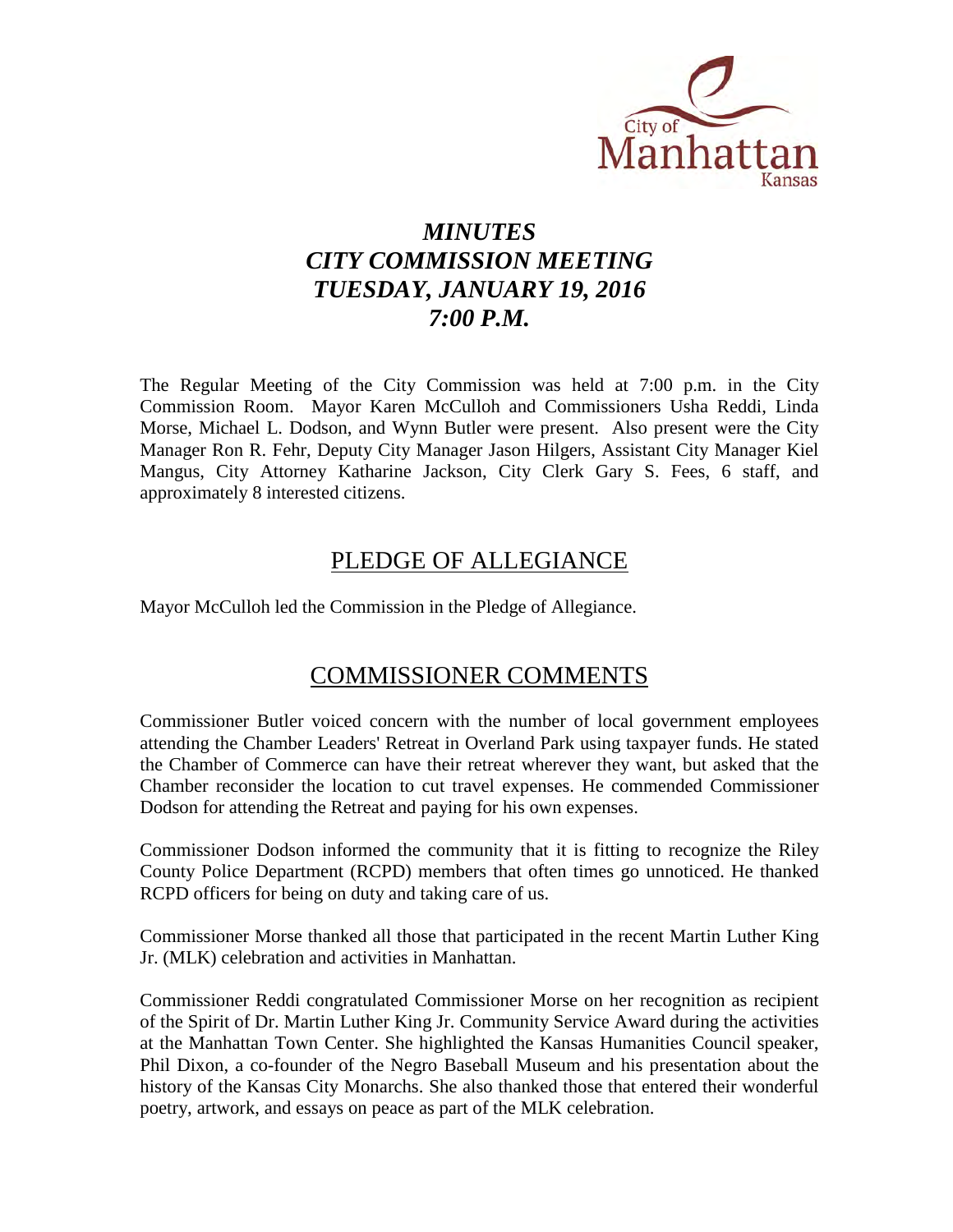# COMMISSIONER COMMENTS *(CONTINUED)*

Mayor McCulloh congratulated Commissioner Morse on her recognition as recipient of the Community Service Award. She encouraged citizens to utilize the videos and wonderful resources available at the Manhattan Public Library.

# CONSENT AGENDA

(\* denotes those items discussed)

## **MINUTES**

The Commission approved the minutes of the Regular City Commission Meeting held Tuesday, January 5, 2016.

## **CLAIMS REGISTER NOS. 2808 and 2809**

The Commission approved Claims Register Nos. 2808 and 2809 authorizing and approving the payment of claims from December 30, 2015, to January 12, 2016, in the amounts of \$882,226.84 and \$2,685,824.65, respectively.

## **LICENSES**

The Commission approved a Merchant Guard Agency License for calendar year 2016 for Vendtech-SGI, LLC, 250 North Rock Road, Suite 360, Wichita, Kansas; and a Tree Maintenance License for calendar year 2016 for Asplundh Tree Expert Company, 708 Blair Mill Rd, Willow Grove, Pennsylvania; Capital City Tree Care, Inc., PO Box 750047, Topeka Kansas; and Randy's Tree Service, 110 Castle Street, Grandview Plaza, Kansas.

## **FINAL PLAT – SHERLEY PLACE ADDITION**

The Commission accepted the easements and rights-of-way, as shown on the Final Plat of Sherley Place Addition, generally located at the northwest corner of Anderson Avenue and Meadowbrook Lane, based on conformance with the Manhattan Urban Area Subdivision Regulations.

## **FINAL PLAT – INTERLACHEN ADDITION, UNIT THREE**

The Commission accepted the easements and rights-of-way, as shown on the Final Plat of Interlachen Addition, Unit Three, generally located along the west side of Vanesta Drive and is approximately 700 feet north of the intersection of Vanesta Place and Vanesta Drive, based on conformance with the Manhattan Urban Area Subdivision Regulations.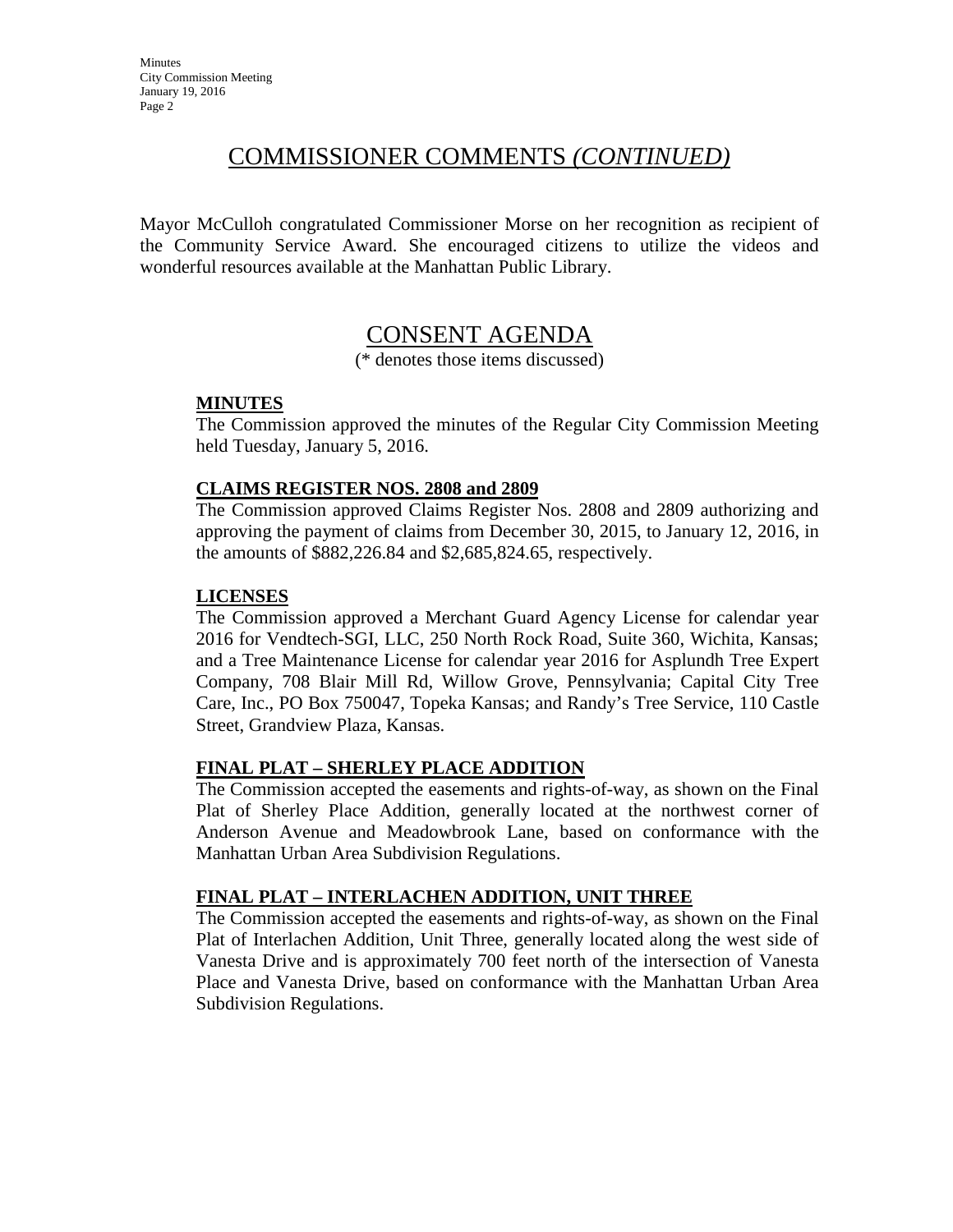### **FINAL PLAT – GRANDE BLUFFS AT MILL POINTE ADDITION, UNIT FOUR**

The Commission accepted the easements and rights-of-way, as shown on the Final Plat of Grande Bluffs at Mill Pointe Addition, Unit Four, generally located 165 feet southeast of the intersection of Leone Ridge Drive and Grande Bluffs Court, based on conformance with the Manhattan Urban Area Subdivision Regulations.

## **ORDINANCE NO. 7187 – REZONE – K-STATE FEDERAL CREDIT UNION PUD**

The Commission approved Ordinance No. 7187 rezoning the K-State Federal Credit Union PUD, generally located east of the intersection of McCullough Place and McCall Road, from I-2, Industrial Park District, to PUD, Commercial Planned Unit Development District, based on the findings in the Staff Report *(See Attachment No. 1)* with the eight conditions of approval recommended by the Manhattan Urban Area Planning Board.

## **ORDINANCE NO. 7188 – REZONE – LEDGESTONE RIDGE ADDITION**

The Commission approved Ordinance No. 7188 rezoning Ledgestone Ridge Addition, generally located 550 feet to the east of the intersection of Scenic Drive and the future extension of Miller Parkway, from Independence Place Residential Planned Unit Development with Airport Overlay District, and R-3/AO, Multiple-Family Residential District with Airport Overlay District, to C-2/AO, Neighborhood Shopping District with Airport Overlay District, and R/AO, Single-Family Residential District with Airport Overlay District, based on the findings in the Staff Report *(See Attachment No. 2)* and the recommendation of the Planning Board.

## **ORDINANCE NO. 7189 - RESTRICT CERTAIN CITY SERVICES WHEN OUTSTANDING PROPERTY TAXES ARE OWED**

The Commission approved Ordinance No. 7189 amending Chapter 11 of the Code of Ordinances requiring all ad valorem property taxes and special assessments be paid prior to receiving certain City services.

## **ORDINANCE NO. 7190 – NO PARKING ON SCHOOL DAYS – CANFIELD DRIVE**

The Commission approved Ordinance No. 7190 amending Section 31-33 of the Code of Ordinances to include additional "No Parking on School Days" zone along Canfield Drive at Lee Elementary School.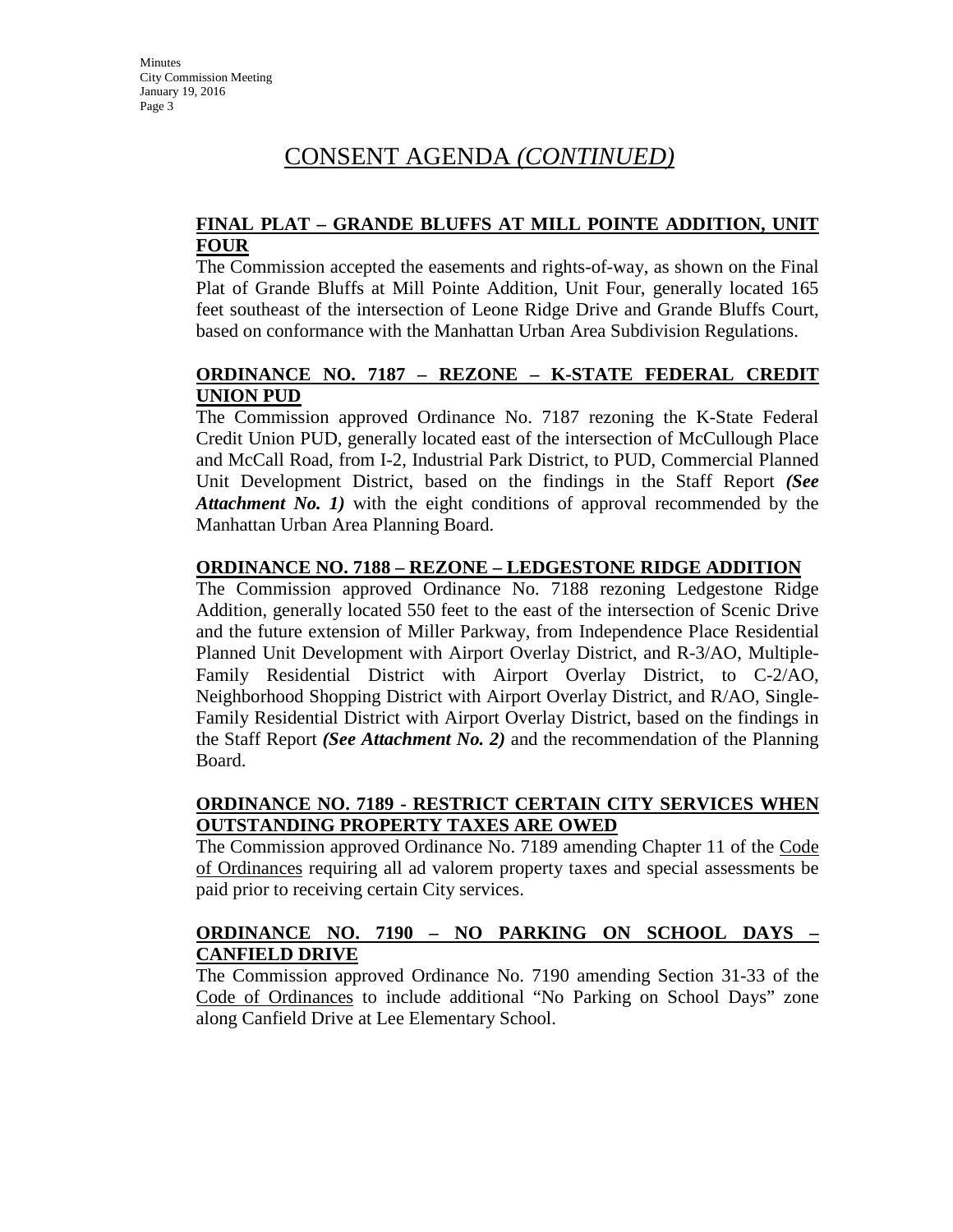## **ORDINANCE NO. 7191 – NO PARKING ANY TIME – NORTH 11TH STREET/FREMONT STREET**

The Commission approved Ordinance No. 7191 amending Chapter 31 of the Code of Ordinances adding the north side of Fremont Street beginning at the west backof-curb of its intersection with North  $11<sup>th</sup>$  Street and a point 150 feet west of said west back-of-curb of  $11<sup>th</sup>$  Street to the "No Parking Any Time" zones.

## **ORDINANCE NO. 7192 - LEASE PURCHASE - PIERCE PUC VELOCITY QUINT FIRE TRUCK (CIP #FR002E)**

The Commission approved Ordinance No. 7192 authorizing the Mayor and/or the City Clerk to enter into a lease purchase agreement with U.S. Bank/U.S. Bancorp Government Finance and Leasing, Inc., for the purpose of acquiring a Pierce Ultimate Configuration (PUC) Velocity Quint Fire Truck (CIP #FR002E), and authorized the Mayor and/or City Clerk to execute the lease purchase agreement.

## **FIRST READING – FRANCHISE AGREEMENT – KANSAS FIBER NETWORK, LLC**

The Commission approved first reading of an ordinance authorizing a competitive infrastructure provider franchise with Kansas Fiber Network, LLC.

## **SET PUBLIC HEARING DATE – SPECIAL ASSESSMENTS (GOB 2016-A)**

The Commission set February 2, 2016, as the date to hold a public hearing levying special assessments against the benefiting properties in the following 17 projects, which have been completed: *Congressional Addition – Sanitary Sewer (SS1309), Street (ST1311), and Water (WA1310); Grand Vista Addition, Unit Three – Sanitary Sewer (SS1304), Street (ST1304), and Water (WA1304); Highland Meadows Addition, Unit Seven – Sanitary Sewer (SS1303), Street (ST1303), and Water (WA1303); K-State Research Park, Phase II – Sanitary Sewer (SS1310), Street (ST1312), and Water (WA1311); Lee Mill Heights Addition, Unit Four and Unit Five - Sanitary Sewer (SS1313), Street (ST1317), and Water (WA1315); and Scenic Meadows Addition, Unit Three, Phase Two – Stormwater (SM1303) and Street (ST1006).* 

## **\* REQUEST FOR QUALIFICATIONS – CONSULTANT – JOINT MAINTENANCE FACILITY FEASIBILITY STUDY (SP1601, CIP #ST063P)**

Ron Fehr, City Manager, provided clarification on the item. He stated that Commissioners Morse and Dodson have agreed to serve on the Selection Committee.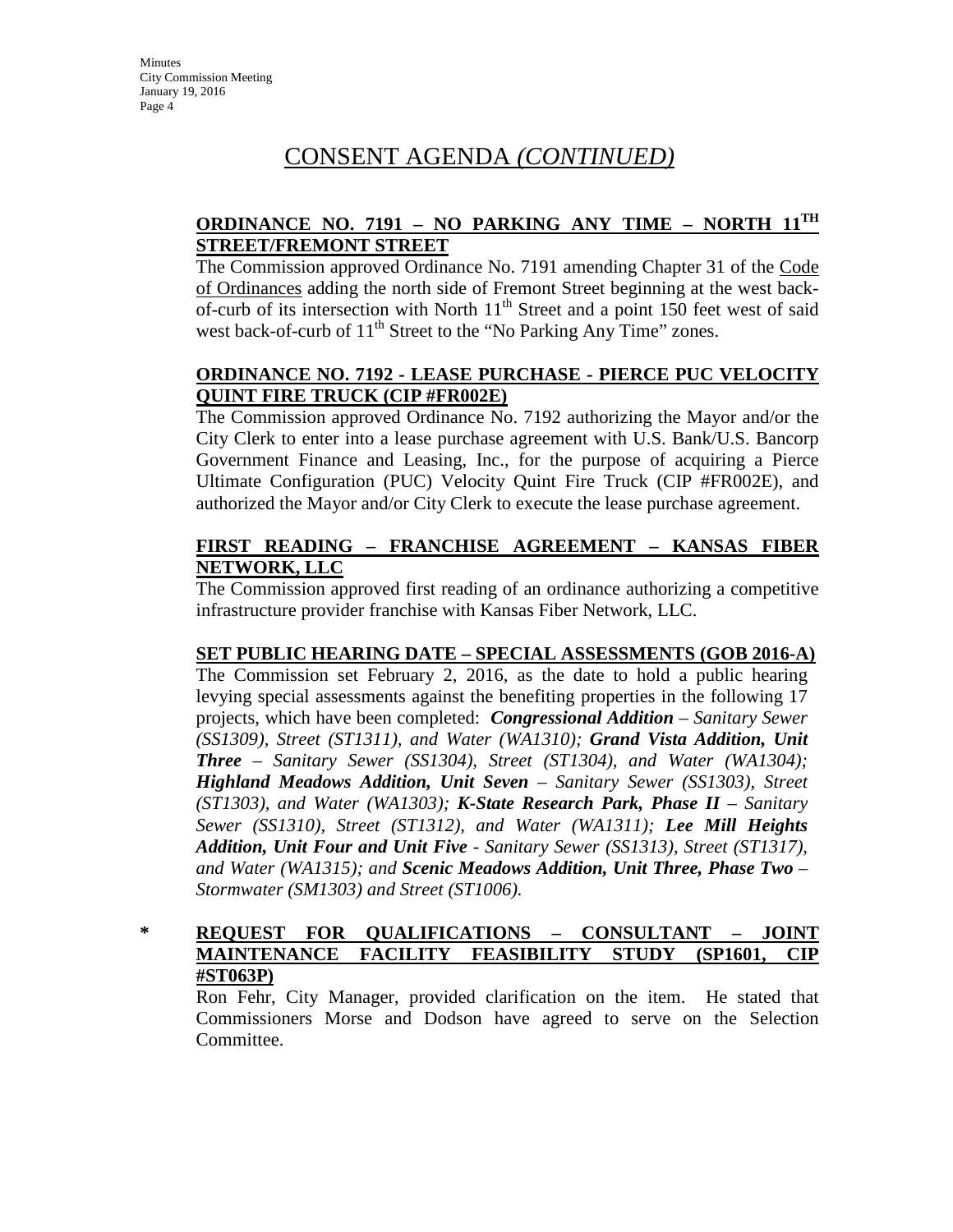## **\* REQUEST FOR QUALIFICATIONS – CONSULTANT – JOINT MAINTENANCE FACILITY FEASIBILITY STUDY (SP1601, CIP #ST063P)** *(CONTINUED)*

The Commission authorized City Administration to seek qualifications for professional services to develop a Feasibility Study for a Joint Maintenance Facility for Water, Wastewater, Street, Fleet, Forestry, and Park Maintenance crews (CIP #ST063P), and appointed Commissioners Morse and Dodson to serve on the Selection Committee.

## **RESOLUTION NO. 011916-A – PETITION – GRANDE BLUFFS AT MILL POINTE, UNIT 4 – STREET IMPROVEMENTS (ST1516)**

The Commission found the petition sufficient, and approved Resolution No. 011916-A, finding the Grande Bluffs at Mill Pointe, Unit 4, Street (ST1516) improvements project advisable and authorizing construction.

#### **RESOLUTION NO. 011916-B – PETITION – GRANDE BLUFFS AT MILL POINTE, UNIT 4 – SANITARY SEWER IMPROVEMENTS (SS1517)**

The Commission found the petition sufficient, and approved Resolution No. 011916-B, finding the Grande Bluffs at Mill Pointe, Unit 4, Sanitary Sewer (SS1517) improvements project advisable and authorizing construction.

## **RESOLUTION NO. 011916-C – PETITION – GRANDE BLUFFS AT MILL POINTE, UNIT 4 – WATER IMPROVEMENTS (WA1520)**

The Commission found the petition sufficient, and approved Resolution No. 011916-C, finding the Grande Bluffs at Mill Pointe, Unit 4, Water (WA1520) improvements project advisable and authorizing construction.

## **AGREEMENT – ENGINEERING SERVICES – GRANDE BLUFFS AT MILL POINTE, UNIT 4 – STREET (ST1516), SANITARY SEWER (SS1517), AND WATER (WA1520) IMPROVEMENTS**

The Commission authorized the Mayor and City Clerk to execute an agreement in an amount not to exceed \$70,818.00 with Schwab-Eaton Consultants, of Manhattan, Kansas, to perform professional services for the Grande Bluffs at Mill Pointe, Unit 4, Street (ST1516), Sanitary Sewer (SS1517), and Water (WA1520) improvements.

## **RESOLUTION NO. 011916-D – KDOT AGREEMENT – 11TH STREET/POYNTZ AVENUE (ST1502)**

The Commission authorized the City Commission to accept the grant offer from the Kansas Department of Transportation (KDOT) up to \$300,000.00; approved Resolution No. 011916-D authorizing the Mayor and City Clerk to execute the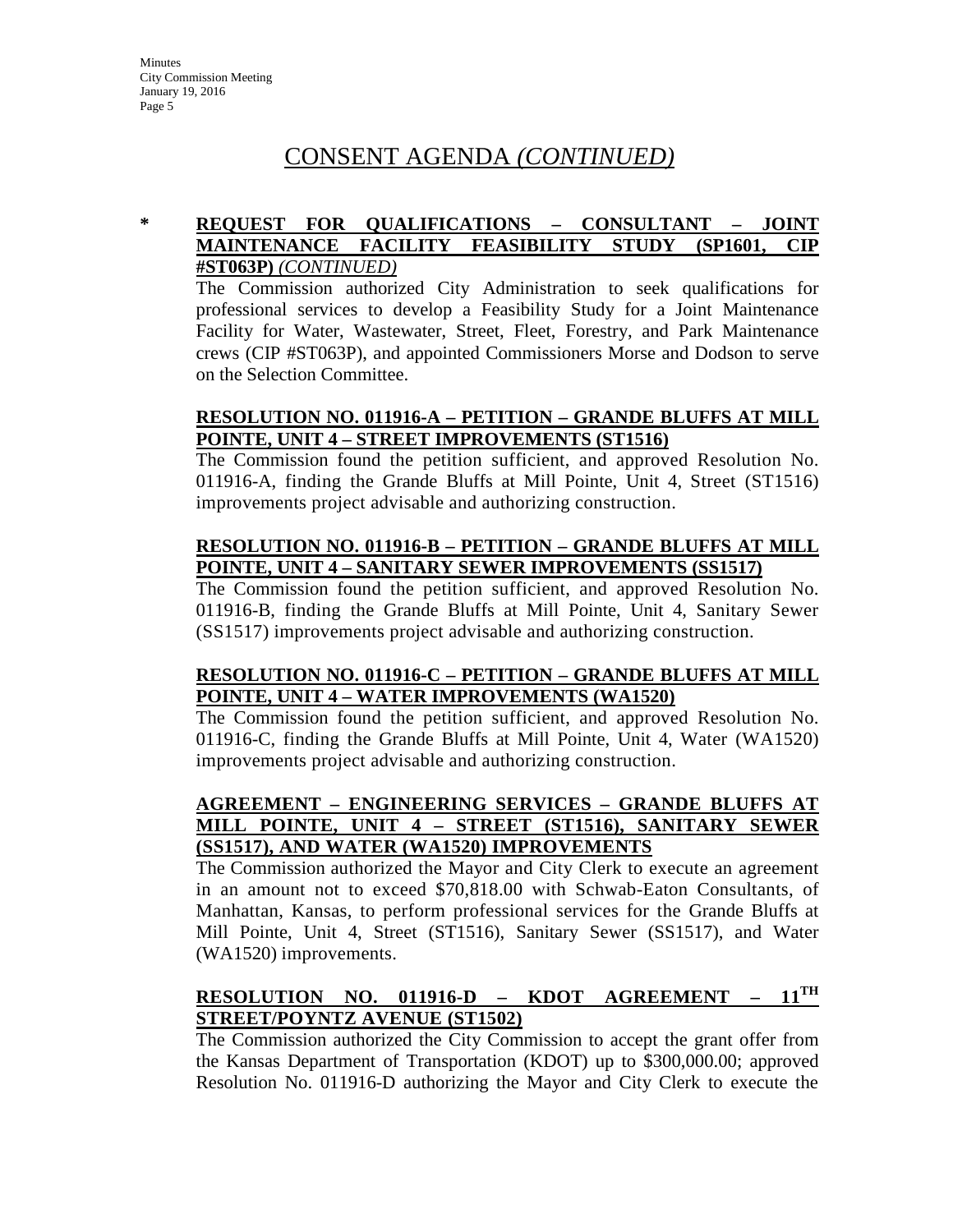## **RESOLUTION NO. 011916-D – KDOT AGREEMENT – 11TH STREET/POYNTZ AVENUE (ST1502)** *(CONTINUED)*

City-State Agreement No. 304-15 from KDOT; and directed the Public Works Department to proceed in a manner that will facilitate construction of the  $11<sup>th</sup>$ Street and Poyntz Avenue Intersection Improvements Project (ST1502) once KDOT informs the City to proceed.

## **AWARD CONTRACT – TRIANGLE PARK BRICK SIDEWALK REPLACEMENT, PHASE 2 (CIP #CU029P)**

The Commission accepted the Engineer's Opinion of Probable Cost in the amount of \$34,820.00; and approved and authorized the Mayor and City Clerk to execute a construction contract in the amount of \$3,215.00, with RM Baril General Contractors, Inc., of Manhattan, Kansas, in the total amount of \$31,514.20 for the Triangle Park Brick Sidewalk Replacement, Phase 2, Project (CIP #CU029P), including Alternate 1 in the amount of \$3,215.00.

## **AWARD CONTRACT – LEE MILL HEIGHTS, UNIT 10 – STREET (ST1509), SANITARY SEWER (SS1512), AND WATER (WA1520) IMPROVEMENTS**

The Commission accepted the Engineer's Opinion of Probable Cost in the amount of \$568,400.00; awarded a construction contract in the total amount of \$437,827.04 to J&K Contracting LC, of Junction City, Kansas; and authorized the Mayor and City Clerk to execute the construction contract for the Lee Mill Heights, Unit 10, Street (ST1509), Sanitary Sewer (SS1512), and Water (WA1520) improvements.

## **AWARD CONTRACT – ELECTRICAL ON-CALL (SP1602)**

The Commission awarded and authorized the Mayor and City Clerk to execute an Electrical On–Call Services contract for 2016 with Heineken Electric, of Manhattan, Kansas.

#### **AGREEMENT – CITY/UNIVERSITY FUND 2016 PROJECTS**

The Commission authorized City Administration to finalize and the Mayor and City Clerk to execute an Agreement between the City of Manhattan and Kansas State University to administer City-University Funds in the amount of \$629,283.00 for 2016 projects *(See Attachment No. 3)*.

## **\* CONTRACT – LEGAL SERVICES**

The Commission approved and authorized the Mayor to execute a legal services contract with Morrison, Frost, Olsen, Irvine and Schartz, LLP, of Manhattan, Kansas.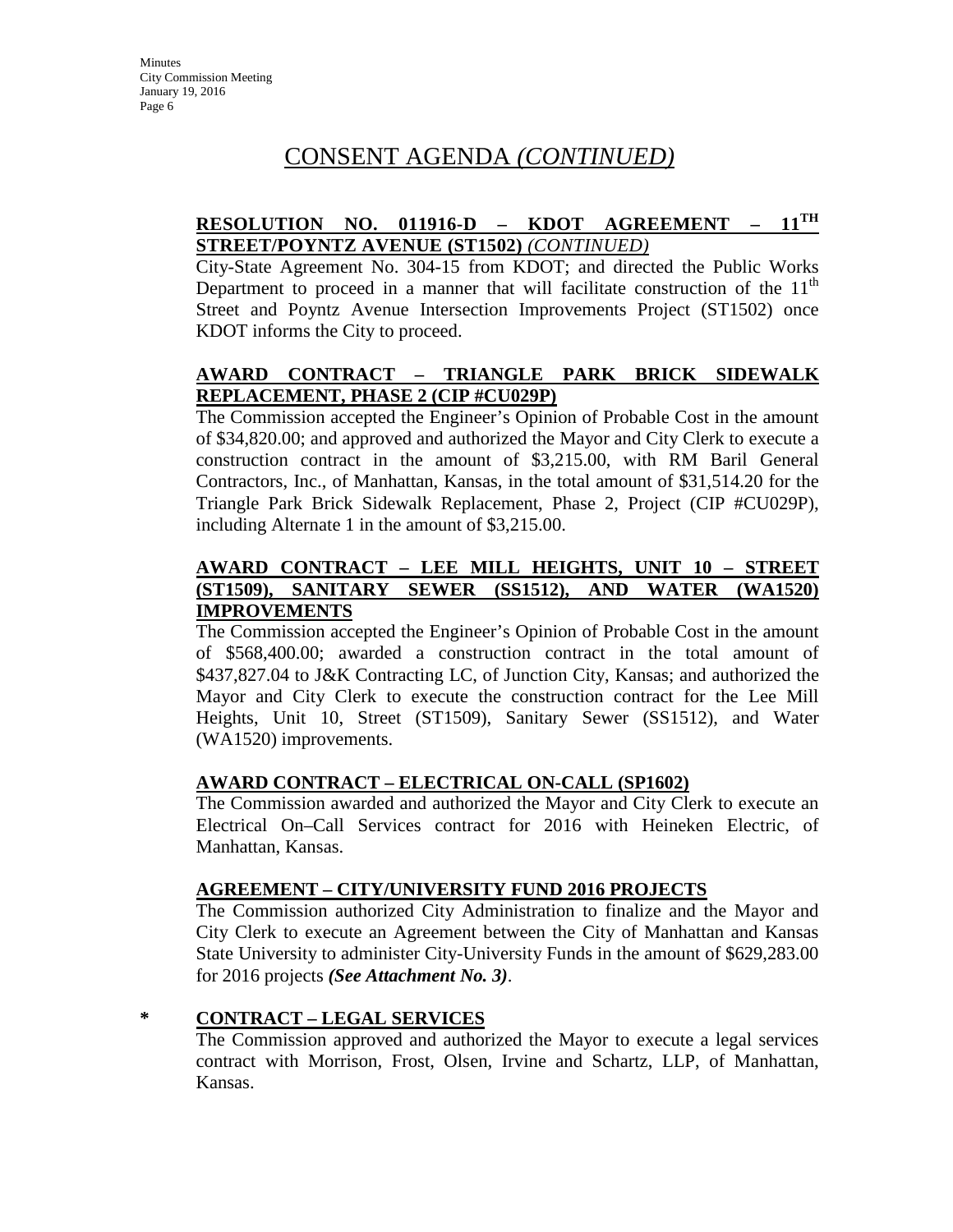### **BOARD APPOINTMENTS**

The Commission approved appointments by Mayor McCulloh to various boards and committees of the City.

#### *Cemetery Board*

Appointment of Albert Hamscher, 2910 Tatarrax Drive, to a three-year term. Mr. Hamscher's term begins immediately, and will expire December 31, 2018.

#### *City/University Special Projects Fund Committee*

Appointment of Gloria Holcombe, 2903 Wayne Drive, to a one-year Faculty term. Ms. Holcombe's term begins immediately, and will expire June 30, 2016.

Appointment of Jonathan Peuchen, 1830 College Heights, to a one-year Student term. Mr. Peuchen's term begins immediately, and will expire June 30, 2016.

Appointment of Jessica Van Ranken, 1106 Pomeroy Street, to a one-year Student term. Ms. Van Ranken's term begins immediately, and will expire June 30, 2016.

#### *Downtown Business Improvement District Advisory Board*

Appointment of Marcus Fischer, 4418 Nature Avenue, to a two-year term. Mr. Fischer's term begins immediately, and will expire December 31, 2017.

#### *Flint Hills Discovery Center Advisory Board*

Re-appointment of Larie Schoap, 1903 Plymouth Landing, to a three-year Resident term. Ms. Schoap's term will begin February 1, 2016, and will expire January 31, 2019.

#### *Housing Authority Board of Commissioners*

Re-appointment of Phil Anderson, 1719 Fairchild Avenue, to a four-year term. Mr. Anderson's term will begin March 4, 2016, and will expire March 3, 2020.

After discussion and comments from the Commission, Commissioner Reddi moved to approve the consent agenda. Commissioner Dodson seconded the motion. On a roll call vote, motion carried 5-0.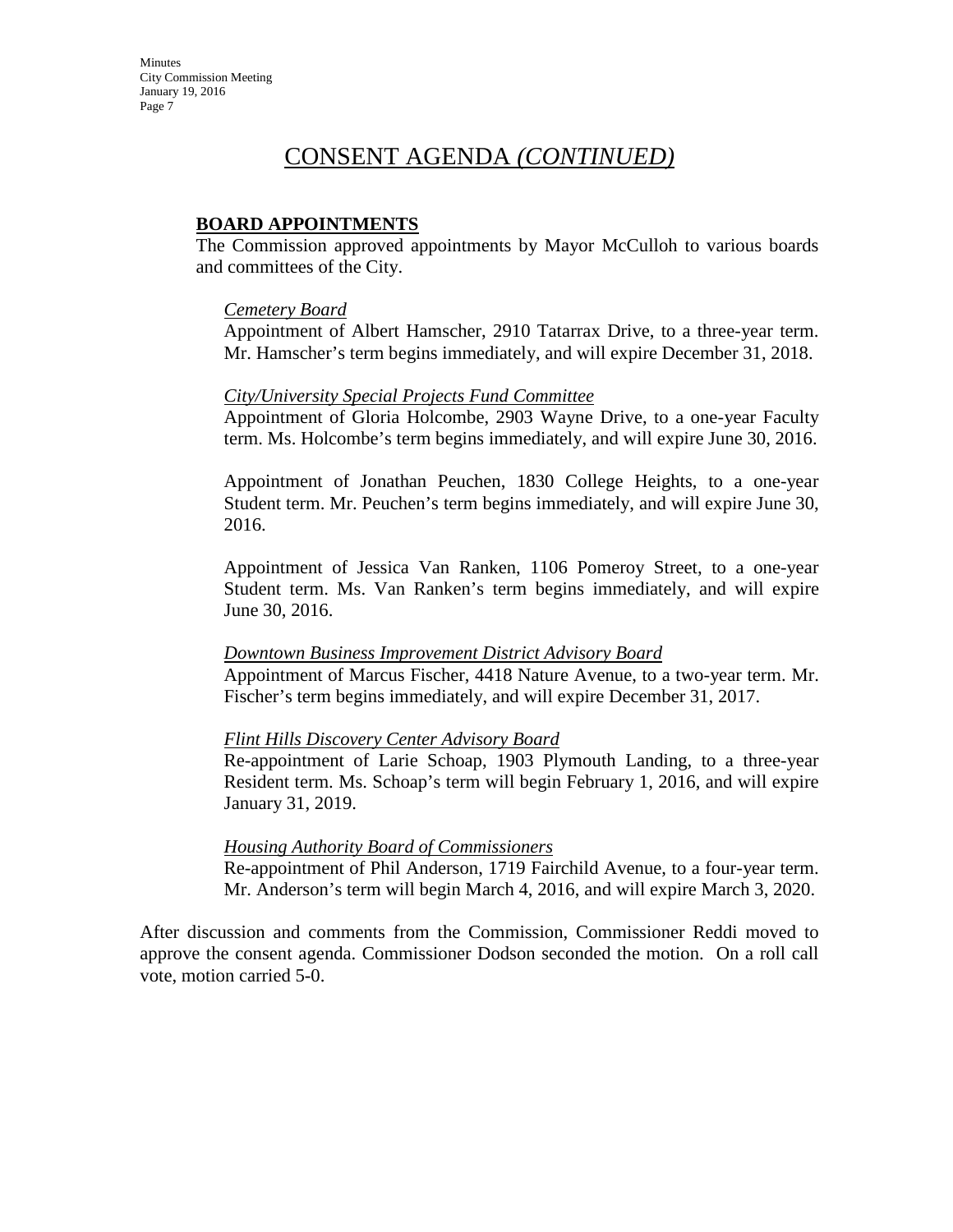**Minutes** City Commission Meeting January 19, 2016 Page 8

# GENERAL AGENDA

#### **FIRST READING - REZONE - 801 MORO STREET**

Eric Cattell, Assistant Director for Planning, presented an overview of the item. He highlighted a site map of the subject area and stated the Manhattan Urban Area Planning Board recommended approval of the item, based on the findings in the Staff Report and conformance with the Comprehensive Plan. He then responded to questions from the Commission regarding the proposed number of lots being rezoned.

Mayor McCulloh opened the public comments.

Phil Anderson, 1719 Fairchild Avenue, owner of the Anderson Bed and Breakfast, spoke about the historical significance of several of the properties in the area. He voiced concern that as we rezone and expand, we need to be careful to maintain, restore and cherish our historic past. He also wanted to ensure that the infrastructure could handle the additional housing units. He responded to questions from the Commission regarding the importance to remind owners and neighbors of their properties historical significance.

Hearing no other comments, Mayor McCulloh closed the public comments.

Rob Ott, Director of Public Works, responded to questions from the Commission regarding infrastructure in this area for stormwater, sanitary sewer and water.

After discussion and comments from the Commission, Commissioner Butler moved to approve first reading of an ordinance rezoning 801 Moro Street, from R-M/TNO, Four-Family Residential District with Traditional Neighborhood Overlay District, to R-3/M-FRO, Multiple-Family Residential District with Multi-Family Redevelopment Overlay District, based on the findings in the Staff Report *(See Attachment No. 4)* and the recommendation of the Planning Board. Commissioner Reddi seconded the motion. On a roll call vote, motion carried 5-0.

#### **FIRST READING - REZONE - 917, 919 AND 923 THURSTON STREET**

Eric Cattell, Assistant Director for Planning, presented an overview of the item. He highlighted the area proposed to be rezoned and presented a map east of the campus with the expanded M-FRO boundary. He informed the Commission that the Manhattan Urban Area Planning Board recommended approval of the item, based on the findings in the Staff Report and conformance with the Comprehensive Plan. He then responded to questions from the Commission.

Amber Burton, 2917 Tobacco Road, Fieldhouse Development, responded to questions from the Commission regarding participating in paving the alley and provided additional information on the item.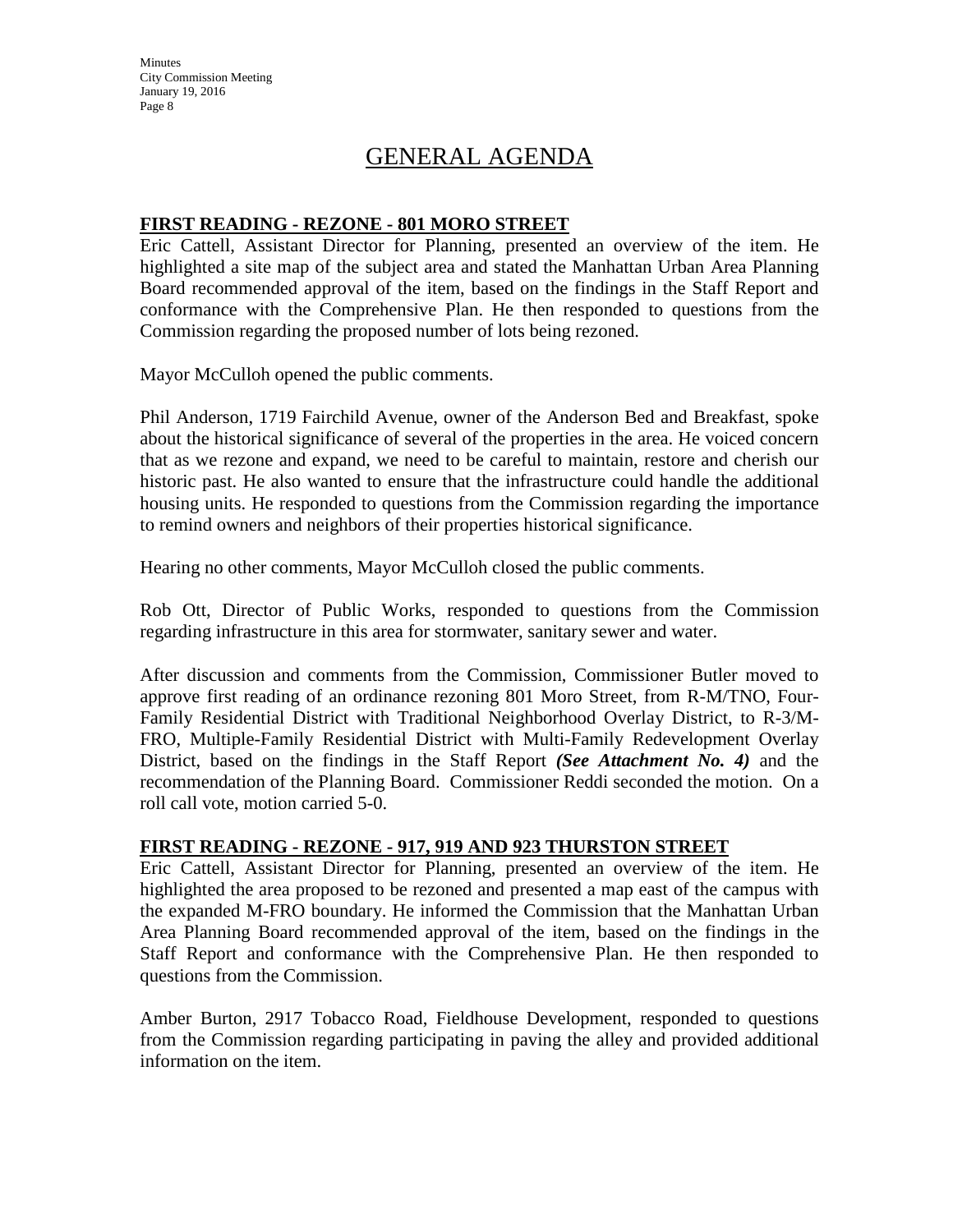# GENERAL AGENDA (*CONTINUED*)

## **FIRST READING - REZONE - 917, 919 AND 923 THURSTON STREET**

*(CONTINUED)*

Mayor McCulloh opened the public comments.

Hearing no comments, Mayor McCulloh closed the public comments.

After discussion and comments from the Commission, Commissioner Reddi moved to approve first reading of an ordinance rezoning 917, 919 and 923 Thurston Street, from R-1/TNO, Single-Family Residential District with Traditional Neighborhood Overlay District, to R-3/M-FRO, Multiple-Family Residential District with Multi-Family Redevelopment Overlay District, based on the findings in the Staff Report *(See Attachment No. 5)* and the recommendation of the Planning Board. Commissioner Butler seconded the motion. On a roll call vote, motion carried 5-0.

## **FIRST READING - STATE LAW CHANGES TO CITY ELECTIONS AND GOVERNING BODY SERVICE TERMS**

Kiel Mangus, Assistant City Manager, presented background information and an overview of the item. He highlighted items affected by State law election changes and presented prior practices and ordinance changes that include timing of elections and term commencement, nomination petitions, governing body vacancies, mayoral terms, and meeting date following an election. He then responded to questions from the Commission.

Commissioner Reddi informed the public that these changes reflect the election changes made by the state officials. She stated the changes are consistent and very reasonable.

Commissioner Morse thanked City staff for the time invested on this item. She stated the changes are reasonable and as fair as they can be.

Commissioner Butler voiced his approval with the increments and consistency as presented.

Mayor McCulloh voiced her displeasure with what the state has done and said that local government knows how to run their business very well. She stated that the City has historically held local elections in April and did not see the benefit holding local elections in November, nor a real benefit in having a lapse before people take their positions.

Mayor McCulloh opened the public comments.

Hearing no comments, Mayor McCulloh closed the public comments.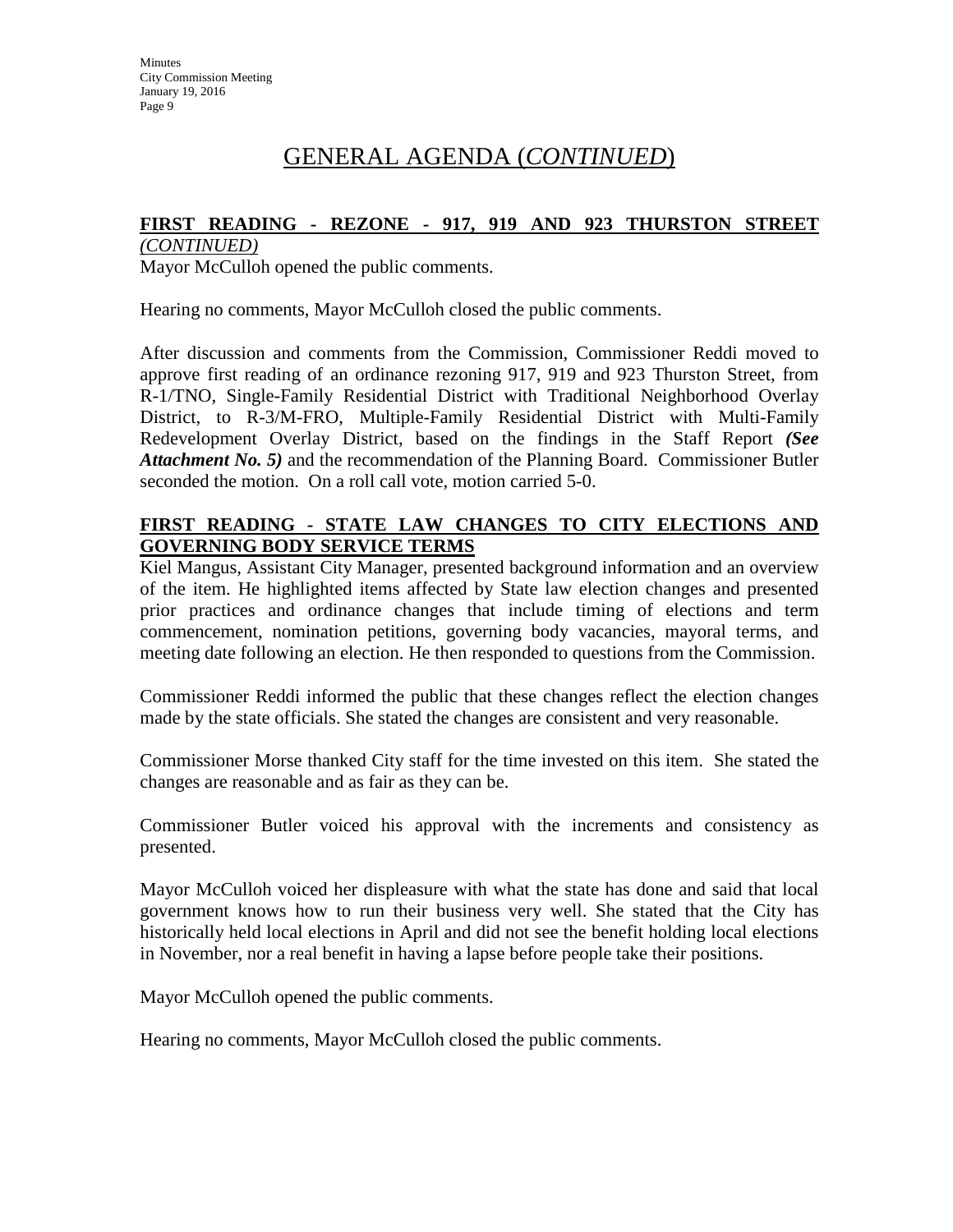Minutes City Commission Meeting January 19, 2016 Page 10

# **GENERAL AGENDA (CONTINUED)**

#### FIRST READING - STATE LAW CHANGES TO CITY ELECTIONS AND **GOVERNING BODY SERVICE TERMS (CONTINUED)**

After discussion and comments from the Commission, Commissioner Butler moved to approve first reading of an ordinance amending Section 2-12 of the Code of Ordinances relating to the election of members of the governing body and establishing terms therefore. Commissioner Dodson seconded the motion. On a roll call vote, motion carried 5-0.

#### **ADJOURNMENT**

At 7:47 p.m., the Commission adjourned.

MMC, City Clerk Gary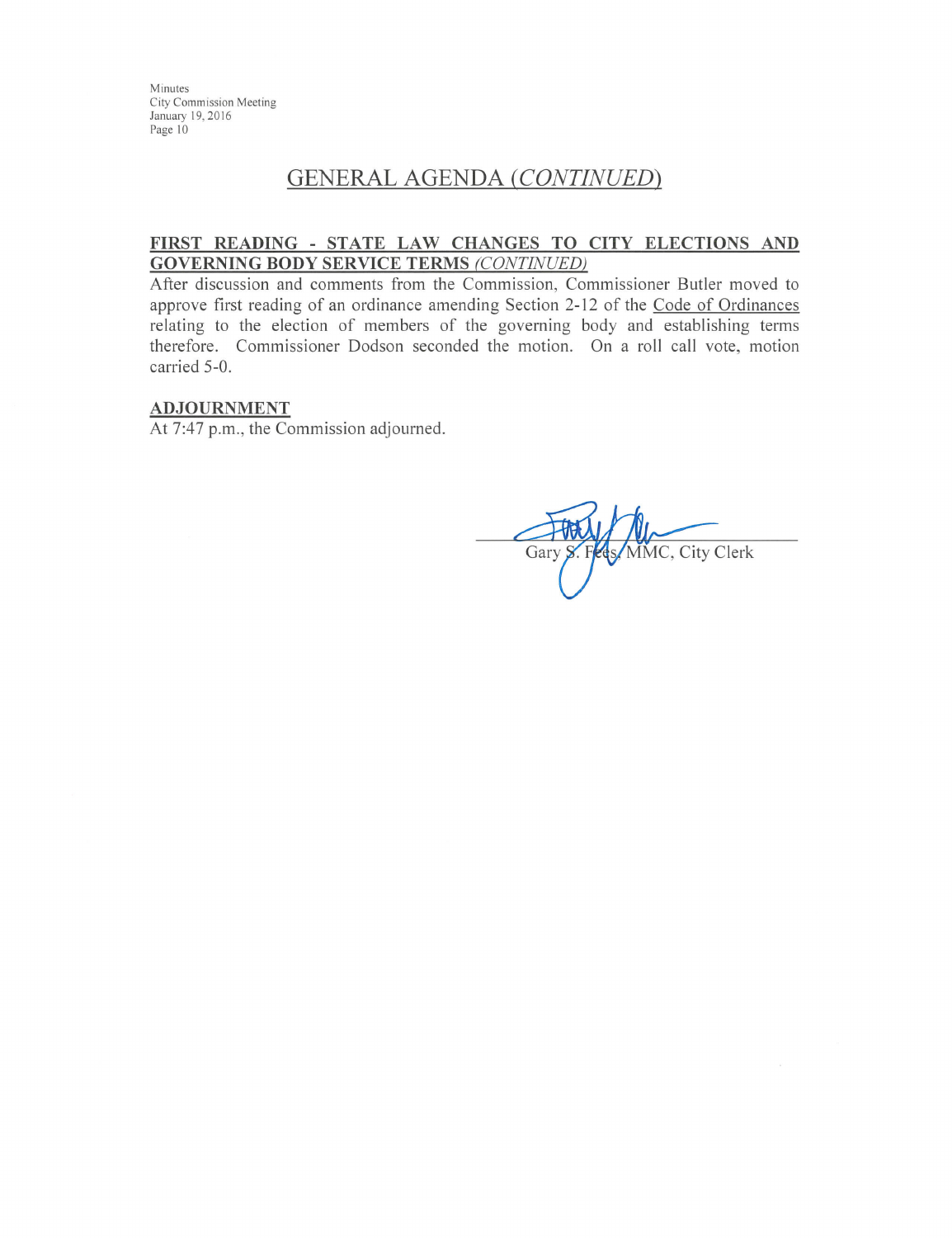### **STAFF REPORT**

## **APPLICATION TO REZONE PROPERTY TO PLANNED UNIT DEVELOPMENT DISTRICT**

# **BACKGROUND**

**FROM:** I-2, Industrial Park District

**TO:** PUD, Commercial Planned Unit Development

**OWNERS:** The McCall Pattern Company, Vince Placek, CFO

**APPLICANT:** SMH Consultants, Jeff Hancock on behalf of their client

**DATE OF NEIGHBORHOOD MEETING:** September 9, 2015

**DATE OF PUBLIC NOTICE PUBLICATION:** October 23, 2015

#### **DATE OF PUBLIC HEARING: PLANNING BOARD:** December 7, 2015 **CITY COMMISSION:** December 22, 2015

**LEGAL DESCRIPTION:** a 1.33 acre tract in the Southeast Quarter of Section 8, Township 10 South, Range 08 East.

**LOCATION:** The site is generally located to the east of the intersection of McCullough Place and McCall Road.

**AREA:** 57,980 square feet (1.33 acres)

**PROPOSED USES:** Drive-thru bank and a drive-thru coffee shop within 1 building

#### **PROPOSED BUILDINGS AND STRUCTURES:**

The applicant has proposed to construct a two-story bank building with a drive-thru teller area and a drive-thru coffee shop. The building footprint will be approximately 4,950 square feet with 2 porticoes covering the driveways to the teller windows and coffee shop that total 1,875 square feet. The total floor area for the building is approximately 4,900 square feet.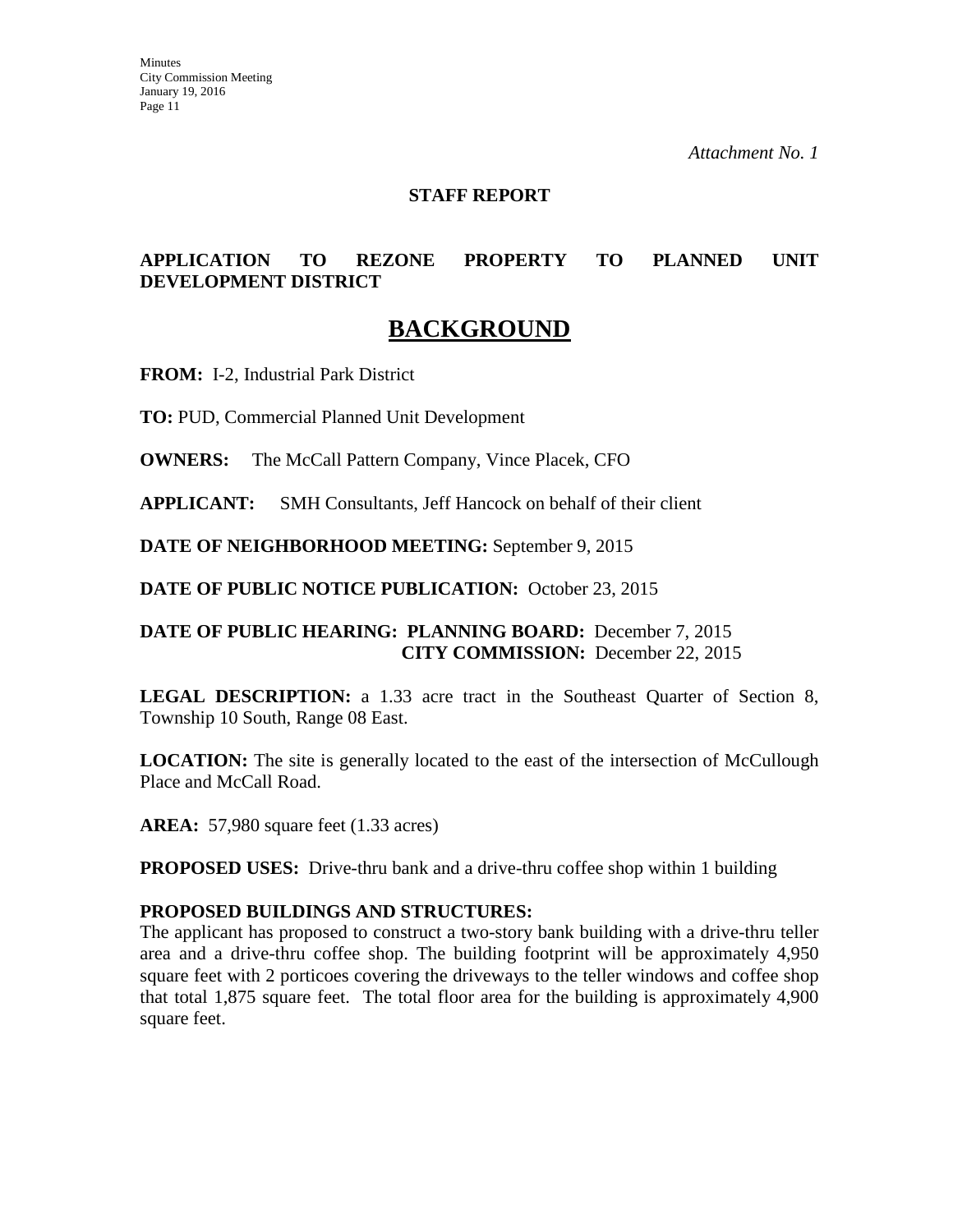The building will be approximately 32 feet tall to the tallest parapet. The roofline will be roughly 26 feet in height. The building materials will be limestone façade, cement fiber board siding and rectangular cement fiber board panels.

# **PROPOSED LOT COVERAGE**

| <b>Use</b>                          | <b>Square Feet</b> | <b>Percentage</b> |
|-------------------------------------|--------------------|-------------------|
| <b>Building</b>                     | 4,970              | 8.6%              |
| Paved Area (Parking &<br>Driveways) | 36,798             | 63.5%             |
| <b>Landscaped Areas</b>             | 16,213             | 27.9%             |
| <b>Total Impervious</b>             | 41,768             | 72.1%             |

## **PROPOSED SIGNS**

Proposed signage will consist of a wall signs for the bank and coffee shop on the south and west building facades and a monument sign located at the southwest corner of the development site.

| <b>Type</b> | Location                     | <b>Dimensions</b>              | Lighting               |
|-------------|------------------------------|--------------------------------|------------------------|
| Wall        | South Wall – Bank            | $8'10''$ x 4'1" (36 sq. ft.)   | Internally illuminated |
| Wall        | West Wall - Bank             | $8'10''$ x 4'1" (36 sq. ft.)   | Internally illuminated |
| Wall        | West Wall – Coffee shop      | $8'10''$ x 4'1" (36 sq. ft.)   | Internally illuminated |
| Wall        | South Wall – Coffee shop     | $4'5''$ x $4'1''$ (18 sq. ft.) | Internally illuminated |
| Monument    | Southwest corner of the site | $4'$ x 12' (48 sq. ft.)        | Internally illuminated |

The monument sign will be approximately 6 feet tall on a 2 foot tall limestone monument located within a landscaped area.

**PROPOSED LIGHTING:** Lighting for the development will consist of 20 foot tall pole and wall mounted lights to illuminate the parking lot. Per the Manhattan Zoning Regulations, all lights are required to be shielded and fully cut off at the property line.

# **SIX REVIEW CRITERIA FOR PLANNED UNIT DEVELOPMENTS**

**1. LANDSCAPING:** The site is proposed to be landscaped with deciduous trees, evergreen and deciduous shrubs, and ornamental grasses around the building, at entrances to the site, along the west property line and in front of the trash dumpster screening. The remaining open, landscaped areas will grass areas

An area of native grasses along McCall Road will be planted in a shallow swale to be used for stormwater detention and best management practices for stormwater runoff quality.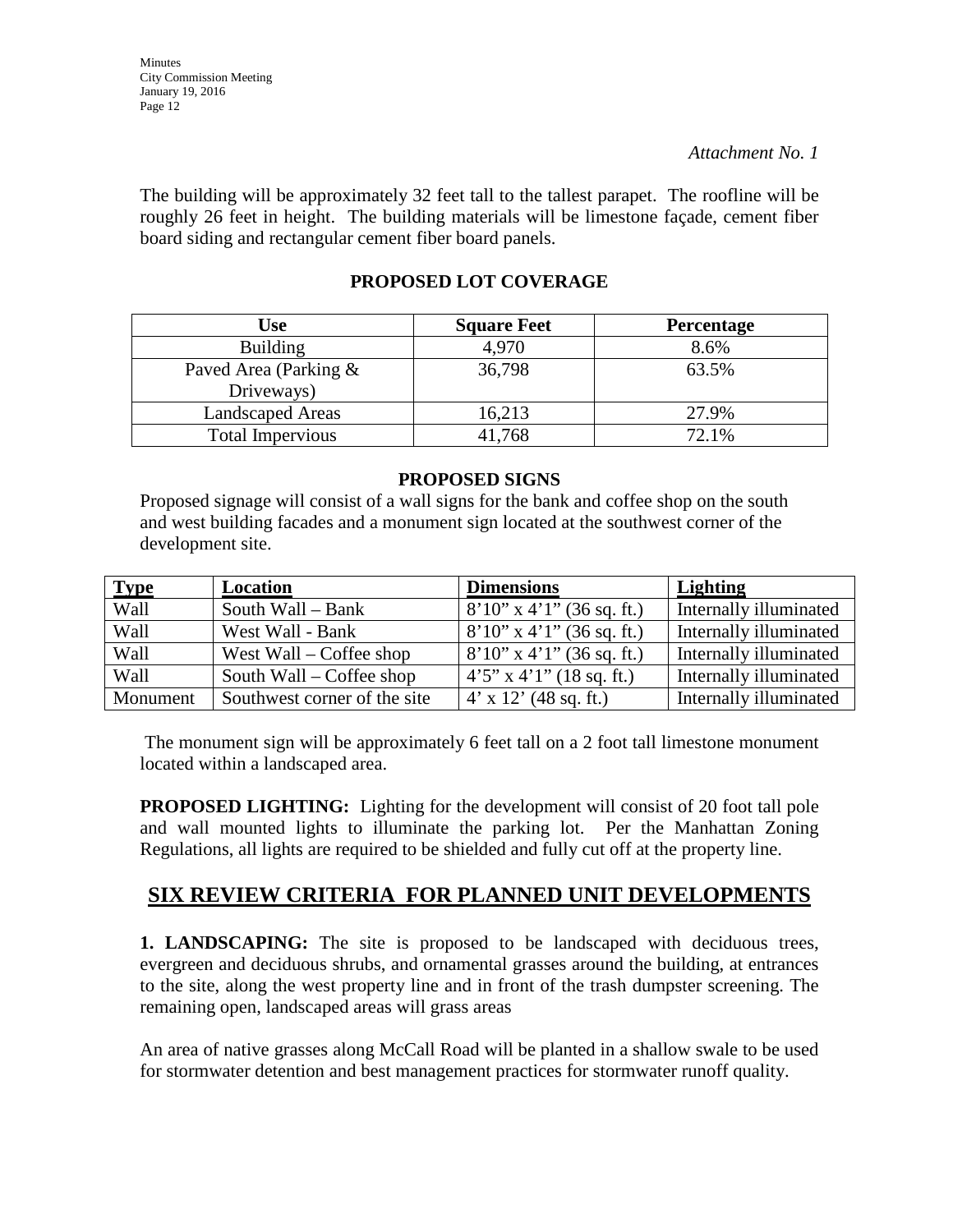A condition of approval is proposed to require a landscape performance agreement for the installation of the proposed landscape materials.

**2. SCREENING:** The trash dumpster and power generator proposed on the northeast corner of the development site is proposed by concrete screening walls. The dumpster is to be enclosed by a 6 foot tall wall and the generator will be enclosed with a 9 foot tall wall.

Heating and air conditioning ground equipment is proposed to be screened using ornamental grasses.

**3. DRAINAGE:** Because of the relative small size of the proposed development and the site's location of the levee and Kansas River, the City's Stormwater Engineer did not require a full drainage study. The Stormwater Engineer did require a Best Management Practices (BMP) for Post-Construction Water Quality analysis. The analysis was conducted by SMH Consultants, dated September 17, 2015, and determined that 1 postconstruction BMP is required. SMH Consultants has designed an approximately 110 foot long vegetative swale that is 8 feet deep to be located along McCall Road. This swale will collect the stormwater runoff from the site, filter any pollutants (i.e. road salts, gravel, oils from vehicles) from the stormwater and then discharge the filtered water into the existing stormwater sewer that is located along McCall Road.

The City's Stormwater Engineer has reviewed the Post-Construction BMP Analysis and accepts the findings. The Stormwater Engineer did not that annual maintenance for the swale will be a requirement of property owner.

**4. CIRCULATION:** The development site gains access from the McCullough Place Travel Easement to the west and a travel easement proposed on the McCall Pattern property to the east. The western travel easement intersects with McCall Road and is a right in/right out only intersection. The proposed east travel easement is to be 25 feet wide and run crosses the parking lot in front of McCall Pattern Company. This travel easement will intersect with Kretschmer Drive, which intersects with McCall Drive.

The circulation pattern for the development is for vehicles to enter from the travel easements from the west or east and gain access to the proposed off-street parking lot or drive-thrus associated with the coffee shop or bank. Exiting the site will follow the same circular pattern through the parking lot into the travel easements. Vehicles leaving the site to the west will either turn right onto McCall Road at the intersection of McCullough Place or travel the existing travel easements in the McCall Place development to the fully directional traffic signal at Carlson Drive. Vehicles leaving the site to the east will have access to McCall Road via the fully functional intersection at Kretschmer Drive.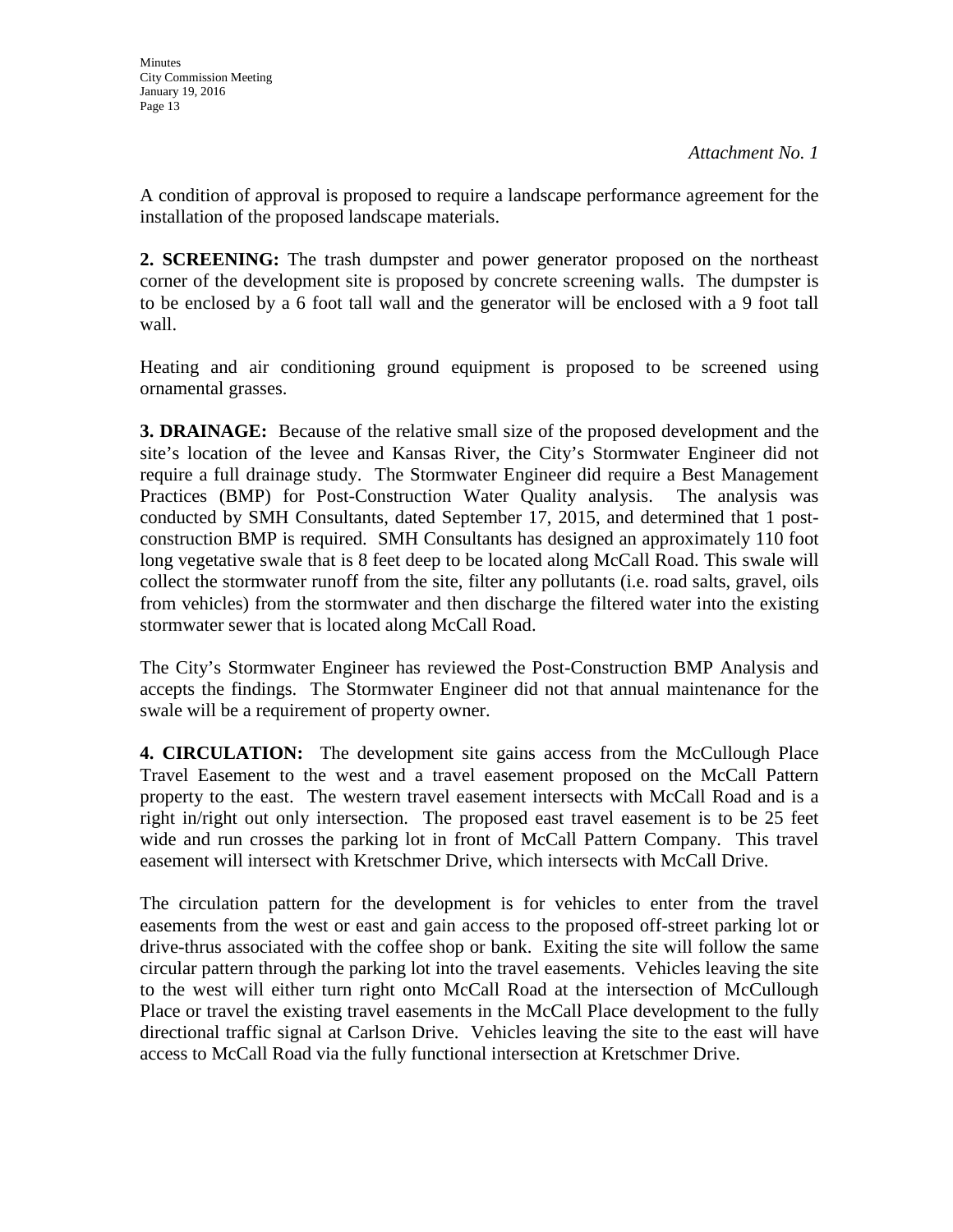SMH Consultants provided a traffic analysis, dated September 16, 2015, determined that an additional 182 vehicle trips in the A.M. Peak Hour and 249 vehicle trips in the P.M. Peak Hour will be generated from the proposed development. The road network surrounding the site was improved into 2010 to a 5-lane urban section. Generally speaking, the design of the minor arterial and intersecting local commercial streets took into account new commercial development in the area. The traffic analysis determined that the traffic generated from the development site will not adversely impact the existing or future functions of the road network in the area. The City Engineer has reviewed the traffic analysis and accepts its findings with no comments (see attached memo). The City Engineer did not that a future expansion on McCall Road is anticipated to incorporate a dedicated right turn lane into the McCall Place Development for west bound traffic.

## *Off-Street Parking*

Fifty-nine (59) off-street parking spaces are proposed on the development site. The offstreet parking requirement for bank and financial institution is 1 parking space per 450 sq. ft. of building area. City Administration is considering the drive-thru coffee shop as an accessory use associated with the K-State Credit Union, and is including the use within the financial institutions parking calculation total. Based on gross floor area of the proposed building (9,800 square feet), 22 off-street parking spaces are required. The amount of off-street parking proposed on the development site is adequate.

#### *Bicycle & Pedestrian*

A 10 foot wide multi-use concrete path is located on McCall Road, in front of the development site. A 5 foot sidewalk is proposed to provide pedestrian access from the McCall Road sidewalk to the proposed building.

The site plan does not show locations for parking bicycles on the site. Although not a requirement of the Zoning Regulations, bicycle rack(s) should be considered in the Final Development Plan phase for customers and employees.

**5. OPEN SPACE AND COMMON AREA:** Open space on the site is limited to manicured grass lawn areas around the parking lot and along the roadways.

**6. CHARACTER OF THE NEIGHBORHOOD:** The neighborhood is a mixture of highway commercial and industrial uses. The areas along McCall Road are transitioning from a historically industrial area, to a retail commercial corridor. Large box retail stores are located to west and southwest. Drive-thru restaurants are located along the five (5) lane minor arterial. There are also a number of strip mall type retail centers in the immediate area. To the north of the site is predominately industrial and office uses.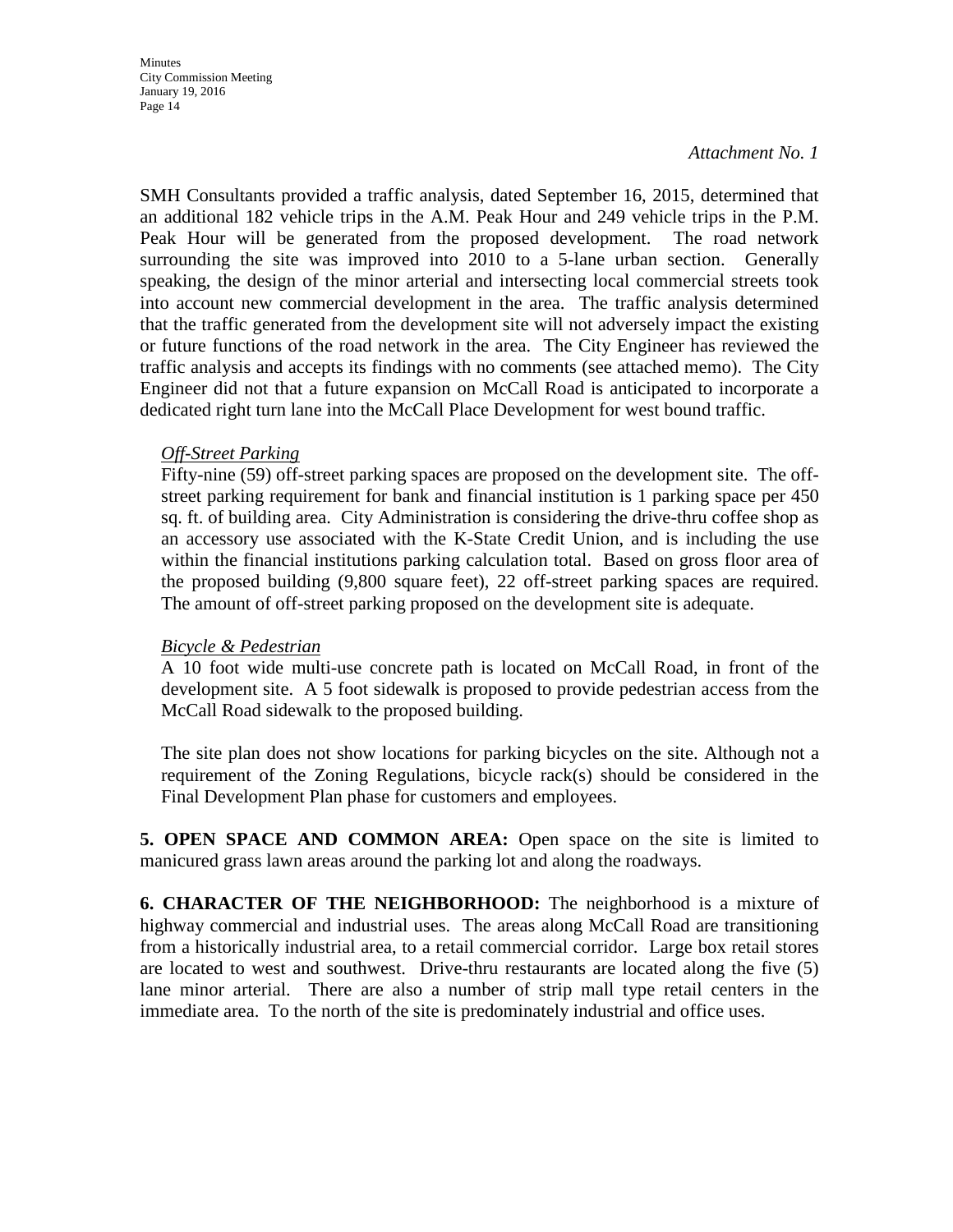# **THIRTEEN MATTERS TO BE CONSIDERED WHEN CHANGING ZONING DISTRICTS**

**1. EXISTING USE:** Vacant land associated with McCall Pattern.

**2. PHYSICAL AND ENVIRONMENTAL CHARACTERISTICS:** The site is currently an open-space area associated with the McCall Pattern Company. The development site is relatively flat and gradually slopes to the south towards McCall Road. The development site is nearly 100% pervious surfaces consisting of manicured lawn and landscape beds.

## **3. SURROUNDING LAND USE AND ZONING:**

**NORTH:** I-2, Industrial Park District; Food manufacturing plant

**SOUTH:** I-2 District and C-5, Highway Service Commercial District; McCall Road right-of-way; New and used vehicle sales lot and vacant retail store.

**EAST:** I-2 District; Professional dance studio, wholesale building supply store and commercial warehouse space.

**WEST:** McCall Landing PUD, Commercial Planned Unit Development; McCullough Place travel easement, vacant commercially zoned land, big box home improvement store and retail strip center.

- **4. CHARACTER OF THE NEIGHBORHOOD:** See above under "6. CHARACTER OF THE NEIGHBORHOOD".
- **5. SUITABILITY OF SITE FOR USES UNDER CURRENT ZONING:** The development site is the front yard area for McCall Pattern Company. The current zoning district is I-2, Industrial Park District, which the current use is permitted.

The proposed use for banks and financial institutions and the accessory coffee shop are not allowed as primary permitted or conditional uses in the I-2 District. The proposed development requires a rezoning to a retail commercial zoning district, such as the proposed PUD.

**COMPATIBILITY OF PROPOSED DISTRICT WITH NEARBY PROPERTIES AND EXTENT TO WHICH IT MAY HAVE DETRIMENTAL AFFECTS:** The surrounding area is transiting from an industrial area to an area concentrated with drive-thru restaurants and retails stores, some of which are big box type retail stores. The proposed development will be consistent with surrounding uses and should not adversely impact adjacent properties.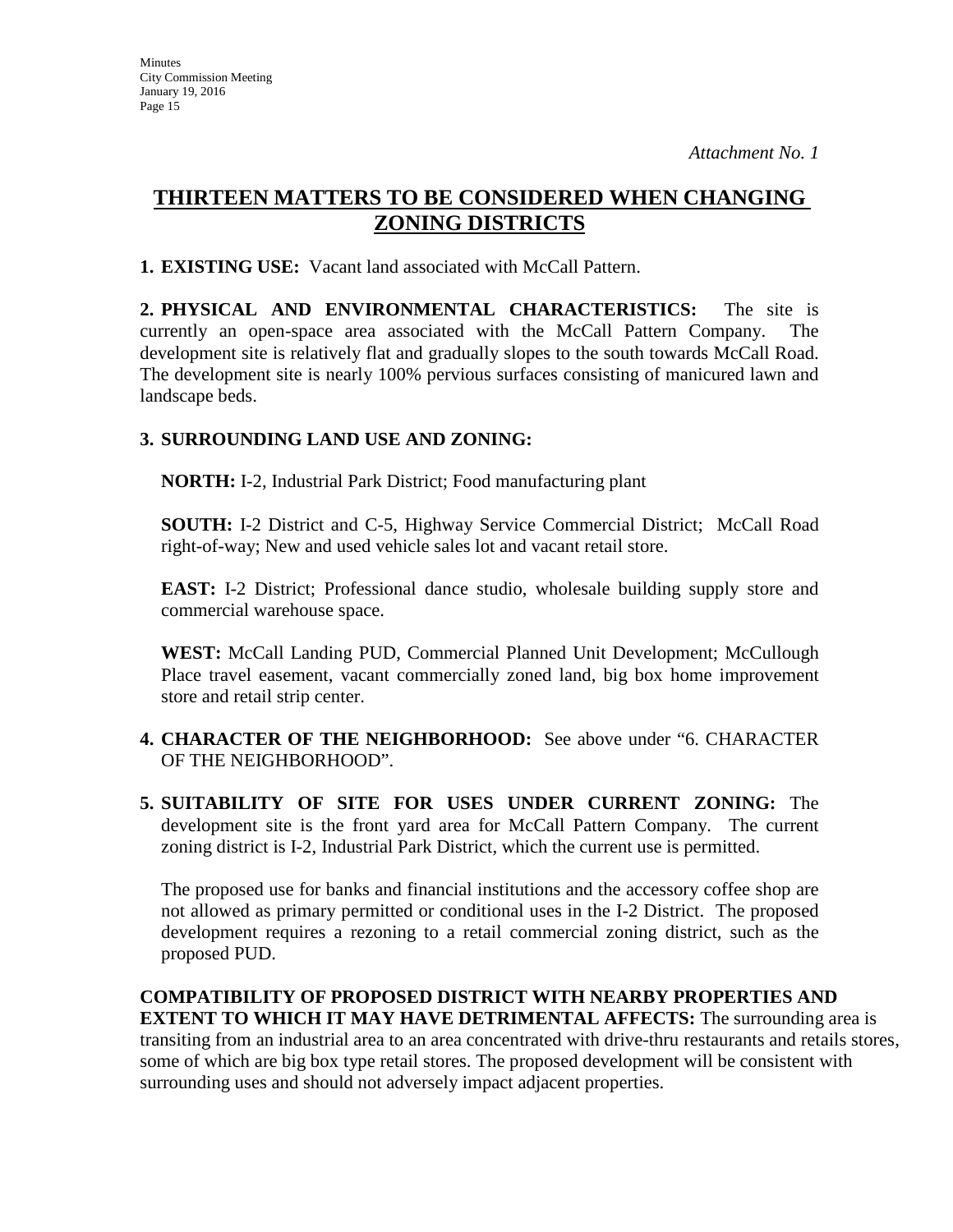The applicant held a neighborhood meeting on September 9, 2015. According to the meeting notes, no one from the public attended the meeting.

**7. CONFORMANCE WITH COMPREHENSIVE PLAN:** The site is in the Northeast Planning Area of the Future Land Use Map of the Comprehensive Plan. The site is shown as Industrial (IND) on the map. The proposed rezoning would implement a development generally consistent with the policies applicable to all commercial development, as well as policies applicable to the Community Commercial category, set out below after the policies of the IND category.

Policies of the IND category include:

## **Employment: Industrial and Office**

## **BACKGROUND AND INTENT**

*Employment uses within the Urban Area are intended to provide concentrated areas of high quality employment facilities for uses such as office headquarters, research and development facilities, and educational facilities, as well as locations for light and heavy manufacturing, warehousing and distribution, indoor and screened outdoor storage, and a wide range of other industrial services and operations.* 

## **INDUSTRIAL (IND)**

## *I 1: Characteristics*

*The Industrial designation is intended to provide locations for light and heavy manufacturing, warehousing and distribution, indoor and screened outdoor storage, and a wide range of other industrial services and operations. Typically, heavy industrial uses involve more intensive work processes, and may involve manufacturing or basic resource handling and/or extraction. Design controls within an Industrial area are not as extensive as in the Office/Research Park category and a broader range of uses is permitted.* 

## *I 2: Location*

*Because of their potential environmental impacts, Industrial uses should generally be located away from population centers or must be adequately buffered. Traffic generated by industrial uses should not pass through residential areas. Sites should have access to one or more major arterials or highways capable of handling heavy truck traffic. Railroad access is also beneficial to certain types of heavy industrial uses. Light industrial uses can typically be located in areas that also contain some highwayoriented commercial uses, and might benefit from close proximity and better access to their local customer base.*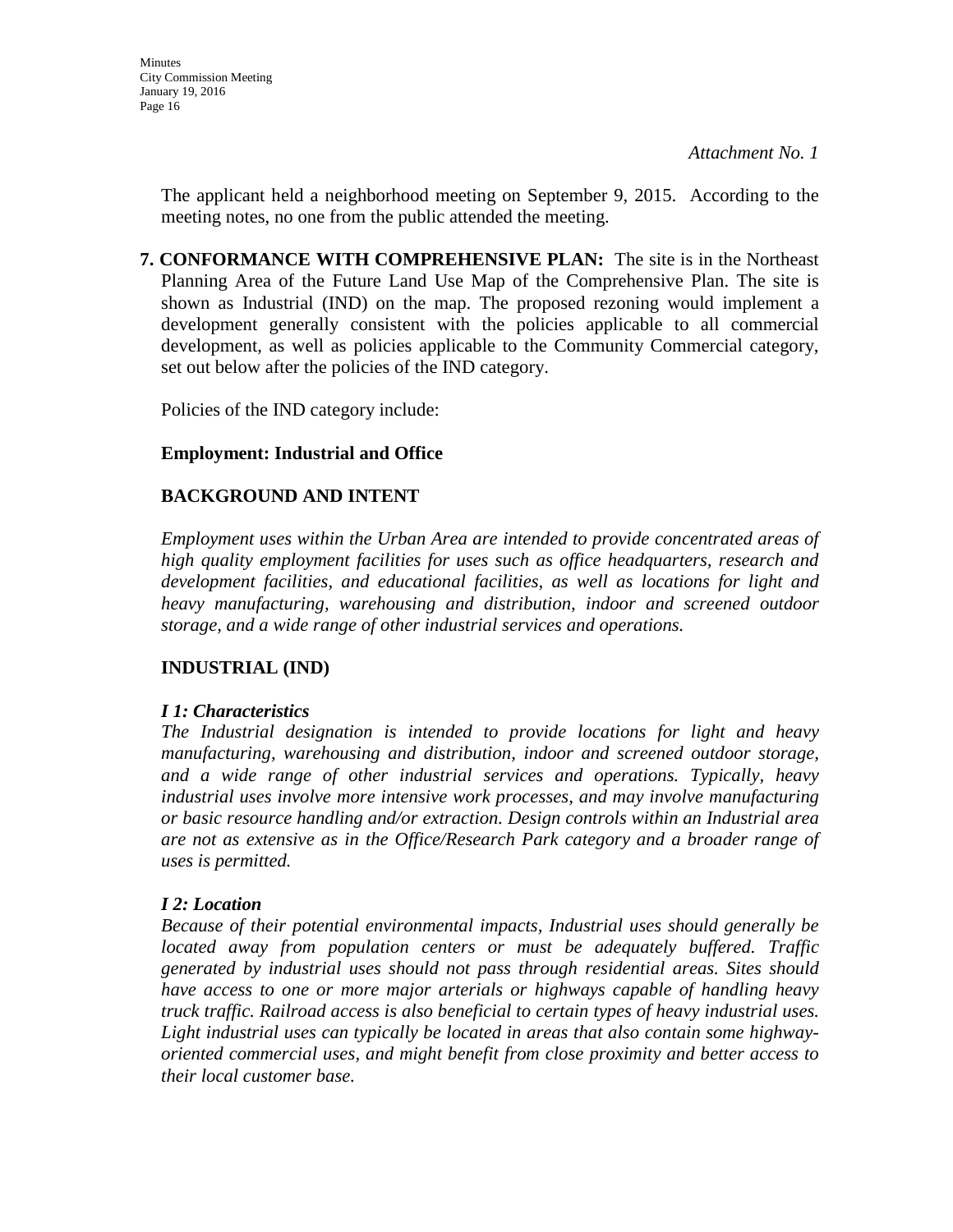## *I 3: Screening*

*Storage, loading and work operations should be screened from view along all industrial area boundaries (when adjacent to non-industrial uses) and along all public streets.*

Commercial policies include:

## **Commercial**

## **BACKGROUND AND INTENT**

*The City contains numerous commercial areas that provide the necessary goods and services for residents of the community and region as well as visitors. Commercial developments must be located and designed to balance market opportunities with access and location. In addition, the location and design of commercial areas must be incorporated into surrounding areas, rather than altering the character of surrounding neighborhoods. While the Downtown, or Central Core District, will remain the primary focus of regional commercial activity for the community and region, a variety of other community and neighborhood scale commercial centers will be distributed throughout the community to provide for the day-to-day needs of residents.* 

## **COMMERCIAL- ALL CATEGORIES**

## *C 1: Designate Commercial Areas According to Their Role and Function in the Region*

*To provide a variety of commercial services to the community, three commercial designations are provided, depending on the center's scale, purpose, location, and intensity of use. These include the Central Core District, Community Commercial, and Neighborhood Commercial.* 

## *C 2: Distribution of Commercial Services*

*Commercial centers should be distributed throughout the community to provide ease of access for all residents and minimize the need for cross-town vehicle trips.* 

## *C 3: Locate All Commercial Uses in Activity Centers*

*Commercial services should be concentrated and contained within planned activity centers, or nodes, throughout the community. Development of distinct commercial nodes will help preserve the residential character of many of the major street corridors throughout the community and help prevent the negative impacts caused by multiple access points along a corridor. Commercial activities, when grouped in cohesive centers or nodes, result in more viable areas compared to scattered or isolated single use commercial sites. Activity centers, or nodes, provide a variety of services in a*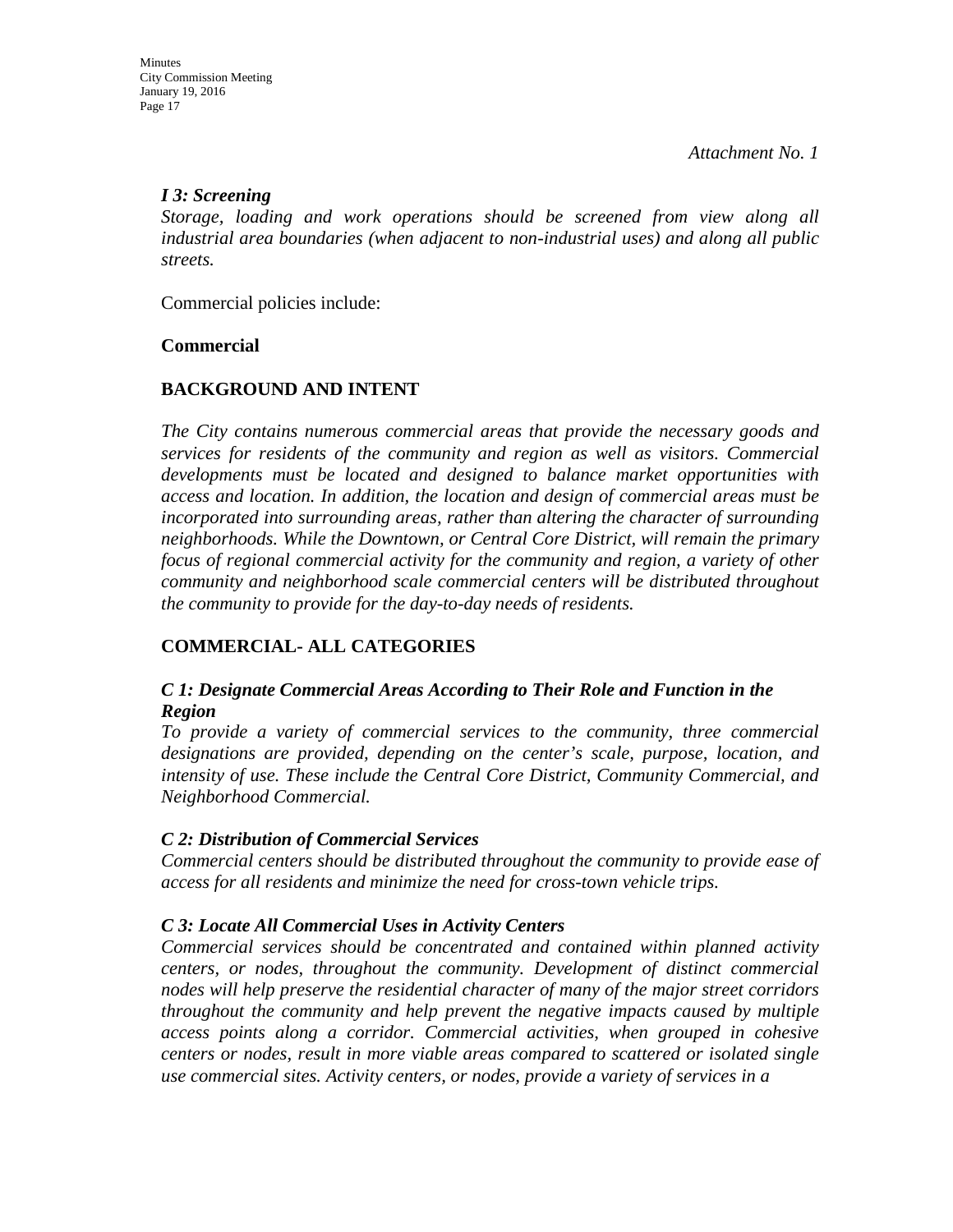*concentrated location to promote "one-stop shopping" and minimize the need for multiple vehicle trips. Each center has a limited number of vehicle access points to minimize impacts on surrounding uses and maintain an efficient traffic flow to and from the site. Uses are typically clustered on larger sites near the intersection of two major streets rather than being developed in linear, "strip" configurations along major street corridors. Linear development patterns, particularly when parcels provide a single use and are developed independently, can require multiple access points and lead to disruption of traffic flow on adjacent streets. Although lot sizes and/or configurations in some areas may warrant the use of a more linear development pattern, it is generally discouraged.* 

## *C4: Include a Mix of Uses in New and Redeveloped Commercial Areas*

*New development and redevelopment should include a mix of uses of different types and sizes, creating a diversity of activity and avoiding large, single-use buildings and dominating parking areas.* 

## *C5: Promote a High Quality Urban Environment*

*The physical design of commercial development areas shall promote a high quality urban environment, as expressed by site layout, building materials and design, landscaping, parking area design, and pedestrian-oriented facilities, such as through use of design guidelines.* 

## **COMMUNITY COMMERCIAL (CC)**

## *CC 1: Characteristics*

*Community Commercial Centers provide a mix of retail and commercial services in a concentrated and unified setting that serves the local community and may also provide a limited draw for the surrounding region. These centers are typically anchored by a larger national chain, between 120,000 and 250,000 square feet, which may provide sales of a variety of general merchandise, grocery, apparel, appliances, hardware, lumber, and other household goods. Centers may also be anchored by smaller uses, such as a grocery store, and may include a variety of smaller, complementary uses, such as restaurants, specialty stores (such as books, furniture, computers, audio, office supplies, or clothing stores), professional offices and health services. The concentrated, unified design of a community commercial center allows it to meet a variety of community needs in a "one-stop shop" setting, minimizing the need for multiple vehicle trips to various commercial areas around the community. Although some single use highway-oriented commercial activities will continue to occur in some areas, this pattern of development is generally not encouraged.*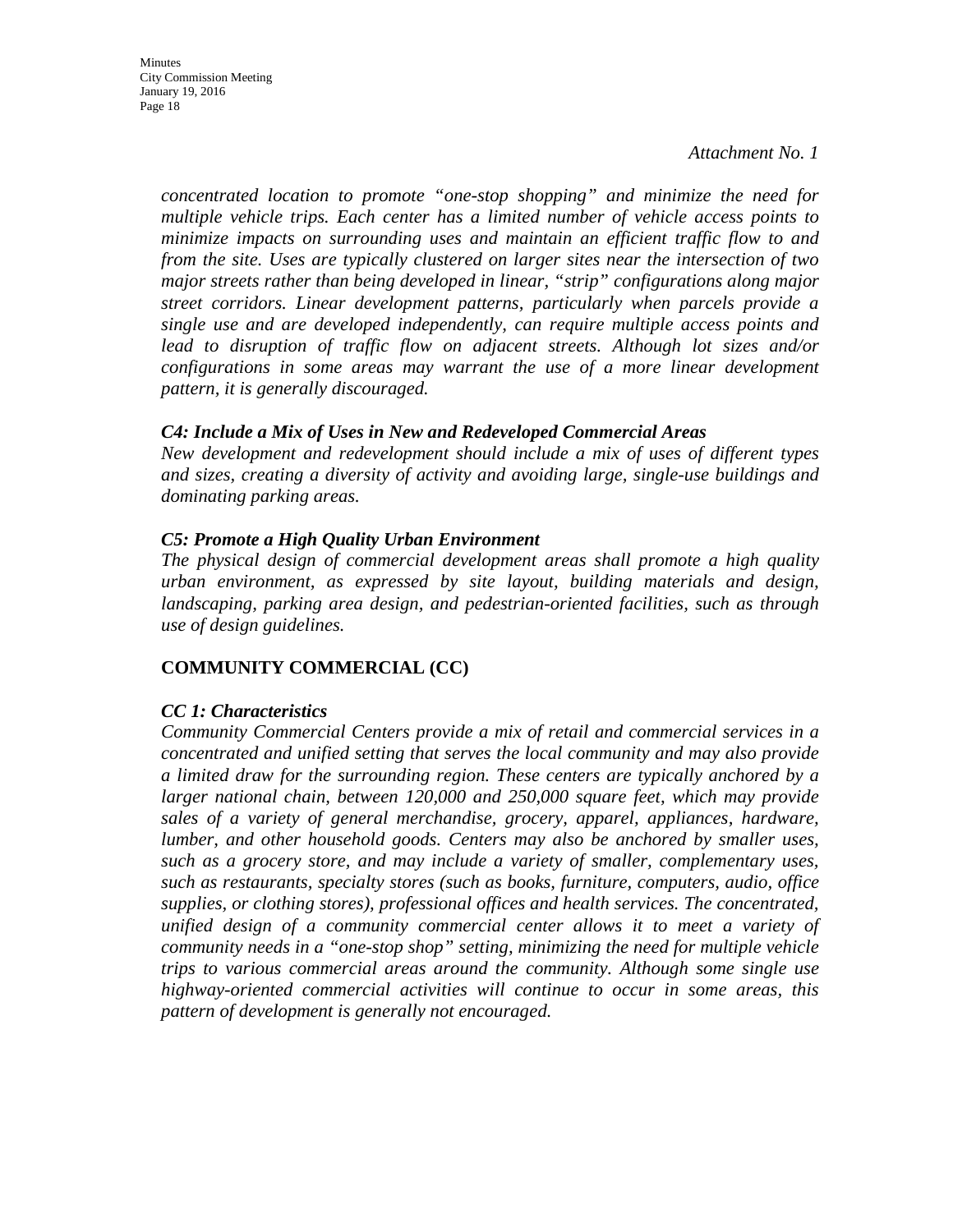## *CC 2: Location*

*Community Commercial Centers should be located at the intersection of one or more major arterial streets. They may be located adjacent to urban residential neighborhoods and may occur along major highway corridors as existing uses become obsolete and are phased out and redeveloped over time. Large footprint retail buildings (often known as "big-box" stores) shall only be permitted in areas of the City where adequate access and services can be provided.* 

## *CC 3: Size*

*Typically require a site of between 10 and 30 acres.* 

## *CC 4: Unified Site Design*

*A unified site layout and design character (buildings, landscaping, signage, pedestrian and vehicular circulation) shall be required and established for the center to guide current and future phases of development. Building and site design should be used to create visual interest and establish a more pedestrian-oriented scale for the center and between out lots.* 

## *CC 5: Building Design and Character*

*Require Community Commercial Centers to meet a basic level of architectural detailing, compatibility of scale with surrounding areas, pedestrian and bicycle access, and mitigation of negative visual impacts such as large building walls, parking areas, and service and loading areas. While these requirements apply to all community commercial development, they are particularly important to consider for larger footprint retail buildings, or "big-box" stores. A basic level of architectural detailing shall include, but not be limited to, the following:* 

- *Façade and exterior wall plane projections or recesses;*
- *Arcades, display windows, entry areas, awnings, or other features along facades facing public streets;*

*• Building facades with a variety of detail features (materials, colors, and patterns); and* 

*• High quality building materials.* 

## *CC 6: Organization of Uses*

*Concentrate Community Commercial services within planned activity centers, or commercial nodes, through the community. Cluster complementary uses within walking distances of each other to facilitate efficient, "one-stop shopping", and minimize the need to drive between multiple areas of the center. Large footprint retail buildings, or "big-box" stores should be incorporated as part of an activity center or node along with complementary uses, such as high density residential, where feasible. Linear development patterns, particularly when parcels provide a single use and are*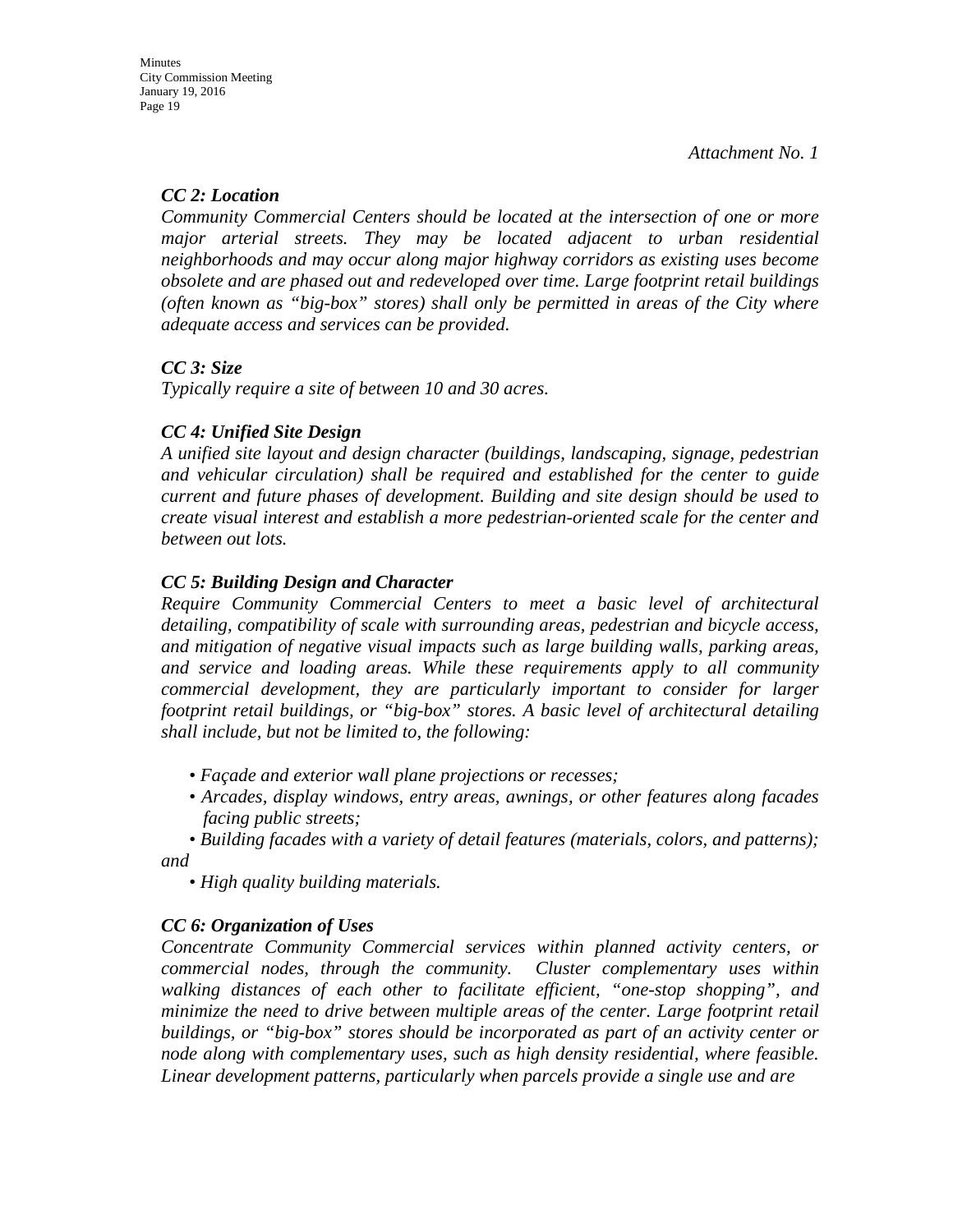*developed independently, can require multiple access points and lead to disruption of traffic flow on adjacent streets. Although lot sizes and/or configuration in some areas may warrant the use of a more linear development pattern, it is generally discouraged.* 

The proposed PUD is in a commercial growth corridor, which has experienced commercial development along an arterial street corridor, McCall Road. The proposed PUD is in general conformance to the Comprehensive Plan.

#### **8. ZONING HISTORY AND LENGTH OF TIME VACANT AS ZONED:**

1968 Annexation and rezoning to E, Light Industrial District.

1969-Present Rezoned to I-2, Industrial Park District.

## **9. CONSISTENCY WITH INTENT AND PURPOSE OF THE ZONING ORDINANCE:**

The intent and purpose of the Zoning Regulations is to protect the public health, safety, and general welfare; regulate the use of land and buildings within zoning districts to assure compatibility; and to protect property values.

The PUD Regulations are intended to provide a maximum choice of living environments by allowing a variety of housing and building types; a more efficient land use than is generally achieved through conventional development; a development pattern that is in harmony with land use density, transportation facilities and community facilities; and a development plan which addresses specific needs and unique conditions of the site which may require changes in bulk regulations or layout. The proposed PUD is consistent with the intent and purposes of the Zoning Regulations, and the intent of the PUD Regulations, subject to the conditions of approval.

The current Flood Insurance Rate Maps shows this site to be in the Zone X (Protected By Levee). This flood zone is a moderate to low risk flood zone and is for informational purposes only. There are no regulatory requirements with this flood zone.

Subject to the conditions of approval, proposed revised K-State Credit Union PUD is consistent with the Zoning Regulations.

**10. RELATIVE GAIN TO THE PUBLIC HEALTH, SAFETY AND WELFARE THAT DENIAL OF THE REQUEST WOULD ACCOMPLISH, COMPARED WITH THE HARDSHIP IMPOSED UPON THE INDIVIDUAL OWNER:** There appears to be no relative gain to the public, which denial would accomplish. No adverse impacts to the public are expected, subject to conditions of approval. Therefore, there may be a hardship to the applicant if the rezoning is denied.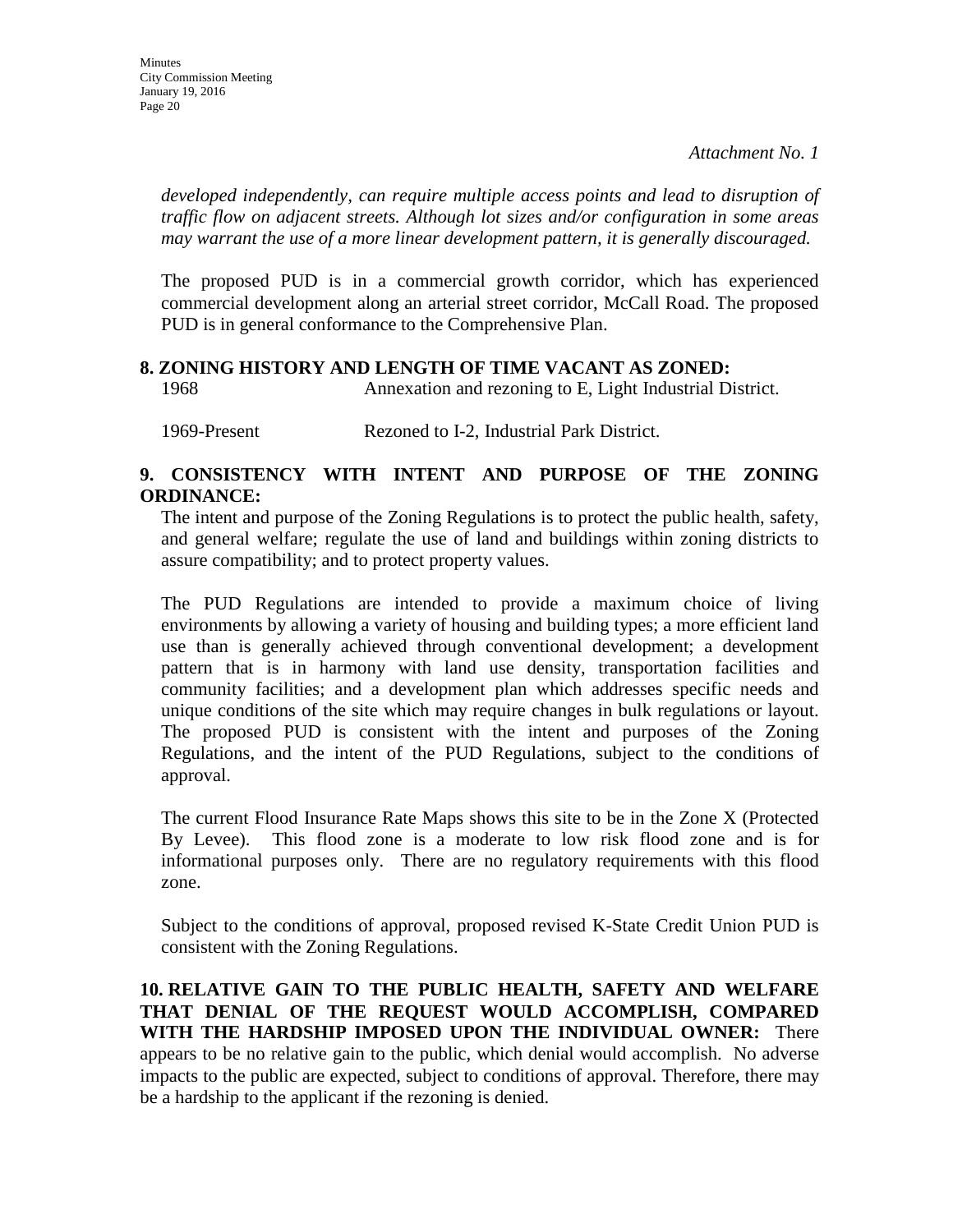**11. ADEQUACY OF PUBLIC FACILITIES AND SERVICES:** The Public Works Department – Utilities and Traffic Divisions have reviewed the proposal. Public utilities and the street network are sufficient to service the site.

## **12. OTHER APPLICABLE FACTORS:** None.

- **13. STAFF COMMENTS AND RECOMMENDATION:** City Administration recommends approval of the proposed rezoning of K-State Credit Union Commercial PUD from I-2, Industrial Park District, to PUD, Commercial Planned Unit Development District, with the conditions:
	- 1. Permitted uses shall include banks, financial institutions, professional offices and the accessory coffee shop.
	- 2. Landscaping and irrigation shall be provided pursuant to a Landscaping Performance Agreement between the City and the owner, which shall be entered into prior to issuance of a building permit.
	- 3. All landscaping and irrigation shall be maintained in good condition.
	- 4. Light poles shall be provided as described in the application documents and shall be full cutoff design. Building lighting shall not cast direct light onto public or private streets or adjacent property and shall be full cut-off design.
	- 5. Signage for shall be constructed as proposed consisting of wall signs and pylon signs.
	- 6. Temporary banner signs should be limited to no more than two (2) banner signs. Exempt signage shall include signage described in Article VI, Section 6- 102 (A)(2)(a), (b), (c), (e), (h), (i), (j), (k), (l), and (m) of the Manhattan Zoning Regulations.
	- 7. The proposed travel easement through the McCall Pattern Company parking lot shall be created with the Final Development Plan and Final Plat.

# **ALTERNATIVES:**

- 1. Recommend approval of the proposed rezoning of K-State Credit Union Commercial PUD from I-2, Industrial Park District, to PUD, Commercial Planned Unit Development District, stating the basis for such recommendation, with the conditions listed in the Staff Report.
- 2. Recommend approval of the proposed rezoning of K-State Credit Union Commercial PUD from I-2, Industrial Park District, to PUD, Commercial Planned Unit Development District, and modify the conditions, and any other portions of the proposed PUD, to meet the needs of the community as perceived by the Manhattan Urban Area Planning Board, stating the basis for such recommendation, and indicating the conditions of approval.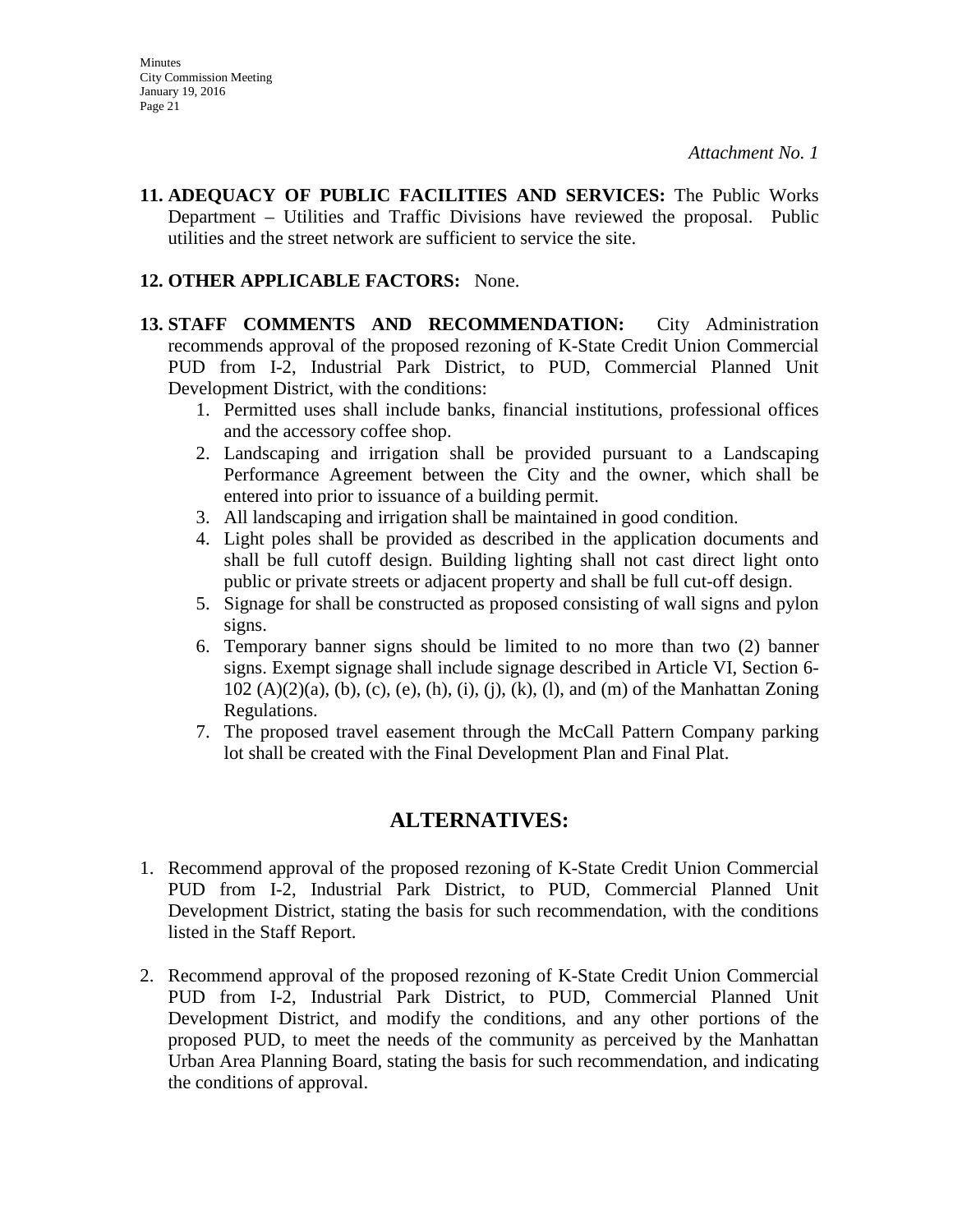- 3. Recommend denial of the proposed rezoning, stating the specific reasons for denial.
- 4. Table the proposed rezoning to a specific date, for specifically stated reasons.

# **POSSIBLE MOTION:**

The Manhattan Urban Area Planning Board recommends approval of the proposed rezoning of K-State Credit Union Commercial PUD from I-2, Industrial Park District, to PUD, Commercial Planned Unit Development District, based on the findings in the staff report, with the seven (7) conditions recommended by City Administration.

**PREPARED BY:** Chad Bunger, AICP, CFM, Senior Planner

**DATE:** November 30, 2015

CB/VR 15025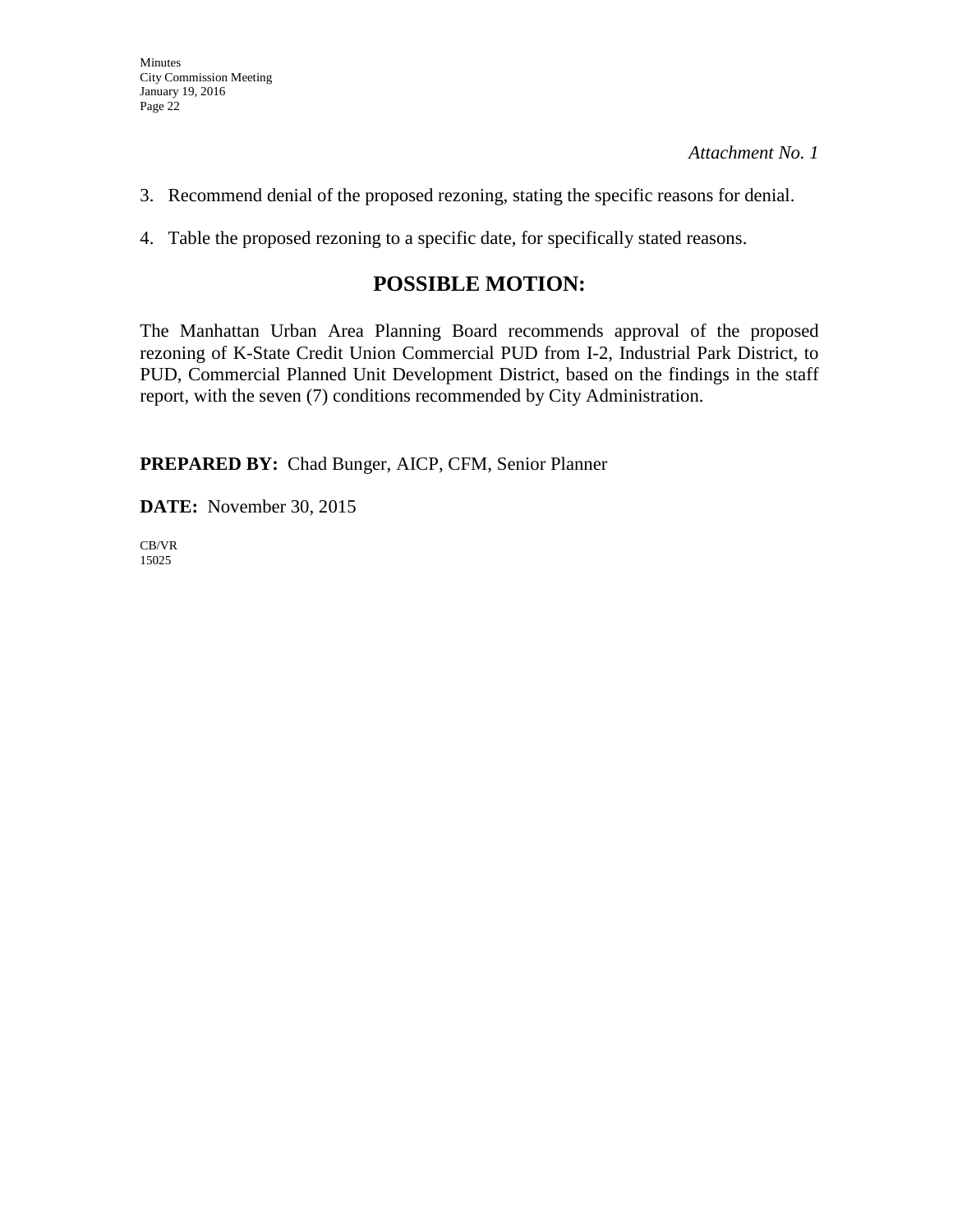### **STAFF REPORT**

#### **ON AN APPLICATION TO REZONE PROPERTY**

**APPLICATION:** To rezone the Ledgestone Ridge subdivision for single-family homes and 2 commercial lots to be associated with the Ledge Stone Commercial area.

- **FROM:** Independence Place Residential Planned Unit Development and R-3, Multiple-Family Residential District, both with AO, Airport Overlay
- **TO:** Tract 1:C-2/AO, Neighborhood Shopping District and Airport Overlay District. Tract 2: R/AO, Single-Family Residential District and Airport Overlay District. Tract 3: R/AO, Single-Family Residential District and Airport Overlay District.
- **APPLICANT/OWNER:** Stone Pointe Land Co, LLC Tim Schultz
- **LEGAL DESCRIPTION:** Lot 1, Independence Place Addition and 0.314 acres from the vacant tract of land to the east in the West half of the Southwest Quarter of Section 15, Township 10 South, Range 7 East.

**LOCATION:** Generally located 550 feet to the east of the intersection Scenic Drive and the future expansion of Miller Parkway.

#### **AREA: THE TOTAL AREA OF REZONING IS 38.11 ACRES.**

**Tract 1: 3.92 acres** - Rezone from PUD/AO to C-2 District/AO Districts: **Tract 2: 33.88 acres** - Rezone from PUD/AO to R/AO Districts: **Tract 3: 0.314 acres** - Rezone from R-3/AO to R/AO District:

**DATE OF NEIGHBORHOOD MEETING:** September 29, 2015 and October 8, 2015

**DATE OF PUBLIC NOTICE PUBLICATION:** November 16, 2015

## **DATE OF PUBLIC HEARING: PLANNING BOARD:** December 7, 2015 **CITY COMMISSION:** January 5, 2016

## **THIRTEEN MATTERS TO BE CONSIDERED WHEN REZONING**

**1. EXISTING USE:** Open rangeland. A majority of the site was approved for the Independence Place Apartment Complex.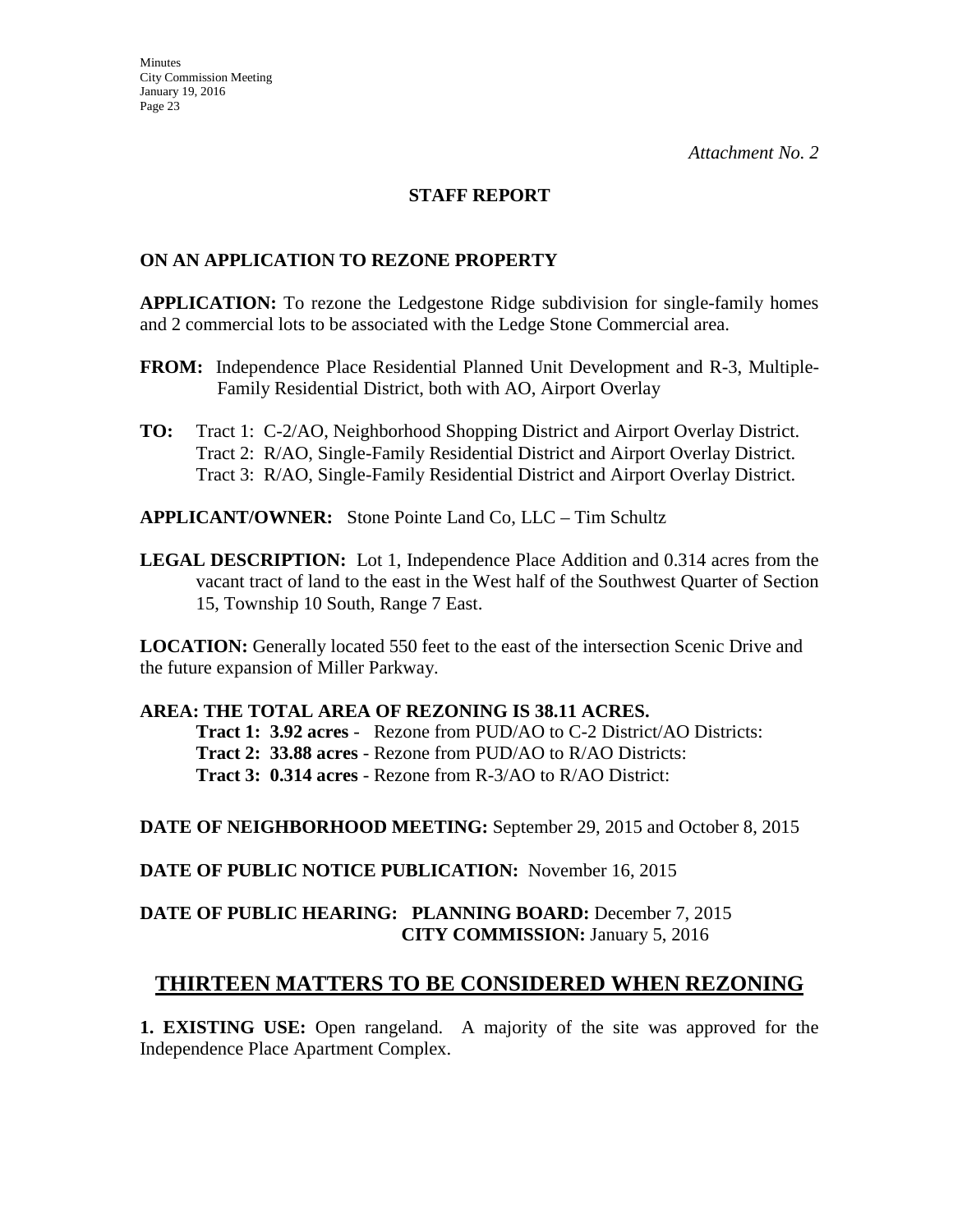**2. PHYSICAL AND ENVIRONMENTAL CHARACTERISTICS:** The site is typical Flinthills landform consisting of open range land, wooded ravines on the east and west sides of the proposed site. The site is reasonably steep with slopes approximately 20% and drains generally to the north-northeast to Wildcat Creek.

The site is within the Conical Zone of Manhattan's Regional Airport, which requires that the AO, Airport Overlay District, be added to site. Future uses (structures and trees), which are within the limits of the Conical Zone may be required to obtain, and be granted, an Airport Compatible Use Permit prior to construction, planting or change to the structure or tree (*see below under CONSISTENCY WITH INTENT AND PURPOSE OF THE ZONING ORDINANCE for further information concerning the AO District*).

# **3. SURROUNDING LAND USE AND ZONING:**

**NORTH:** Single-family residential; R, Single-Family Residential District with AO District.

**SOUTH:** Future extension of Miller Parkway, agricultural and range land; G-1 District.

**EAST:** Agricultural and range land, R-3/AO, Multiple-Family Residential District with Airport Overlay District and G-1 District.

**WEST:** Future neighborhood commercial area and multiple-family dwellings; C-2, Neighborhood Shopping District/AO District, and Stone Pointe Townhomes PUD.

**4. GENERAL NEIGHBORHOOD CHARACTER:** The area is characterized as a developing growth corridor of the City with single-family, two-family and multiple-family residential development to the immediate north and west. Highland Meadows Additions, Scenic Woods and the Stone Pointe Townhomes are to the north and northwest. Development is occurring in the Lee Mill Heights and Miller Ranch areas to the east, which is growing towards the site. The extension of Miller Parkway along the southern boundary of the proposed subdivision and the Miller Parkway's connection at Scenic Drive will occur in the near future. The street connection of Miller Parkway will serve the immediate neighborhood and accommodate future access to other parts of the City.

**5. SUITABILITY OF SITE FOR USES UNDER CURRENT ZONING:** The majority of the site was rezoned to the Independence Place PUD in 2010. The approved Final Development Plan showed 13 apartment buildings on 1 lot. A total of 312 dwelling units were proposed for the PUD. The development was never constructed and is considered to be abandoned as regulated in Section 9-107 Abandonment or Failure to Proceed.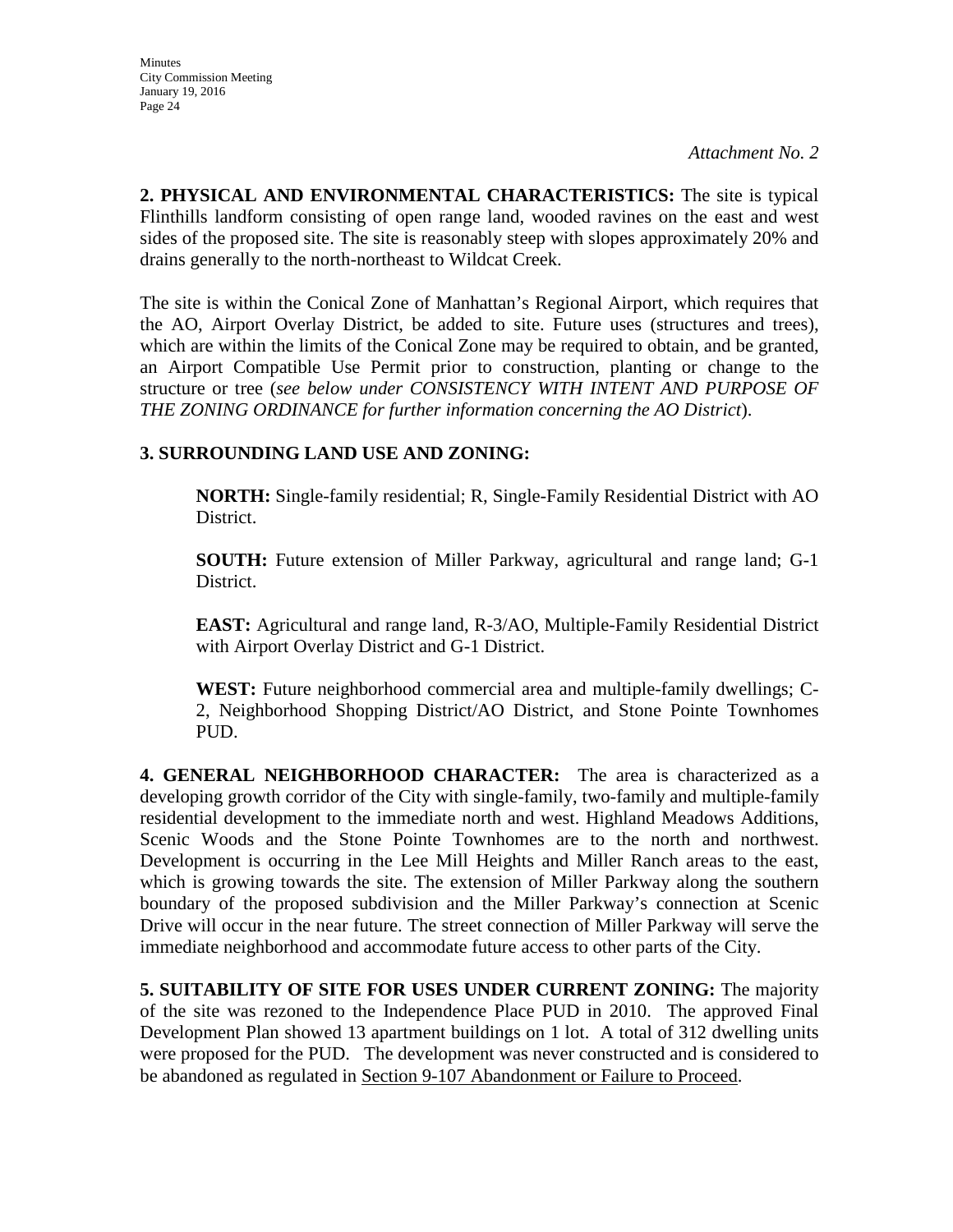**Minutes** City Commission Meeting January 19, 2016 Page 25

*Attachment No. 2*

The 0.31 acre section of the vacant land to the east of the Independence Place PUD was annexed and rezoned to R-3 District in 2006 as part of the Stone Pointe Addition. This tract has remained vacant ever since.

**6. COMPATIBILITY OF PROPOSED DISTRICT WITH NEARBY PROPERTIES AND EXTENT TO WHICH IT MAY HAVE DETRIMENTAL AFFECTS:** The site is in a growth corridor of the City. To the north are single-family homes. To the west are multiple-family dwellings as townhomes or apartment buildings and vacant commercial land. To the east and south is vacant agriculture land. The site was previously approved for an apartment complex. An increase in light, noise and traffic are expected with the single-family development, but is anticipated to be less when compared to the apartment complex. These increases should be similar to the same affects generated by the singlefamily developments in Stone Pointe and Lee Mill Heights subdivisions.

The proposed rezoning of the site to C-2, Neighborhood Shopping District, is identical to the property to the west and is proposed to expand the commercial area to include the western side of the natural ravine. This natural ravine in large part contains a detention basin and steep grades. There should be minimal impacts from this rezoning request.

Two (2) neighborhood meetings were held for the proposed Rezoning and Preliminary Plat. The first meeting was held on September 29, 2015. Seven (7) neighbors attended the meeting. According to the application information, the meeting conversation focused on drainage issues and preservation of the existing trees. The second meeting was held on October  $8<sup>th</sup>$ , with 2 meeting attendees. The meeting summary stated that the topics of drainage and site grading for the development, as well as future developments in the surrounding area and how the Airport Overlay District restrictions would impact the proposed development were discussed.

It appears that the proposed single-family and commercial rezoning should have minimal impacts on adjacent properties. The rezoning requests will be similar to existing developments in the area and will be less intensive compared to the apartment complex that was originally proposed for the site.

## **7. CONFORMANCE WITH COMPREHENSIVE PLAN:**

The proposed Preliminary Plat is shown on the Future Land Use map in the Southwest Planning Area. The site is designated as Residential Medium to High (RMH). The site is within the Miller Parkway Corridor planning area. The site is also in the Conical Zone of the Manhattan Regional Airport. The AO District will be added as an overlay district with the rezoning to those parts within the Conical Zone.

RMH policies include: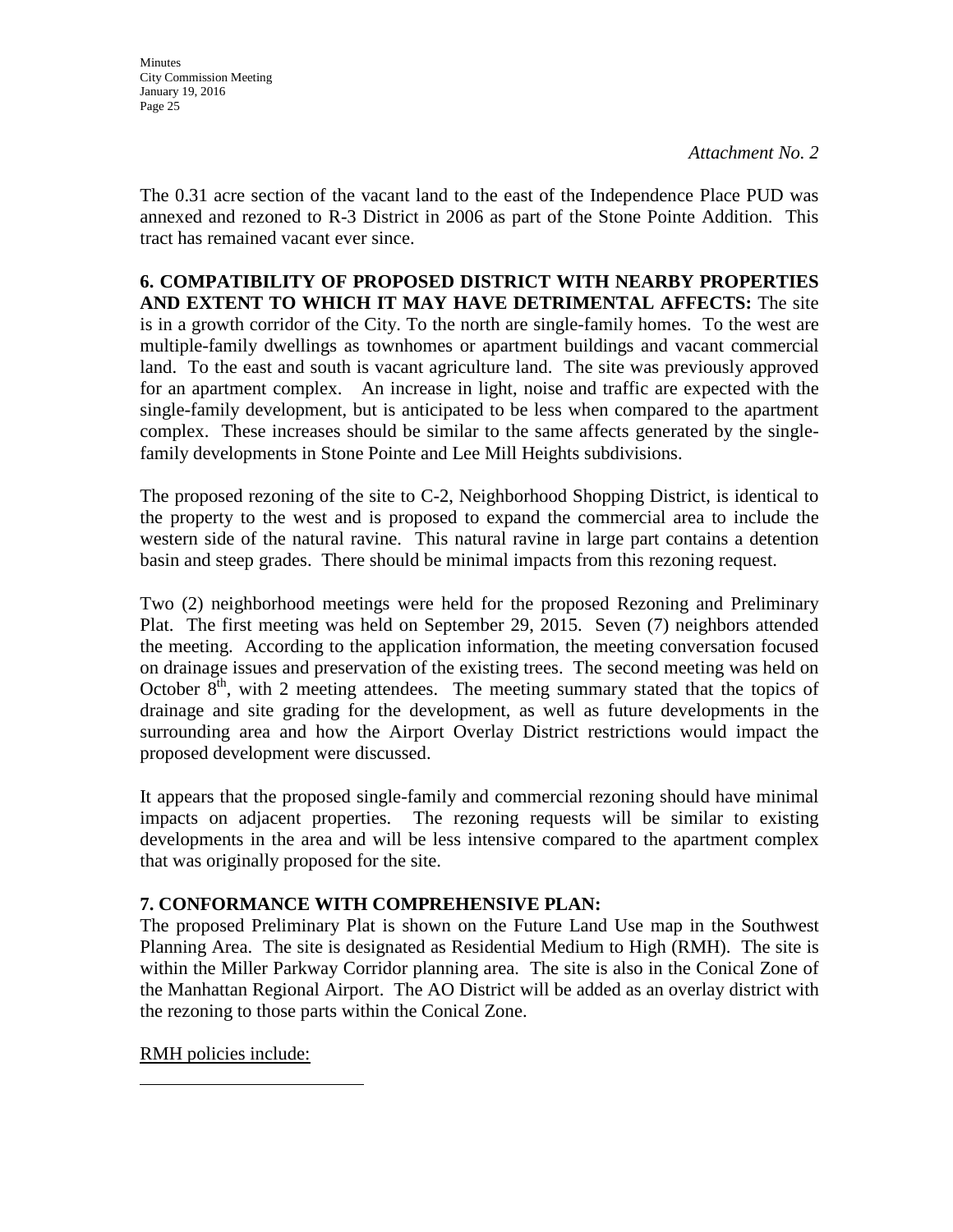## *RMH-1: Characteristics*

*The Residential Medium to High Density designation should incorporate a mix of housing types in a neighborhood setting in combination with compatible non-residential land uses, such as retail, service commercial, and office uses, developed at a neighborhood scale that is compatible with the area's residential characteristics and in conformance with policies for Neighborhood Commercial Centers. Appropriate housing types may include a combination of small lot single-family, duplexes, townhomes, or fourplexes on individual lots. However, under a planned unit development concept, or when subject to design and site plan standards (design review process), larger apartment or condominium buildings may be permissible as well, provided the density range is complied with.* 

## *RMH-2: Appropriate Density Range*

*Densities within a Residential Medium to High Density neighborhood range from 11 to 19 dwelling units per net acre.* 

## *RMH-3: Location*

*Locate Residential Medium to High Density neighborhoods close to an arterial street and bounded by collector streets where possible, with a direct connection to work, shopping, transit, and recreational activities. The Residential Medium to High Density designation includes some of the older neighborhoods in the core area of the City as well as portions of newer planned neighborhoods outside of the core area.* 

## *RMH-4: Variety of Housing Styles*

*To avoid monotonous streetscapes, the incorporation of a variety of housing models and sizes is strongly encouraged in all new development, particularly when a single housing type (e.g., small-lot single-family or duplexes) is prevalent.* 

## *Miller Parkway Corridor (MPC)*

## *Background and Intent*

*The Miller Parkway Corridor will continue to develop as a series of mixed-use neighborhoods. Development should be focused around an open space network created by the area's many natural drainages, preserving existing trees and vegetation and providing pedestrian and bicycle linkages between neighborhoods and Warner Park, Anneberg park and the new city park near the west end of Miller Parkway. The Miller Parkway Corridor will contain a variety of housing types and densities, including some higher density residential use, and will include a neighborhood commercial center.* 

## *Policies*

## *MPC-1: Mixture of Housing Types*

*Include a mix of housing types and densities within the Miller Ranch residential neighborhoods.*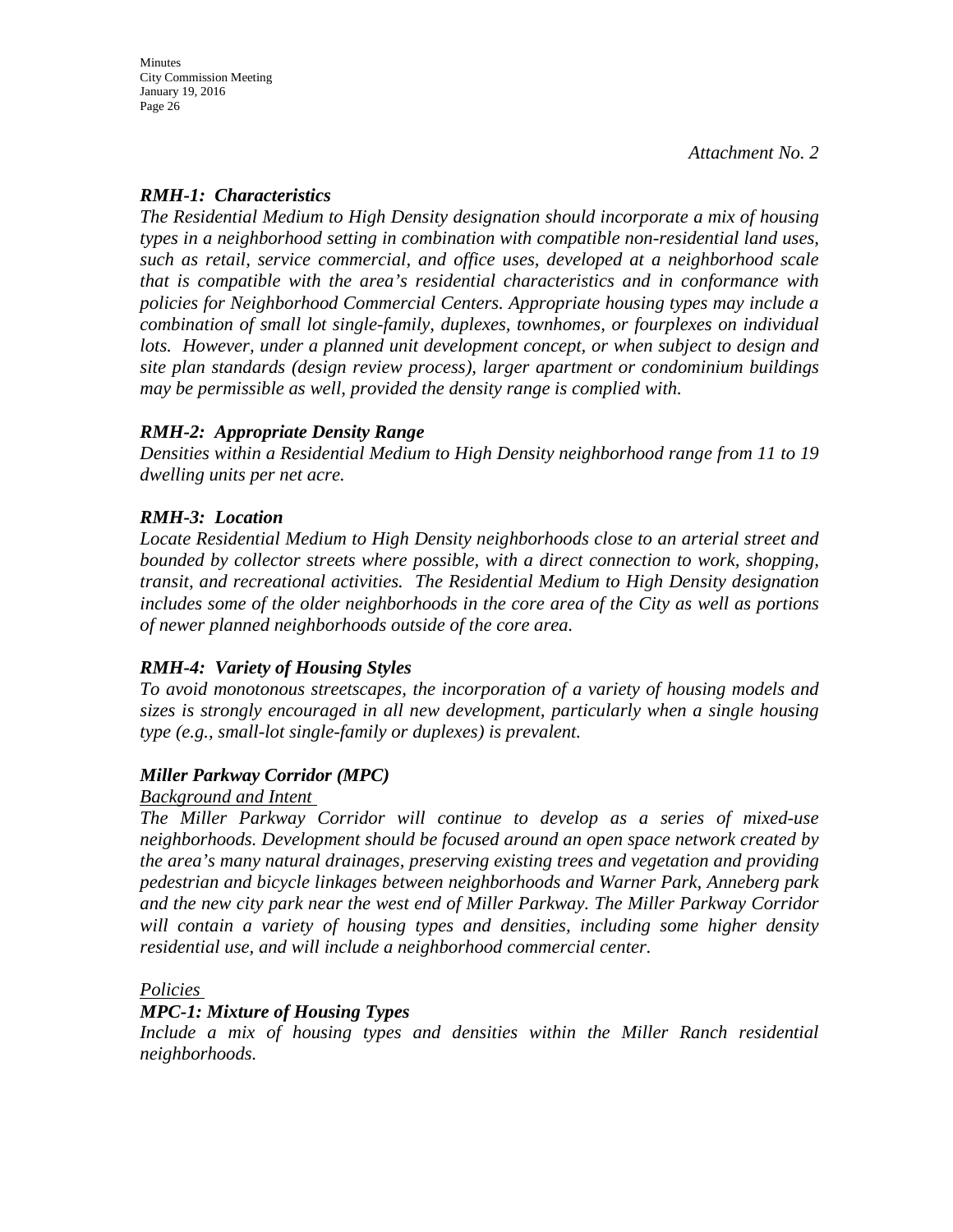## *MPC-2: Preservation of Drainage Areas*

*Incorporate drainage ways, wetlands, and other sensitive natural features into the overall design of neighborhoods as buffers and open space amenities.* 

## *MPC-3: Future ROW Preservation*

*Identify and preserve right-of-way for the future extension of Miller Parkway and Wreath Avenue on development proposals and through platting and other tools.* 

## *MPC-4: Establish a Neighborhood Commercial Center*

*Encourage the development of a neighborhood center at the planned intersection of Miller Parkway and Scenic Drive to provide a range of services for residents of Miller Ranch*  and surrounding neighborhoods, and to minimize the need for cross-town trips to meet *day-to-day needs.* 

## *MPC-5: Airport Air space Regulations*

*Ensure development is consistent with established airspace regulations for the Manhattan Regional Airport and the Airport Master Plan.* 

## *MPC-6: Multi-modal Connectivity*

*Continue to explore and implement opportunities to enhance multi-modal connections both within the Miller Parkway Corridor and to the rest of the Planning Area.* 

The Preliminary Plat shows that the proposed residential portion of the area has a net density of 1.08 dwelling units per net acre. Although the proposed residential density is less than the density range for the Residential Medium to High designation, which is 11 – 19 dwelling units per net acre, the proposed Preliminary Plat meets the policy statements for characteristics, location, housing types of the residential designation.

The commercial portion of the Rezoning request is extension of the previously approved C-2 District rezoning completed in 2013.

The proposal conforms to the policies of the Miller Parkway Corridor Special Planning Area. The proposed rezoning generally conforms to the Comprehensive Plan.

## **8. ZONING HISTORY AND LENGTH OF TIME VACANT AS ZONED:**

July 17, 2006 Manhattan Urban Area Planning Board recommends approval of annexation and rezoning of the Stone Pointe Addition, Unit Two, from G-1, General Agricultural District, to R, Single-Family Residential District with AO, Airport Overlay District; and R-3, Multiple-Family Residential District with AO, Airport Overlay District; and C-2, Neighborhood Shopping District with AO, Airport Overlay District.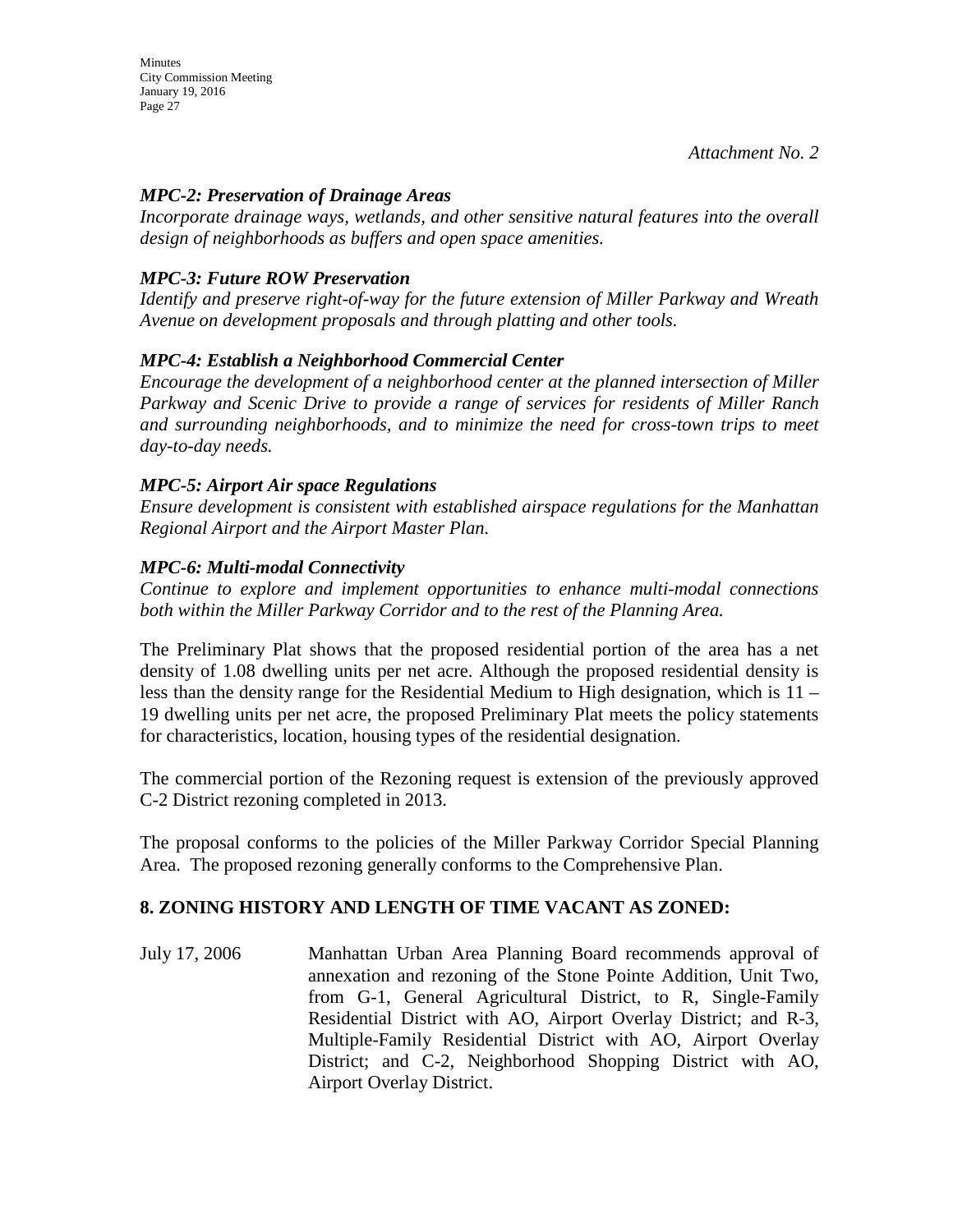- August 15, 2006 City Commission approves first reading of annexation and rezoning to R, Single-Family Residential District with AO, Airport Overlay District; and R-3, Multiple-Family Residential District with AO, Airport Overlay District; and C-2, Neighborhood Shopping District with AO, Airport Overlay District.
- September 5, 2006 City Commission approves Ordinance Nos. 6564 and 6564 annexing and rezoning Stone Pointe Unit Two, to R, Single-Family Residential District with AO, Airport Overlay District; and R-3, Multiple-Family Residential District with AO, Airport Overlay District; and C-2, Neighborhood Shopping District with AO, Airport Overlay District.
- November 6, 2006 Manhattan Urban Area Planning Board approves Preliminary Plat of Stone Pointe Addition, Unit Two.
- October 18, 2010 Manhattan Urban Area Planning Board recommends approval of Independence Place PUD (former Lot 169 of the approved Preliminary Plat) from R-3, Multiple-Family Residential District and AO, Airport Overlay District, to PUD, Residential Planned Unit Development District and AO, Airport Overlay District with nine conditions.
- November 16, 2010 City Commission overrides Planning Board to add Condition 10 and approves first reading of an ordinance rezoning Independence Place PUD from R-3, Multiple-Family Residential District and AO, Airport Overlay District, to PUD, Residential Planned Unit Development District and AO, Airport Overlay District with ten conditions of approval.
- December 7, 2010 City Commission overrides Planning Board and approves Ordinance No. 6867 rezoning the proposed Independence Place PUD with AO, Airport Overlay District, based on the findings in the Staff Report with the nine conditions of approval recommended by the Planning Board, and adding Condition 10.
- January 20, 2011 Manhattan Urban Area Planning Board approves the Final Development Plan and Final Plat of Independence Place, Residential Planned Unit Development.
- March 1, 2011 City Commission accepts easements and rights-of-ways as shown on the Final Plat of Independence Place Addition, Residential Planned Unit Development.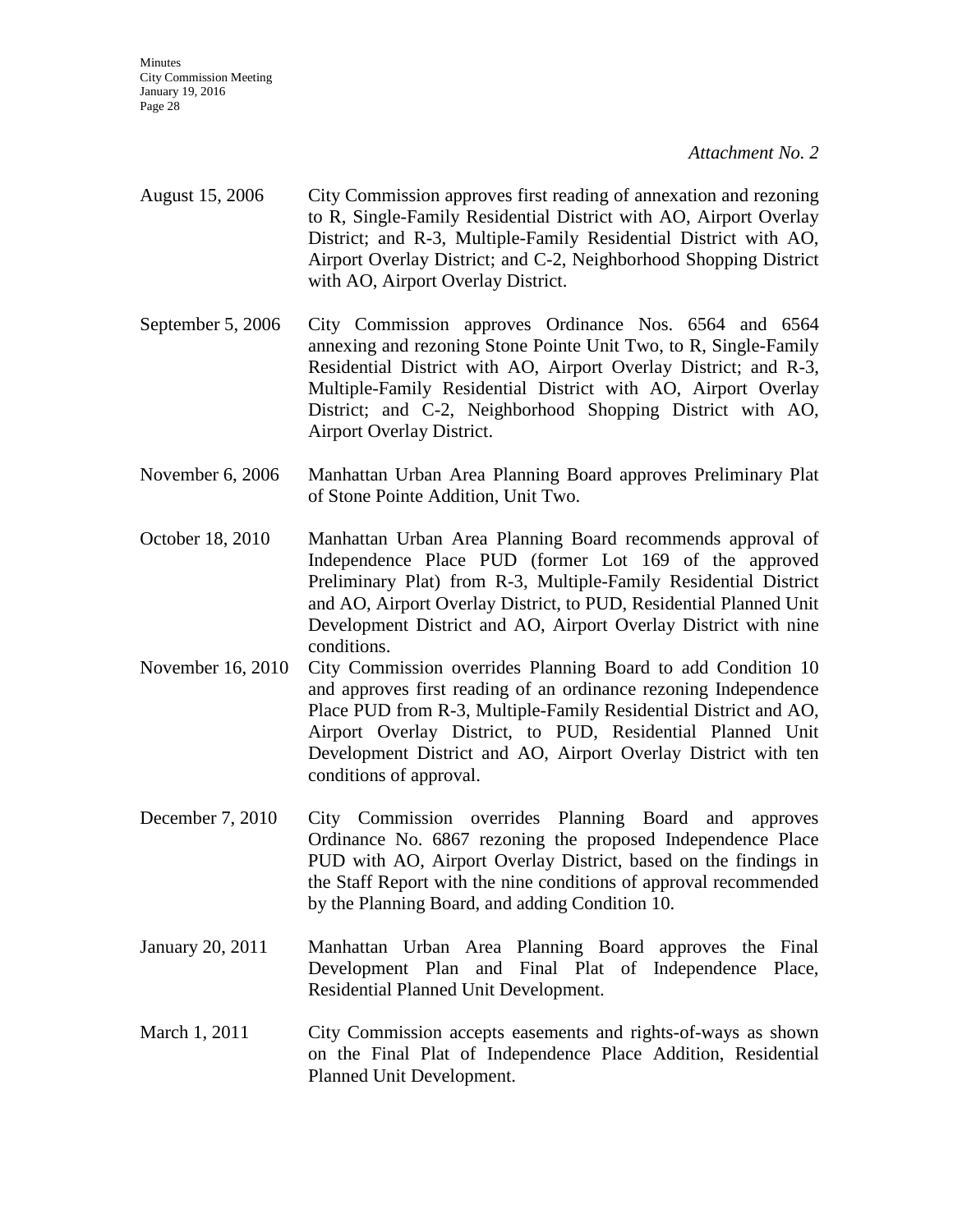**Minutes** City Commission Meeting January 19, 2016 Page 29

*Attachment No. 2*

April 16, 2012 Manhattan Urban Area Planning Board reapproves the Final Development Plan and Final Plat of Independence Place, Residential Planned Unit Development, because the Final Plat had not been filed within one year of its original approval. May 1, 2012 City Commission accepts easements and rights-of-ways as shown on the Final Plat of Independence Place Addition, Residential

**9. CONSISTENCY WITH INTENT AND PURPOSE OF THE ZONING ORDINANCE:** The intent and purpose of the Zoning Regulations is to protect the public health, safety, and general welfare; regulate the use of land and buildings within zoning districts to assure compatibility; and to protect property values.

Planned Unit Development.

The R District is designed to provide a single-family dwelling zone at a density no greater than one dwelling unit per 10,000 square feet. Lots shown on the R District portion of the proposed Preliminary Plat of the Ledgestone Ridge, exceed 10,000 square feet in area.

The C-2 District is designed to provide a broad range of retail shopping facilities and services located to serve one or more residential areas.

The AO District "is intended to promote the use and development of land in a manner that is compatible with the continued operation and utility of the Manhattan Municipal Airport so as to protect the public investment in, and benefit provided by the facility to the region. The district also protects the public health, safety, convenience, and general welfare of citizens who utilize the facility or live and work in the vicinity by preventing the creation or establishment of obstructions or incompatible land uses that are hazardous to the airport's operation or the public welfare."

The site is within the Conical Zone, which is, in general terms, established as an airspace that extends outward and upward in relationship to the Airport and is an approach zone height limitation on the underlying land. Future uses (structures and trees, existing and proposed) in the AO District may be required to obtain an Airport Compatible Use Permit, unless circumstances indicate that the structure or tree has less than 75 vertical feet of height above the ground and does not extend above the height limits prescribed for the Conical Zone (pages 6-9 of the AO District regulations attached).

The proposed rezoning requests are consistent with the purpose and intent of the Zoning Regulations.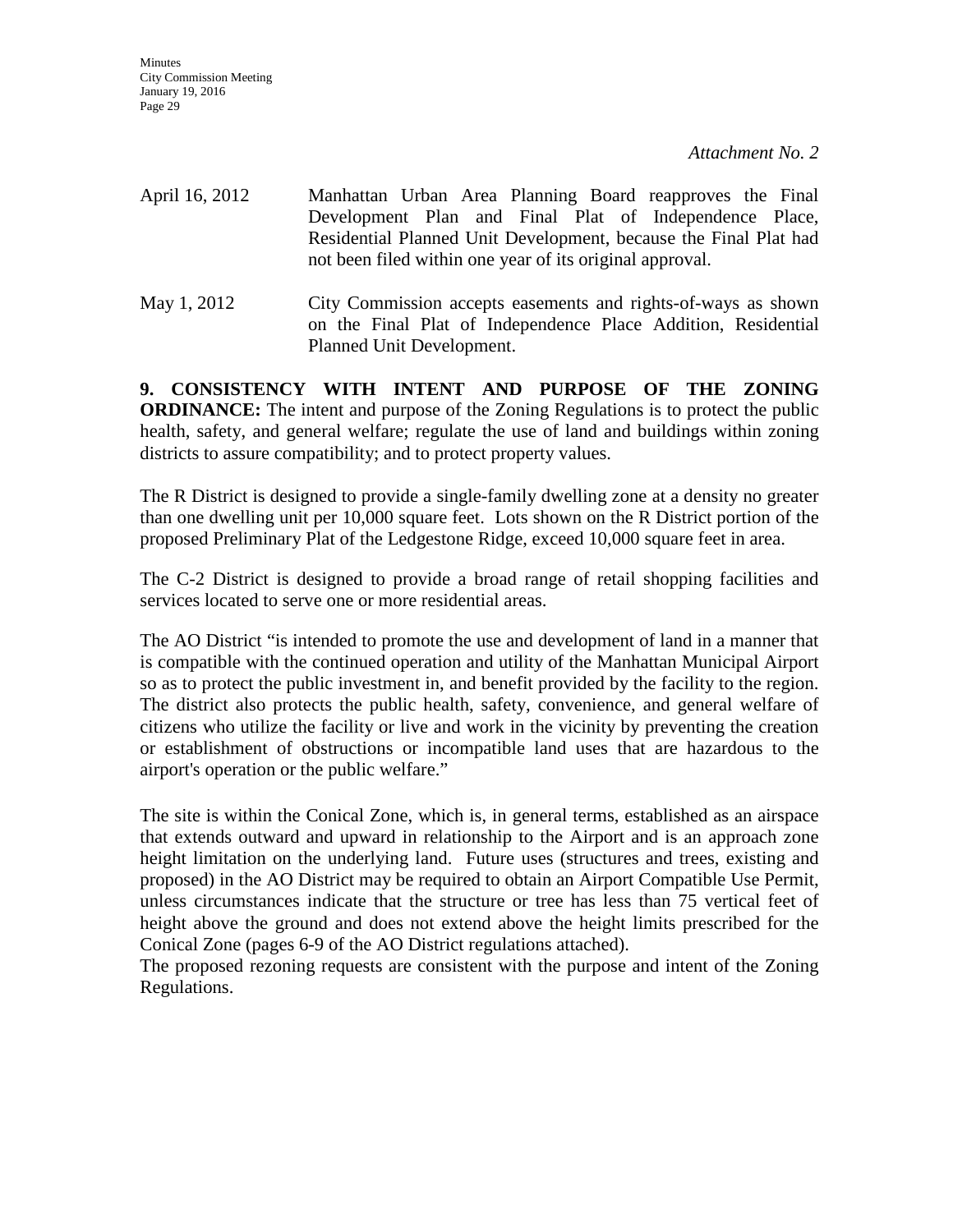**10. RELATIVE GAIN TO THE PUBLIC HEALTH, SAFETY AND WELFARE THAT DENIAL OF THE REQUEST WOULD ACCOMPLISH, COMPARED WITH THE HARDSHIP IMPOSED UPON THE APPLICANT:** There appears to be no gain to the public that denial would accomplish. The AO District requires that future uses be reviewed in order to protect airspace. The proposed Preliminary Plat conforms to the Manhattan Urban Area Subdivision Regulations. It may be a hardship to the applicant if the rezoning is denied.

**11. ADEQUACY OF PUBLIC FACILITIES AND SERVICES:** Adequate public services, sanitary sewer, water, and public streets can be extended to serve the development.

**12. OTHER APPLICABLE FACTORS:** Fort Riley was notified of this rezoning, due to it being located in the Critical Area. The Fort encourages use of noise disclosure and noise reduction measures in homes, and to take into account potential effects of operational noise of the Fort on activities in the park. City Administration will provide the "Notice of Potential Impact" on building permits for this subdivision.

**13. STAFF COMMENTS:** City Administration recommends approval of the proposed rezoning of Ledgestone Ridge from Independence Place PUD, Residential Planned Unit Development and R-3, Multiple-Family Residential District to R, Single-Family Residential District, with AO, Airport Overlay District and C-2, Neighborhood Shopping District with AO, Airport Overlay District, based on the findings in the Staff Report.

# **ALTERNATIVES:**

- 1. Recommend approval of the proposed rezoning of Ledgestone Ridge from Independence Place PUD, Residential Planned Unit Development and R-3, Multiple-Family Residential District to R, Single-Family Residential District, with AO, Airport Overlay District and C-2, Neighborhood Shopping District with AO, Airport Overlay District, stating the basis for such recommendation.
- 2. Recommend denial of the proposed rezoning, stating the specific reasons for denial.
- 3. Table the proposed rezoning to a specific date, for specifically stated reasons.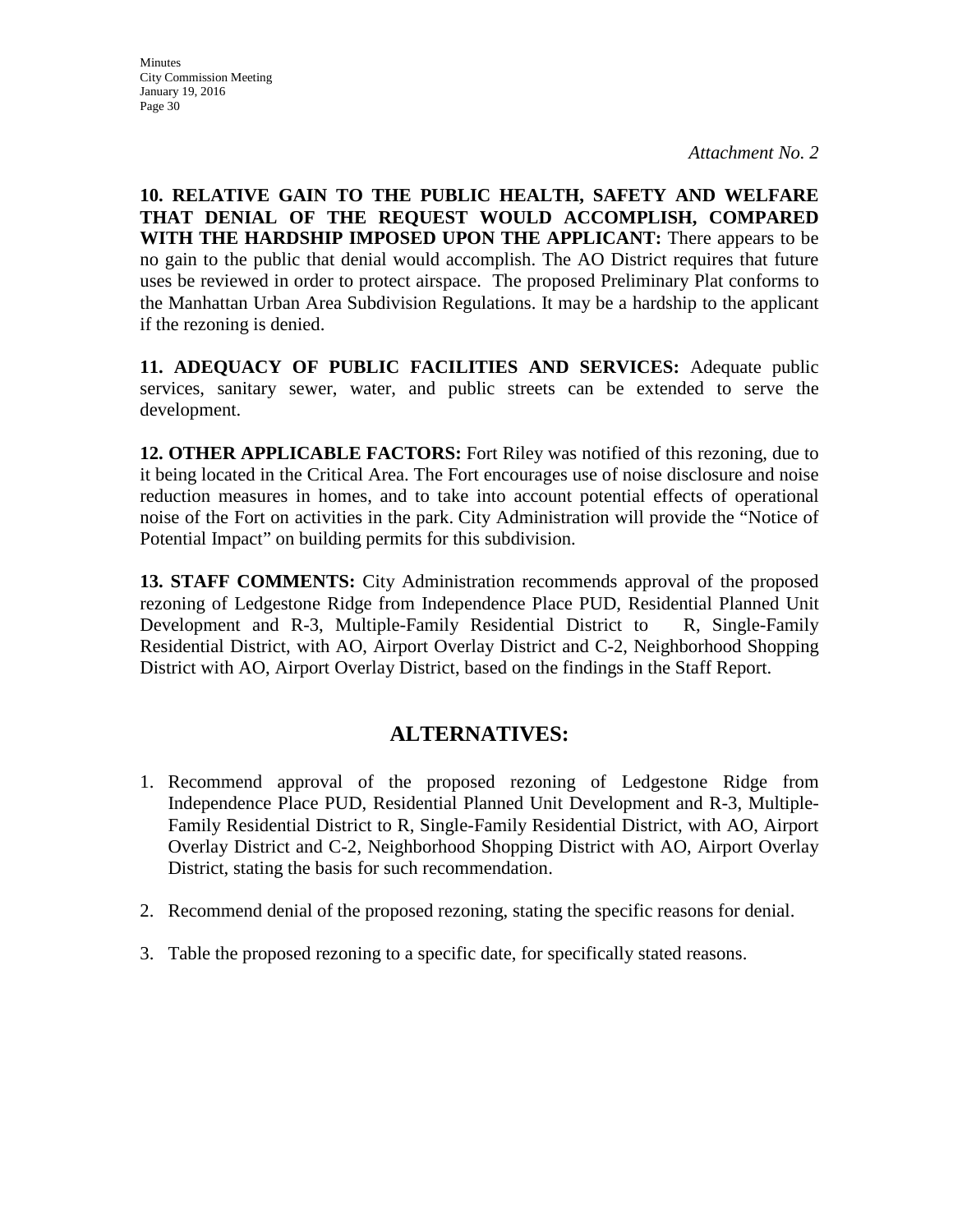Minutes City Commission Meeting January 19, 2016 Page 31

*Attachment No. 2*

# **POSSIBLE MOTION:**

The Manhattan Urban Area Planning Board recommends approval of the proposed rezoning of Ledgestone Ridge from Independence Place PUD, Residential Planned Unit Development and R-3, Multiple-Family Residential District to R, Single-Family Residential District, with AO, Airport Overlay District and C-2, Neighborhood Shopping District with AO, Airport Overlay District, based on the findings in the Staff Report.

**PREPARED BY:** Chad Bunger, AICP, CFM, Senior Planner

**DATE:** December 1, 2015

CB/vr 15026}SR}LedgestoneRezoning\_PUD&R3toR&C2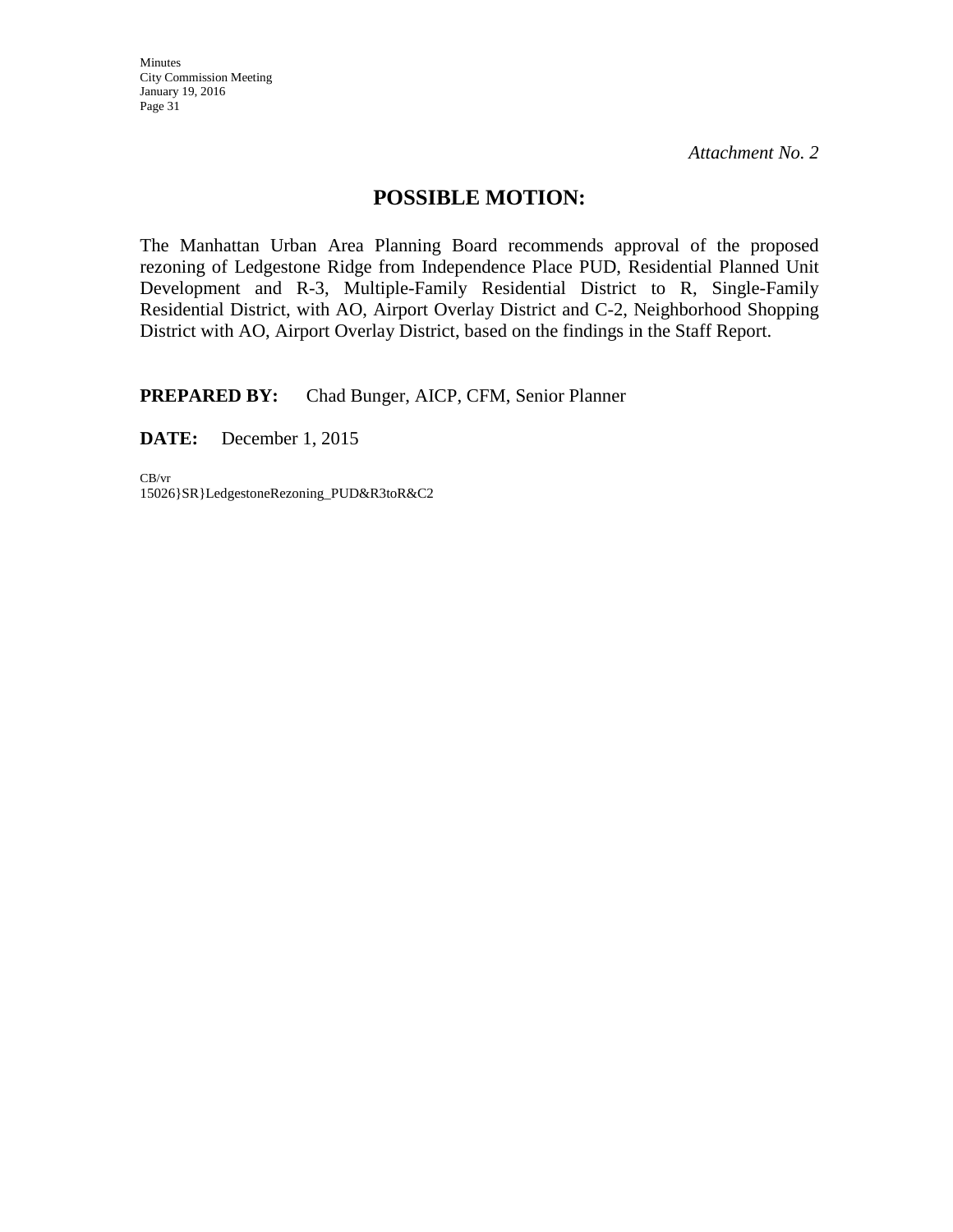#### **University**

#### **Realignment of Intersection at Thurston Street and Lover's Lane (\$149,283.00) (First of 2-year request)**

The University will use a maximum of \$149,283.00 on intersection improvements at Lover's Lane and Thurston Street.This project shifts Lover's Lane to the north in order to align directly across from Thurston Street. Two new crosswalks will be constructed with lights, street lighting, and Americans with Disability Act (ADA) curb cuts. Also included is a bicycle contraflow lane. Stormwater improvements are also included in this project.

#### **Student Union Forum Hall Accessibility Renovations (\$200,000.00)**

The University will use a maximum of \$200,000.00 on accessibility renovations to the Student Union Forum Hall.This project provides accessibility renovations and improvements to K-State Forum Hall. Forum Hall was built in 1970 and lacks adequate ADA accessibility items due to its age.

The total amount proposed for University projects in 2016 is \$349,283.00.

-------------------------------------------------------------------------------------------------------------

#### **City**

#### **North Manhattan Avenue Improvements (\$200,000.00) (First of 3-year request)**

The City shall use a maximum of \$200,000.00 to construct curb and gutter, storm sewer, sidewalk, grading, retaining wall, signal, and road improvements to North Manhattan Avenue adjacent to K-State Research Park.

#### **Sidewalk Construction at Sunset Avenue (\$50,000.00)**

The City shall use a maximum of \$50,000.00 of the Grant Funds to assist with sidewalk improvements on the east side of Sunset Avenue between College Heights Road and Montgomery Drive. The project will provide improvements for pedestrian traffic in area, which is expected to increase with opening of new K-State Dorm, Wefald Hall.

#### **Colbert Hills Special Assessment Support (\$30,000.00) (First of 3-year request)**

The City shall use a maximum of \$30,000.00 to assist in payment of special assessment tax funding associated with the construction of Grand Mere Parkway. Support payment will be contingent on Colbert Hills providing a profit-loss statement to City staff that shows no profit was made year prior.

The total amount for the City is \$280,000.00, with total funding for projects out of the City-University Fund set at \$629,283.00.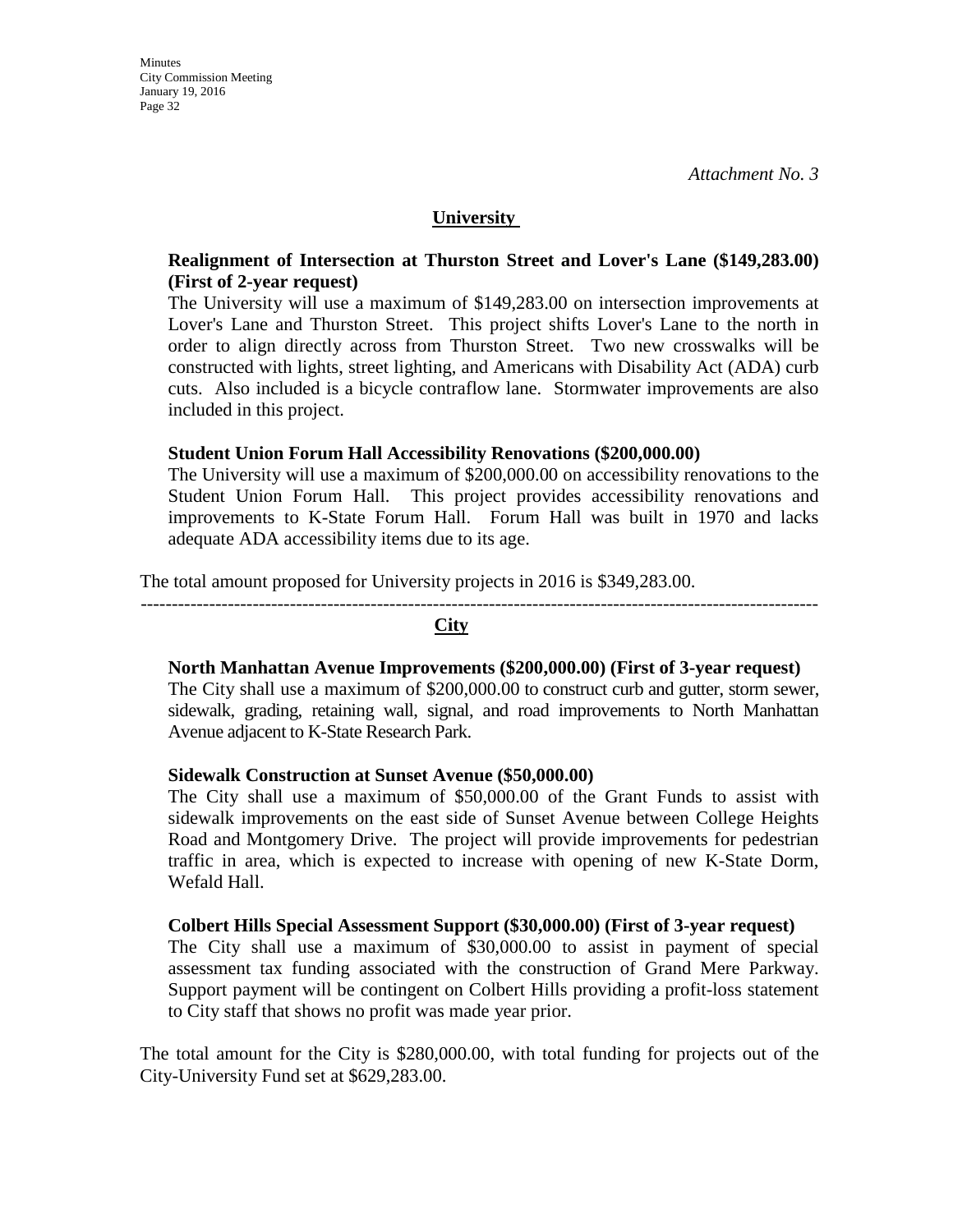#### **STAFF REPORT**

#### **ON AN APPLICATION TO REZONE PROPERTY**

- **FROM:** R-M, Four-Family Residential District with TNO, Traditional Neighborhood Overlay District.
- **TO**: R-3/M-FRO, Multiple-Family Residential District with Multi-Family Redevelopment Overlay District.

**APPLICANT:** SMH Consultants, Jeff Hancock on behalf of the Property Owner

**ADDRESS:** 2017 Vanesta Place, Suite 110, Manhattan, KS 66503

**OWNERS:** Fieldhouse Development, Zac Burton

**ADDRESS:** 2917 Tobacco Road, Manhattan, KS 66503

**LEGAL DESCRIPTION:** Lot 129 and the East Half of Lot 130, Ward 4

**LOCATION:** The rezoning site 801 Moro Street. Which is generally located to the southeast of the intersection of N. 8<sup>th</sup> Street and Moro Street.

**AREA:** 11,210 square feet (.26 acres)

**DATE OF NEIGHBORHOOD MEETING:** November 4, 2015

**DATE OF PUBLIC NOTICE PUBLICATION:** December 14, 2015

**DATE OF PUBLIC HEARING: PLANNING BOARD:** January 4, 2016 **CITY COMMISSION:** February 2, 2016

## **THIRTEEN MATTERS TO BE CONSIDERED WHEN REZONING**

- **1. EXISTING USE:** The site is currently vacant. The structure was demolished in November, 2015. The structure was 2-stories tall and contained 6 dwelling units.
- **2. PHYSICAL AND ENVIRONMENTAL CHARACTERISTICS:** The rezoning site is generally flat. The site drains to the alley and/or street.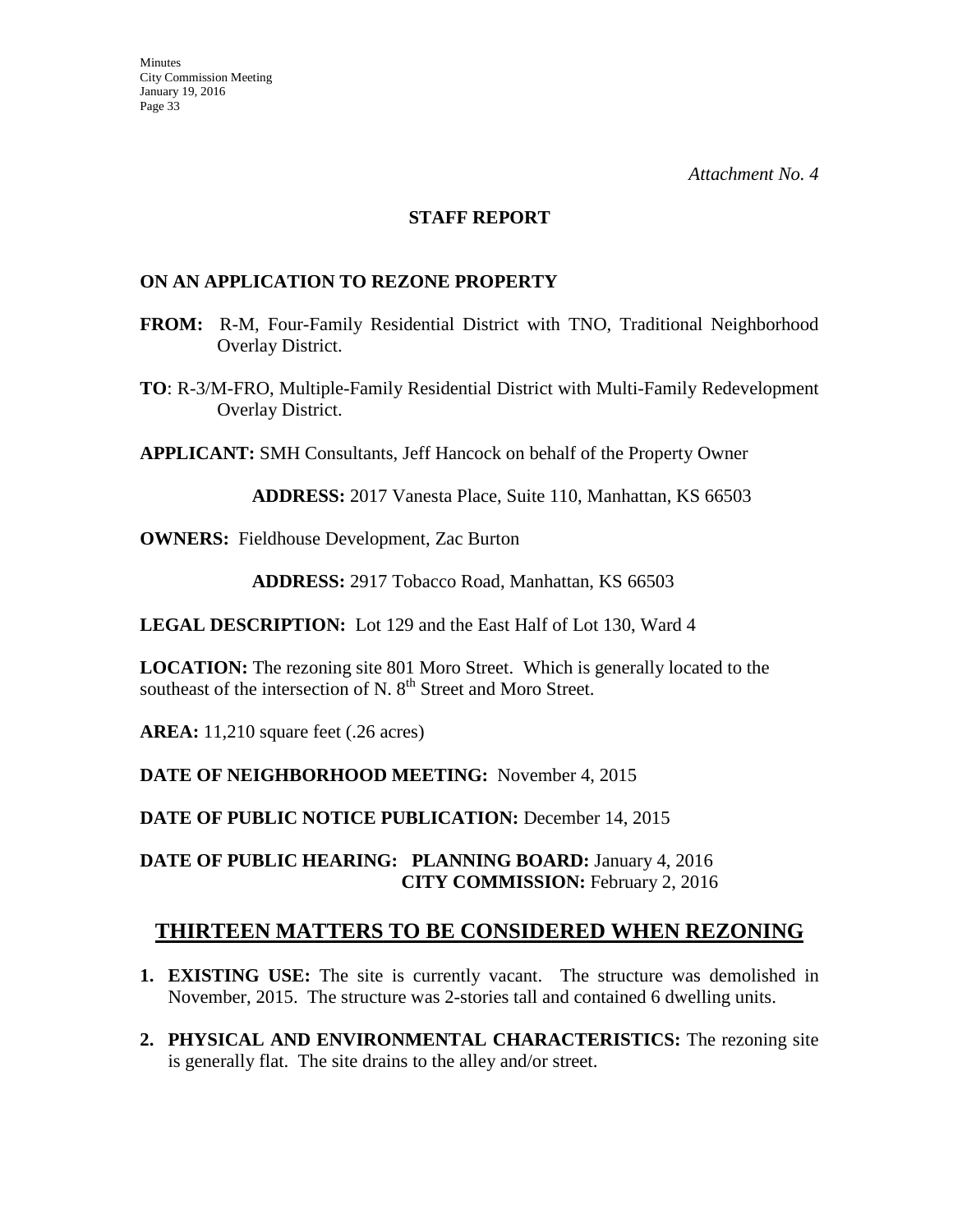The site did have a residential structure and open yard area along Moro Street and N.  $8<sup>th</sup>$  Street. Off-street parking for the house was accessed from the alley.

## **3. SURROUNDING LAND USE AND ZONING:**

**NORTH:** Moro Street, a mix of single-family, two-family, and multiple-family dwellings; The Moro Residential PUD and R-M/TNO District.

**SOUTH:** Paved public alley, a mix of single-family, two-family, and multiple-family dwelling units, Laramie Street; R-M/TNO District.

**EAST:** N. 8<sup>th</sup> Street, a mix of single-family and two-family and multiple-family dwelling units, R-M/TNO District.

**WEST:** A mix of single-family, two-family, multiple-family dwelling units, including newer apartment buildings to the west of N. 9<sup>th</sup> Street, R-M/TNO and R-3, Multiple-Family Residential District and M-FRO, Multi-Family Redevelopment Overlay District.

- **4. GENERAL NEIGHBORHOOD CHARACTER:** The surrounding neighborhood is a mix of single-family, two-family and multiple-family dwellings, the majority of which are renter occupied units. To the north of the site is The Moro Residential PUD, a 16-unit apartment complex. To the west of N.  $9<sup>th</sup>$  Street and north of the midblock alley between Laramie Street and Moro Street are properties zoned R-3/M-FRO District and consists of mostly large-scale apartment buildings
- **5. SUITABILITY OF SITE FOR USES UNDER CURRENT ZONING:** The site is an approximately 11,200 square foot vacant tract. The previously structure was razed in November, 2015. According to the Riley County appraiser, the previous structure had 6 dwelling units within it. The 6 dwelling units were nonconforming to the current zoning district, which would allow as many as 4 dwelling units on the site. Because the property owner razed the structure, the current zoning regulations apply. Any previous legal nonconforming status is lost.

The site is suitable for development under the current zoning regulations.

**6. COMPATIBILITY OF PROPOSED DISTRICT WITH NEARBY PROPERTIES AND EXTENT TO WHICH IT MAY HAVE DETRIMENTAL AFFECTS:** An increase in noise, light and traffic can be expected if the proposed rezoning is approved, however this should not be inconsistent with the surrounding area. As previously mentioned above in the "General Neighborhood Character" standard, the area is a mixture of single-family, two-family, and multiple-family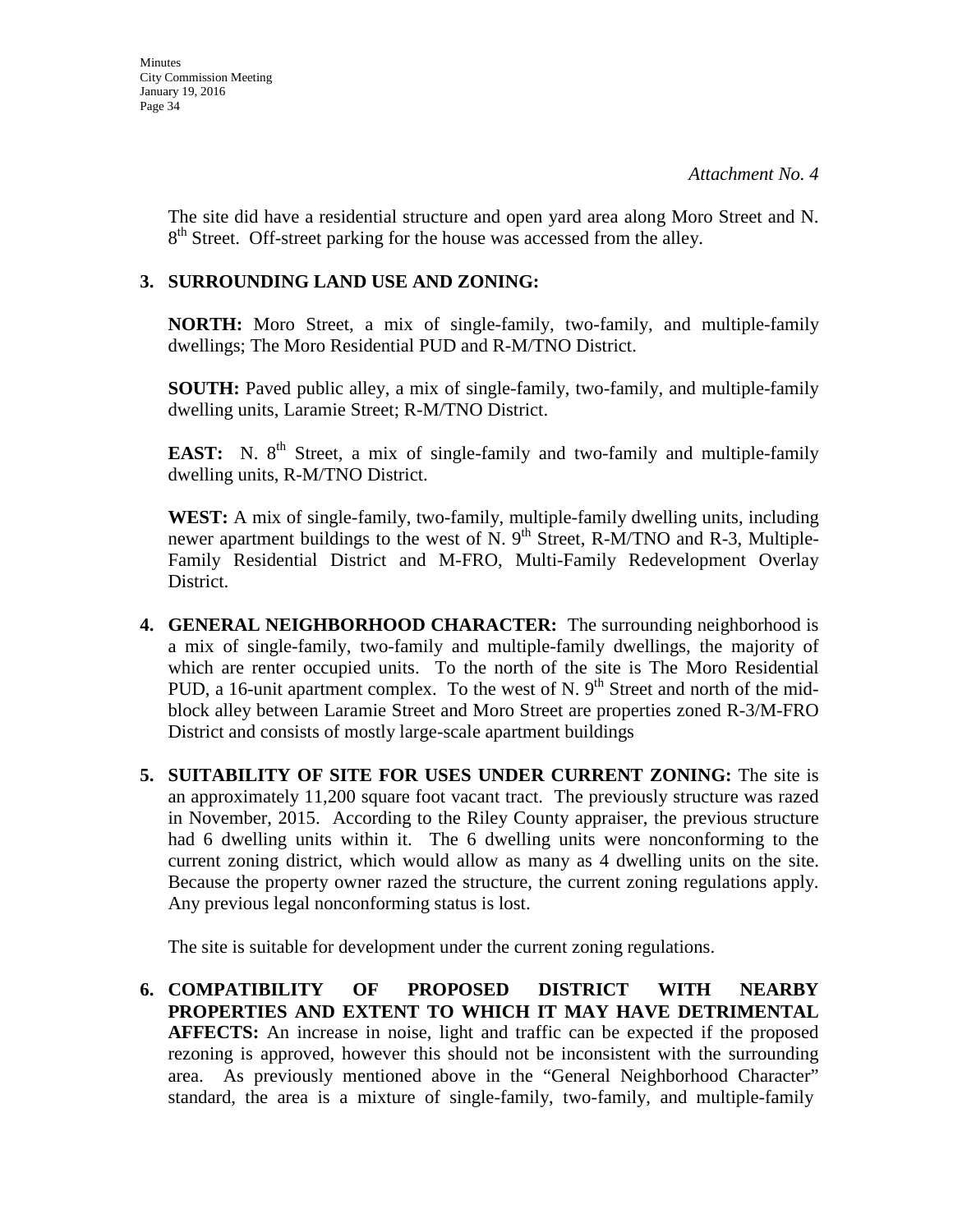dwelling units. The majority of the residential properties in the area are rental properties. To the north of the site is a 16-unit apartment building constructed in 2005. To the west of N. 9<sup>th</sup> Street and north of the mid-block alley between Moro Street and Laramie Street are properties zoned R-3/M-FRO containing a number of multiplefamily apartment buildings.

The applicants have proposed to construct a new apartment building on the site. The proposed rezoning will permit construction of an apartment building with as many as 11 dwelling units, but will be required to follow the current M-FRO site and design standards.

The applicant held a neighborhood meeting on November 4, 2015. According to the applicant's meeting summary, no one attended the meeting.

The proposed rezoning should be compatible with the surrounding properties.

**7. CONFORMANCE WITH COMPREHENSIVE PLAN:** The Core Area Neighborhoods Future Land Use Map of the recently updated and adopted 2015 Comprehensive Plan Update shows the site designated as RHD, Residential High Density. The 2003 Comprehensive Plan showed this area as RLM, Residential Medium to High Density. Policies of the RHD categories are below:

## *RHD-1: Characteristics*

*The Residential High Density designation is designed to create opportunities for higher density neighborhoods adjacent to the KSU campus and in other more urban parts of the core area of the community, and in a suburban setting. Within the core area or in Downtown, the designation accommodates higher-intensity residential housing, such as mid-rise apartments, townhomes and condominiums, combined with complementary non-residential land uses, such as retail, service commercial, and office uses, often within the same building. In other areas of the community, Residential High Density neighborhoods can be accommodated in a less vertical or urban fashion, such as in planned apartment communities with complimentary neighborhood service commercial, office, and recreational facilities. These neighborhoods could be implemented through a Planned Unit Development or by following design and site plan standards during the design review process.* 

## *RHD-2: Appropriate Density Range*

*Possible densities under this designation are 19-50 dwelling units per net acre and greater.*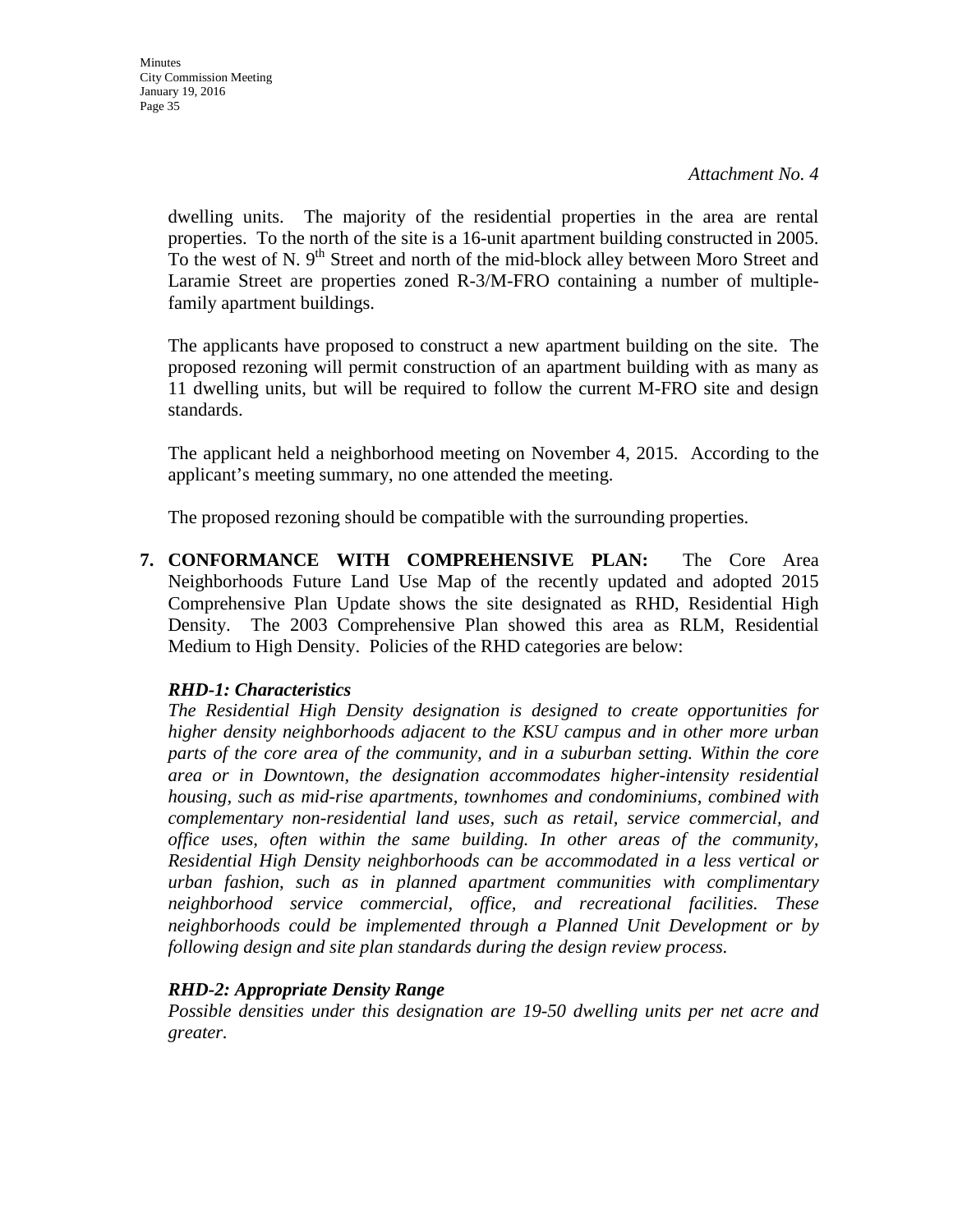#### *RHD-3: Location*

*Residential High Density uses are typically located near intersections of arterials and collector streets, sometimes providing a transition between commercial or employment centers and lower density neighborhoods. Concentrations of Residential High Density are designated west and east of the KSU campus and in the Aggieville vicinity to promote expanded student housing options within walking distance of campus. In a more urban setting or in Downtown, Residential High Density may be combined with active non-residential uses in a vertically mixed-use building. Outside of the core area, Residential High Density uses should not be located in settings where the only access provided consists of local streets passing through lower density neighborhoods.* 

#### *RHD-4: Building Massing and Form*

*Avoid plain, monolithic structures or blank walls on the backs or sides of buildings. In a planned apartment community context, large buildings should incorporate a variety of design elements to create visual interest. Infill projects should be consistent with area-specific design standards or guidelines, as adopted.* 

#### *RHD-5: Mix of Uses*

*Encourage the integration of neighborhood serving retail uses (e.g., drycleaners, coffee shop) on the ground level of high density residential buildings where viable, typically in areas with high visibility and/or pedestrian activity. Nonresidential uses should generally not exceed twenty-five percent of the total floor area in a mixed-use structure; however, actual percentages will be driven by market demand and the surrounding site context.* 

## *RHD-6: Parking Location and Design*

*Locate off-street surface parking behind buildings, tucked under buildings (e.g., podium parking), or within parking structures in established core area neighborhoods and the Downtown to maintain a pedestrian-oriented street frontage. Integrate structured parking garages and tuck-under parking with the overall design of the building they are intended to serve. The incorporation of active uses, such as retail, into the ground floor of freestanding parking structures included as part of multi-block developments.*

The R-3/M-FRO Districts allow for 1 dwelling unit per 1,000 square feet of lot area. Based on the maximum number of dwelling units allowed for the site (11 dwelling units), the maximum residential density could be as high as 42 dwelling units per net acre, provided they could meet all the other requirements, including parking.

The proposed rezoning of the site to R-3/M-FRO, Multiple-Family Residential District with Multi-Family Redevelopment Overlay District conforms to the policies of the 2015 Manhattan Urban Area Comprehensive Plan and the M-FRO expansion area identified on the Future Land Use map.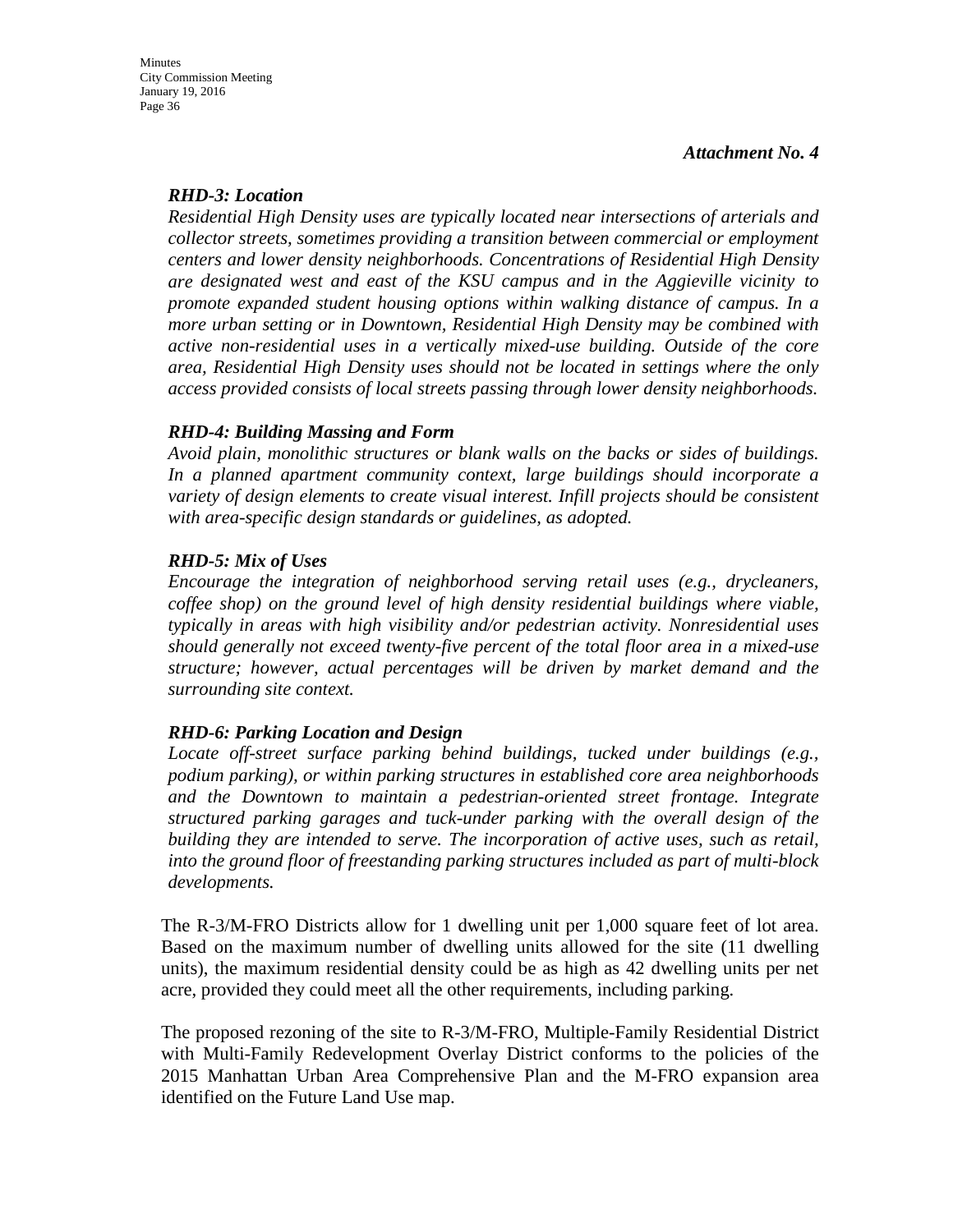### **8. ZONING HISTORY AND LENGTH OF TIME VACANT AS ZONED:**

- 1925: A, First Dwelling House: One and Two Family Dwellings
- 1937 1969: B, Second Dwelling House: One and Two Family Dwellings, Apartment Houses
- 1969 1987: R-3, Multiple-Family Residential District
- 1987 2004: R-M, Four-Family Residential District
- February 19, 2004 Manhattan Urban Area Planning Board holds public hearings to consider Phase 3 rezonings of Sub Area D, and recommends approval, on vote of 6-0, based on the Traditional Neighborhood Study. (NOTE: The site is located in Sub Area D.)
- March 16, 2004 City Commission, on a vote of 5-0, approves, first reading of an ordinance rezoning the Phase 3 Sub Area D, as recommended by City Administration and the Planning Board.
- April 6, 2004 City Commission approves Ordinance Nos. 6395 rezoning the Phase 3 Sub Area D, as recommended by City Administration and the Planning Board.

The house on the site was constructed in 1920s, according.

**9. CONSISTENCY WITH INTENT AND PURPOSE OF THE ZONING ORDINANCE:** The intent and purpose of the Manhattan Zoning Regulations is to protect the public health, safety, and general welfare; regulate the use of land and buildings within zoning districts to assure compatibility; and to protect property values.

The R-3 District is designed to provide for multiple-family dwellings at a density no greater than 1 dwelling unit per 1,000 square feet. The M-FRO District is designed to ensure that multiple-family infill development is functionally integrated into surrounding areas and compatible with the traditional character of the older neighborhoods of Manhattan. The intent is to provide a framework within which higher density housing can be built, while being sensitive to surrounding neighborhoods and the public streetscape with regard to design and site layout.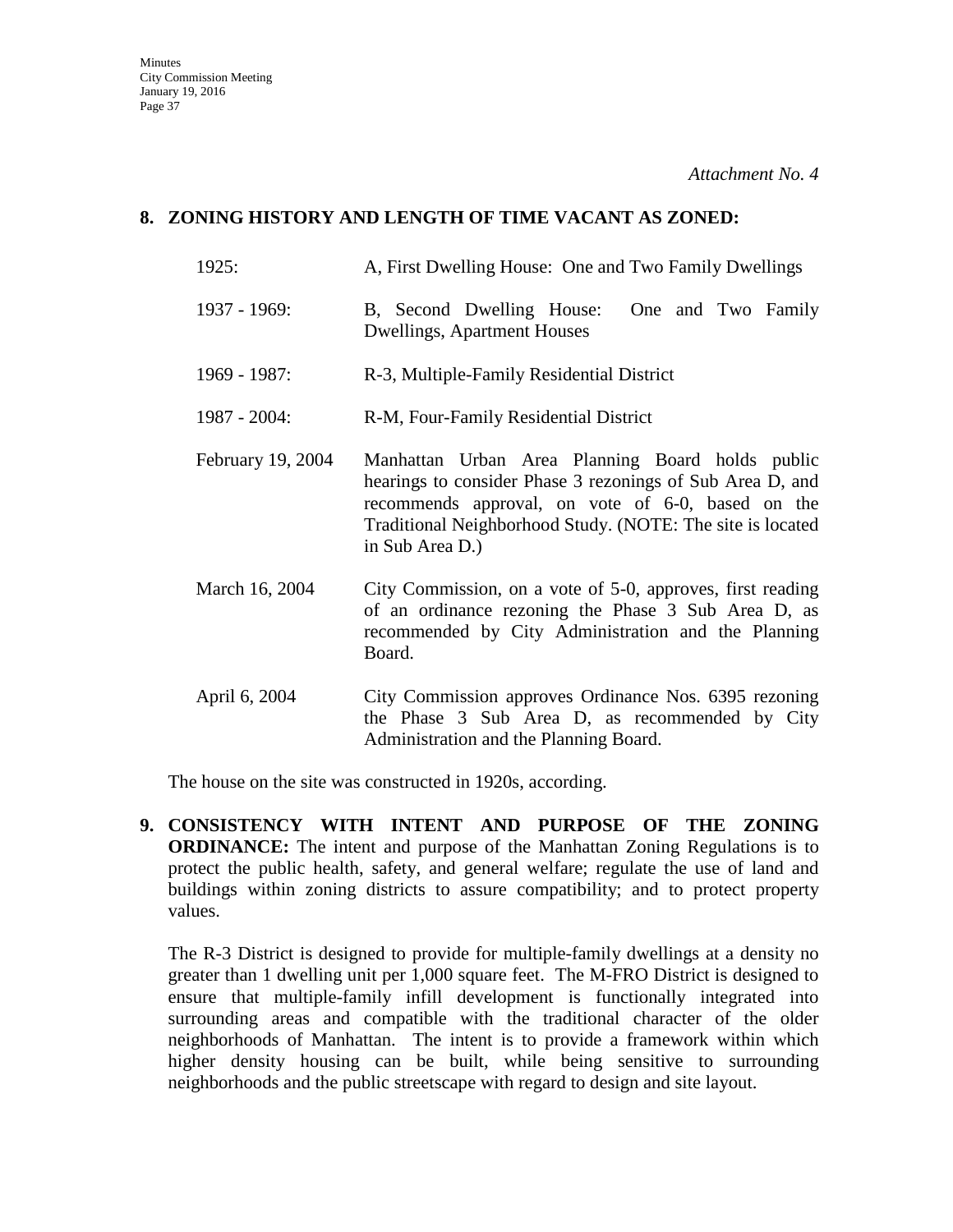The site is 11,210 square feet in area and conforms to the minimum R-3 District requirements. The M-FRO District has specific site and building design standards that ensure that redevelopment meets the intent of the overlay district. These standards will be required to be met during the building permit review and construction inspection processes on the site. The proposed rezoning conforms to the intent of the Zoning Regulations.

- **10. RELATIVE GAIN TO THE PUBLIC HEALTH, SAFETY AND WELFARE THAT DENIAL OF THE REQUEST WOULD ACCOMPLISH, COMPARED WITH THE HARDSHIP IMPOSED UPON THE APPLICANT:** There appears to be no gain to the public that denial of the rezoning would accomplish. No expected adverse impacts on the public health, safety and welfare are anticipated as a result of the rezoning. The M-FRO District requirements will be handled with the building permit and construction processes.
- **11. ADEQUACY OF PUBLIC FACILITIES AND SERVICES:** Adequate street, sanitary sewer and water services are available to serve the site. An existing sidewalk is located to the north of the site along Moro Street. The existing mid-block alley south of the site is paved.
- **12. OTHER APPLICABLE FACTORS:** The gravel public alleyways throughout the M-FRO District are a known issue due to the deteriorated condition of these alleys from which most apartment buildings access their off-street parking lots. The City is researching a variety of alternatives to address this issue throughout the redevelopment overlay district. City Administration will be scheduling a work session with the City Commission to discuss this issue in the near future.
- **13. STAFF COMMENTS:** City Administration recommends approval of the proposed rezoning of 801 Moro Street from R-M, Four-Family Residential District with TNO, Traditional Neighborhood Overlay District, to R-3/M-FRO, Multiple-Family Residential District with Multi-Family Redevelopment Overlay District, based on the findings in the Staff Report.

# **ALTERNATIVES:**

- 1. Recommend approval of the proposed rezoning of 801 Moro Street from R-M, Four-Family Residential District with TNO, Traditional Neighborhood Overlay District, to R-3/M-FRO, Multiple-Family Residential District with Multi-Family Redevelopment Overlay District, based on the findings in the Staff Report.
- 2. Recommend denial of the proposed rezoning, stating the specific reasons for denial.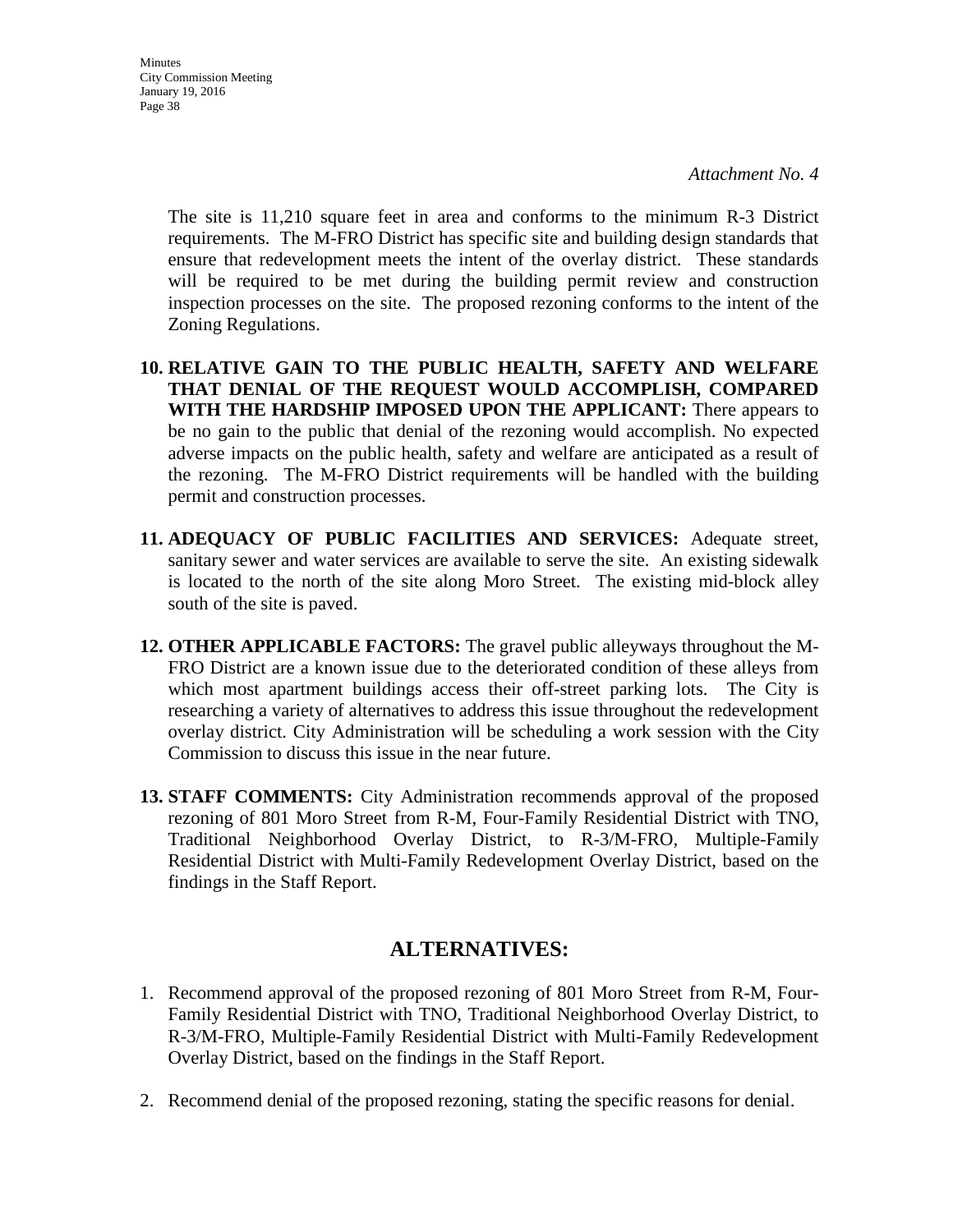3. Table the proposed rezoning to a specific date, for specifically stated reasons.

# **POSSIBLE MOTION:**

The Manhattan Urban Area Planning Board recommends approval of the proposed rezoning of 801 Moro Street from R-M, Four-Family Residential District with TNO, Traditional Neighborhood Overlay District, to R-3/M-FRO, Multiple-Family Residential District with Multi-Family Redevelopment Overlay District, based on the findings in the Staff Report.

**PREPARED BY:** Chad Bunger, AICP, CFM, Senior Planner

**DATE:** December 14, 2015

CB/VR 16001}SR}801Moro\_RMTNO\_R3MFRO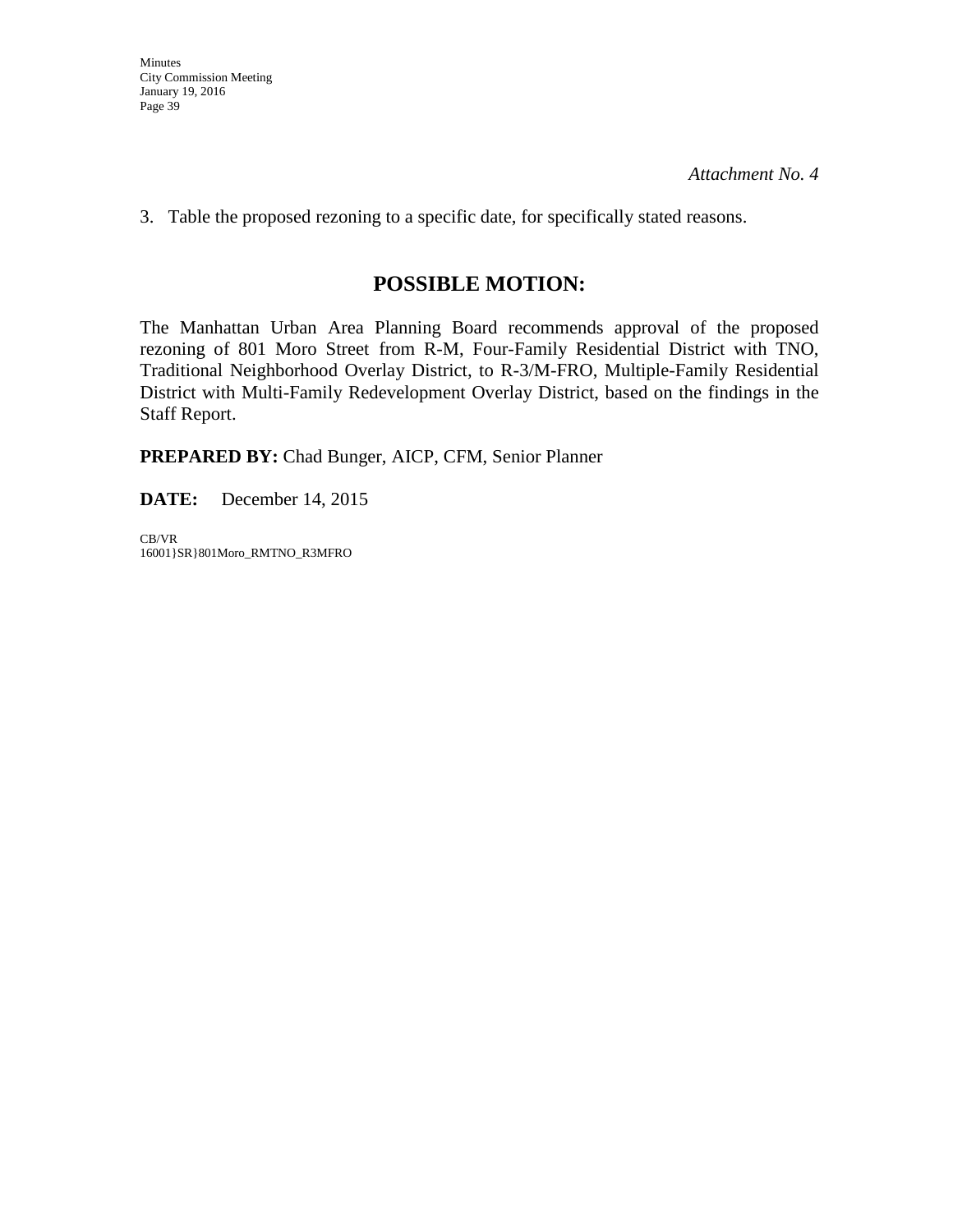#### **STAFF REPORT**

#### **ON AN APPLICATION TO REZONE PROPERTY**

- **FROM:** R-1, Single-Family Residential District with TNO, Traditional Neighborhood Overlay District.
- **TO**: R-3/M-FRO, Multiple-Family Residential District with Multi-Family Redevelopment Overlay District.

**APPLICANT:** SMH Consultants, Jeff Hancock on behalf of the Property Owner

**ADDRESS:** 2017 Vanesta Place, Suite 110, Manhattan, KS 66503

**OWNERS:** Fieldhouse Development, Zac Burton

**ADDRESS:** 2917 Tobacco Road, Manhattan, KS 66503

**LEGAL DESCRIPTION:** The legal descriptions of the rezoning site are:

917 Thurston Street: Lot 504, Ward 3, City of Manhattan, Riley County, Kansas.

919 Thurston Street: Lot 505, Ward 3, City of Manhattan, Riley County, Kansas.

923 Thurston Street: Lot 506, Ward 3, City of Manhattan, Riley County, Kansas.

**LOCATION:** The rezoning site is located approximately 100 feet east of the intersection of N. 10<sup>th</sup> Street and Thurston Street along the south side of Thurston Street.

AREA: The total area of the rezoning site is approximately 22,500 square feet in area, having a total dimensioned area of 150 feet in width by 150 feet in depth consisting of:

- Lot 504 is 50 feet in width and 150 feet in depth, or 7,500 square feet in area.
- Lot 505 is 50 feet in width and 150 feet in depth, or 7,500 square feet in area.
- Lot 505 is 50 feet in width and 150 feet in depth, or 7,500 square feet in area.

#### **DATE OF NEIGHBORHOOD MEETING: November 4, 2015**

#### **DATE OF PUBLIC NOTICE PUBLICATION: December 14, 2015**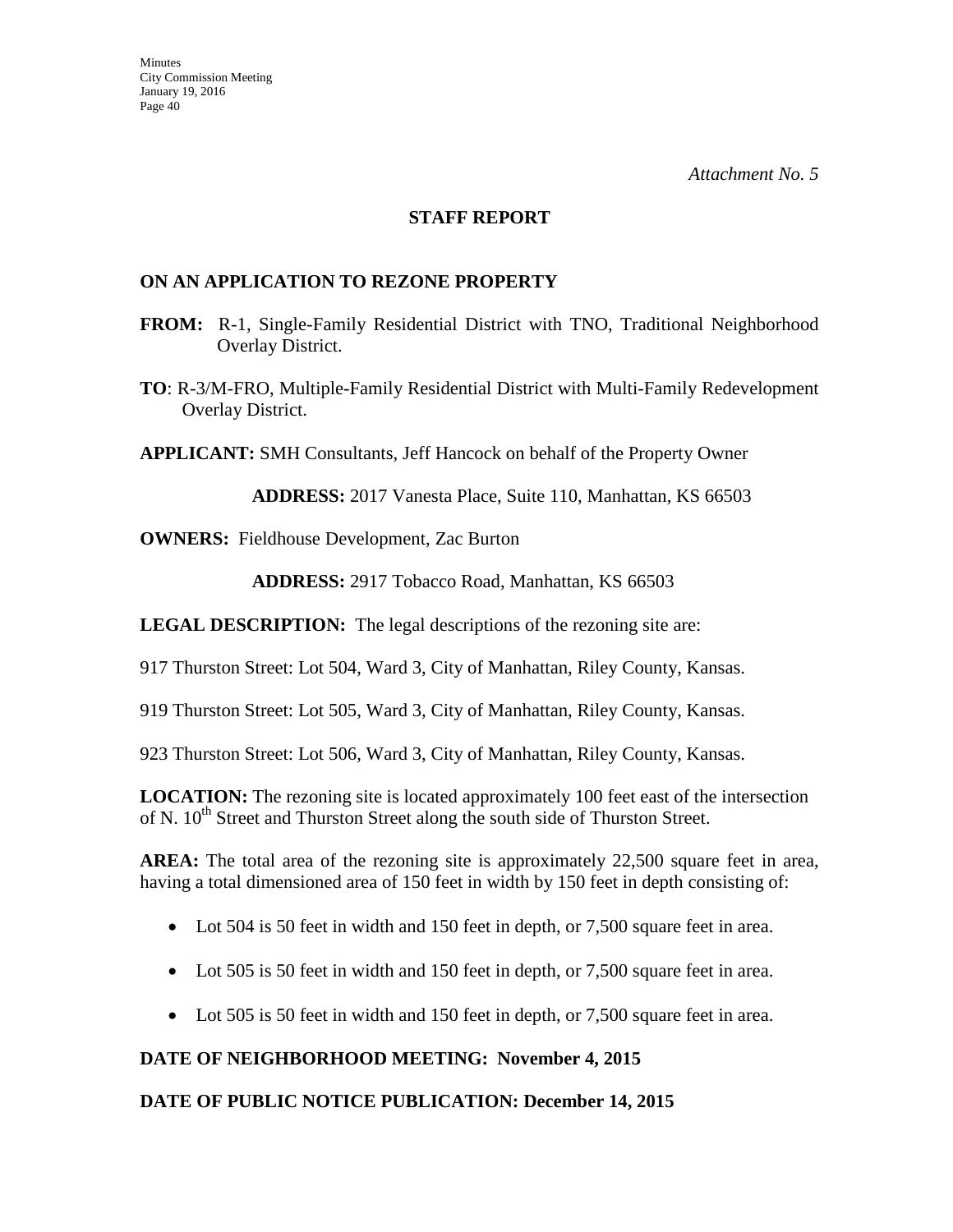## **DATE OF PUBLIC HEARING: PLANNING BOARD: January 4, 2016 CITY COMMISSION: February 2, 2016**

# **THIRTEEN MATTERS TO BE CONSIDERED WHEN REZONING**

#### **1. EXISTING USE: (Note: Existing use information was obtained from the Riley County GIS web page):**

The existing use of 917 Thurston Street is a 1½ story full basement, 4 bedroom, 1 bathroom, single-family bungalow style dwelling unit structure constructed in 1948.

The existing use of 919 Thurston Street is a 2 story full basement, 5 bedroom, 2 bathroom, bungalow style, single-family dwelling unit structure constructed in 1930.

The existing use of 923 Thurston Street is a 1½ story full basement, 4 bedroom, 2 bathrooms, bungalow style, single-family dwelling unit structure constructed in 1927.

2. **PHYSICAL AND ENVIRONMENTAL CHARACTERISTICS:** The rezoning site is generally flat with existing residential structures, open yards, and mature trees. The site drains to the alley and/or street.

919 Thurston Street has off-street parking accessed off the alley. 917 Thurston Street and 923 Thurston Street have existing driveways on the side of the structures leading off-street parking at the side and rear of the lots. These parking areas are also accessible from the alley.

## **3. SURROUNDING LAND USE AND ZONING:**

**NORTH:** Thurston Street, single-family and two-family dwelling units, Bertrand Street; R-1/TNO District.

**SOUTH:** Public alley, recently constructed twelve-unit apartment building, mix of single-family, two-family, a three-family, and four-family dwellings, and Kearney Street; R-3/M-FRO District.

**WEST:** Two-family dwelling units, R-2/TNO District; N.  $10^{th}$  Street; two-family dwellings and recently constructed 18-unit and 12- unit apartment buildings, R-2, Two-Family Residential District with TNO, Traditional Neighborhood Overlay District and R-3/M-FRO District.

**EAST:** mix of single-family and two-family dwelling units, N.  $9<sup>th</sup>$  Street; R-1/TNO District.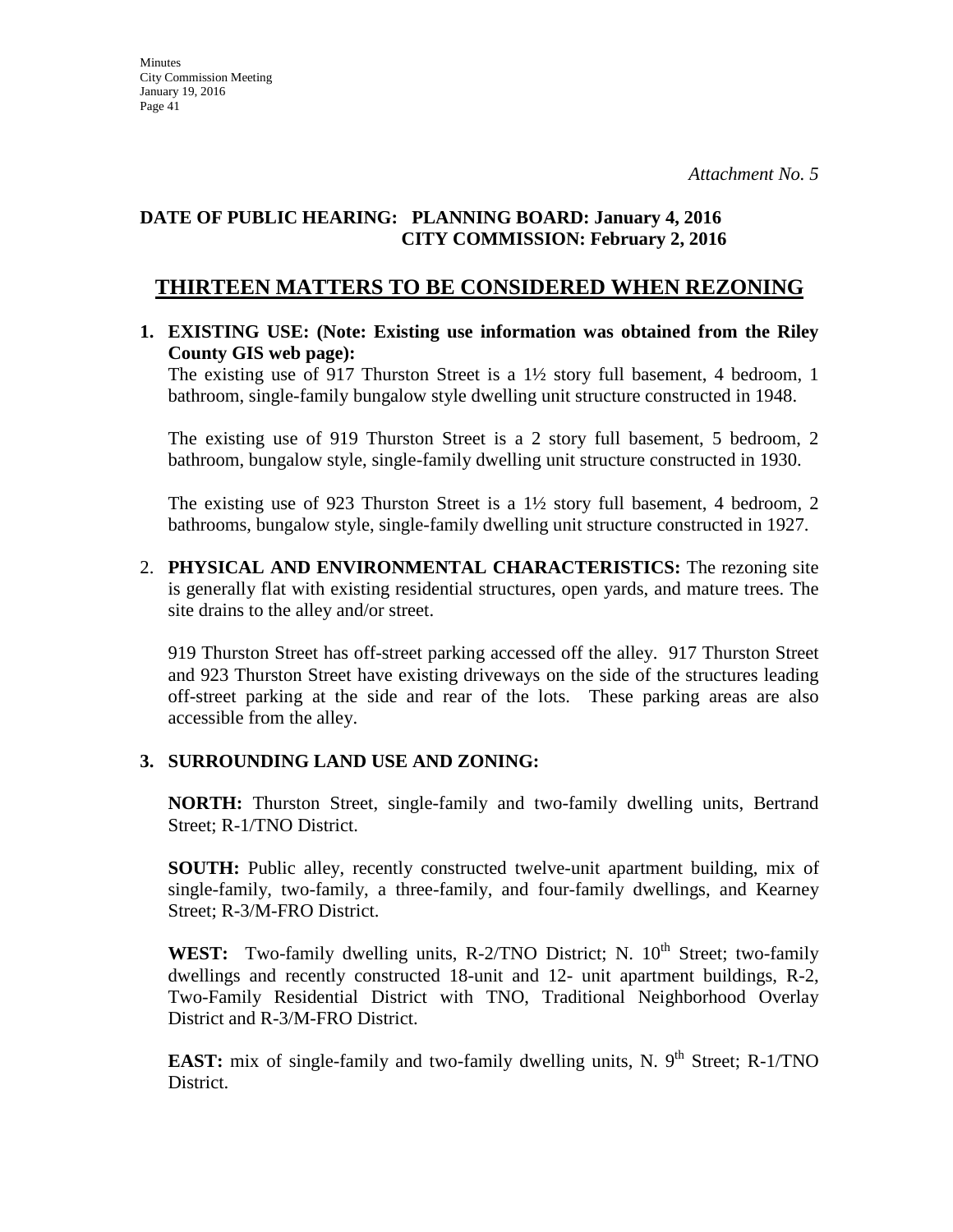- 4. **GENERAL NEIGHBORHOOD CHARACTER:** The surrounding neighborhood is a mix of single-family, two-family and multiple-family dwellings, the majority of which are renter occupied units. The immediate area is at the convergence of three different zoning districts as noted above. To the west and south of the rezoning site are predominately multiple-family dwellings in the R-3/M-FRO District. To the northwest, north, and east and southeast of the site, the land use is predominately single-family and two-family dwellings (R-2/TNO and R-1/TNO).
- 5. **SUITABILITY OF SITE FOR USES UNDER CURRENT ZONING:** The rezoning site consists of three 7,500 square foot lots, which individually, conform to the minimum lot size requirements for a single-family detached dwelling. The 3 lots are suitable for the uses under the current R-1/TNO Districts.
- 6. **COMPATIBILITY OF PROPOSED DISTRICT WITH NEARBY PROPERTIES AND EXTENT TO WHICH IT MAY HAVE DETRIMENTAL AFFECTS:** An increase in noise, light and traffic can be expected if the proposed rezoning is approved, however this should not be inconsistent with the surrounding area. As previously mentioned above in the "General Neighborhood Character" standard, the area is a mixture of single-family, two-family, and multiple-family dwelling units. The majority of the residential properties in the area are rental properties. To the west of N.  $11<sup>th</sup>$  Street and south of site along Kearney Street are properties zoned R-3/M-FRO containing a number of multiple-family apartment buildings. In 2013 and July, 2015, five (5) Ward lots in the 1000 block of Thurston were rezoned from R-2/TNO District to R-3/M-FRO District.

The proposed rezoning will permit construction of an apartment building up to 22 dwelling units. However, the new apartment building will be required to follow the current M-FRO site and design standards, as well as minimum off-street parking requirements.

The applicant held a neighborhood meeting on November 4, 2015. According to the applicant's meeting summary, 2 neighbors attended the meeting. The 2 attendees voiced concerns about impacted their property values and their property taxes.

The proposed rezoning should be compatible with the surrounding properties.

7. **CONFORMANCE WITH COMPREHENSIVE PLAN:** The Core Area Neighborhoods Future Land Use Map of the recently updated and adopted 2015 Comprehensive Plan Update shows the site designated as RHD, Residential High Density. The 2003 Comprehensive Plan showed this area as RLM, Residential Low to Medium Density. Policies of the RHD categories are below: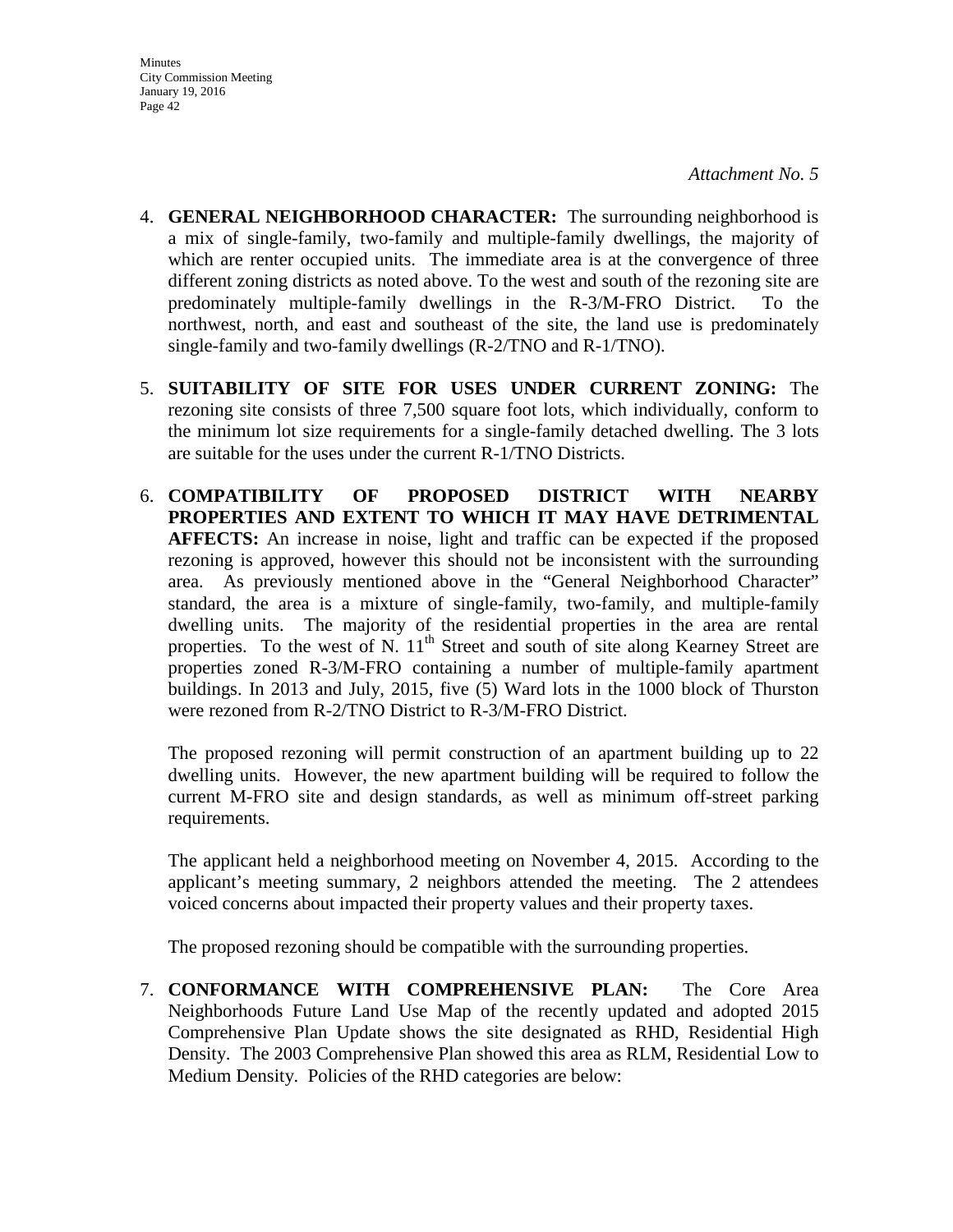#### *RHD-1: Characteristics*

*The Residential High Density designation is designed to create opportunities for higher density neighborhoods adjacent to the KSU campus and in other more urban parts of the core area of the community, and in a suburban setting. Within the core area or in Downtown, the designation accommodates higher-intensity residential housing, such as mid-rise apartments, townhomes and condominiums, combined with complementary non-residential land uses, such as retail, service commercial, and office uses, often within the same building. In other areas of the community, Residential High Density neighborhoods can be accommodated in a less vertical or urban fashion, such as in planned apartment communities with complimentary neighborhood service commercial, office, and recreational facilities. These neighborhoods could be implemented through a Planned Unit Development or by following design and site plan standards during the design review process.* 

## *RHD-2: Appropriate Density Range*

*Possible densities under this designation are 19-50 dwelling units per net acre and greater.*

## *RHD-3: Location*

*Residential High Density uses are typically located near intersections of arterials and collector streets, sometimes providing a transition between commercial or employment centers and lower density neighborhoods. Concentrations of Residential High Density are designated west and east of the KSU campus and in the Aggieville vicinity to promote expanded student housing options within walking distance of campus. In a more urban setting or in Downtown, Residential High Density may be combined with active non-residential uses in a vertically mixed-use building. Outside of the core area, Residential High Density uses should not be located in settings where the only access provided consists of local streets passing through lower density neighborhoods.* 

## *RHD-4: Building Massing and Form*

*Avoid plain, monolithic structures or blank walls on the backs or sides of buildings. In a planned apartment community context, large buildings should incorporate a variety of design elements to create visual interest. Infill projects should be consistent with area-specific design standards or guidelines, as adopted.* 

## *RHD-5: Mix of Uses*

*Encourage the integration of neighborhood serving retail uses (e.g., drycleaners, coffee shop) on the ground level of high density residential buildings where viable, typically in areas with high visibility and/or pedestrian activity. Nonresidential uses should generally not exceed twenty-five percent of the total floor area in a mixed-use structure; however, actual percentages will be driven by market demand and the surrounding site context.*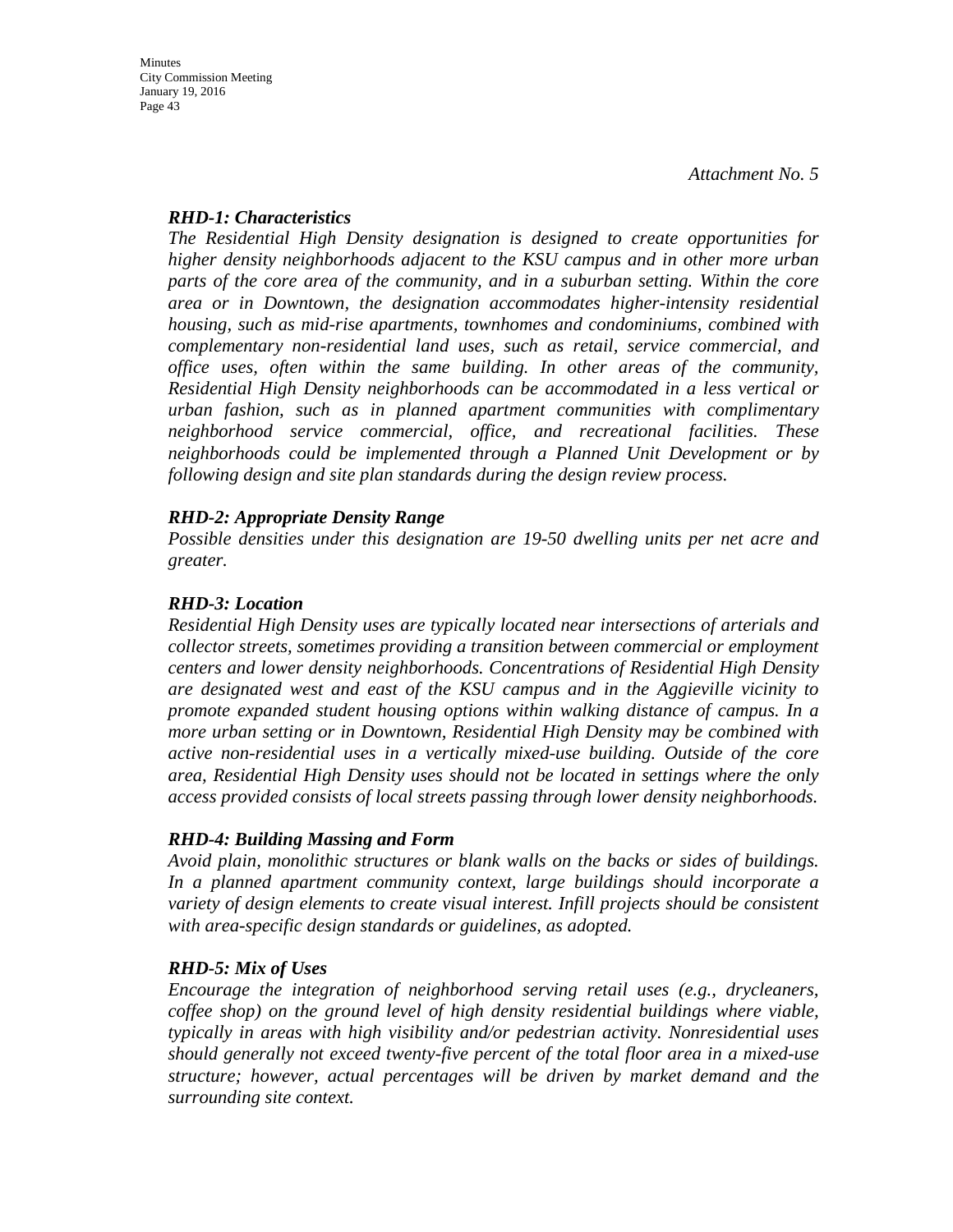**Minutes** City Commission Meeting January 19, 2016 Page 44

#### *RHD-6: Parking Location and Design*

*Locate off-street surface parking behind buildings, tucked under buildings (e.g., podium parking), or within parking structures in established core area neighborhoods and the Downtown to maintain a pedestrian-oriented street frontage. Integrate structured parking garages and tuck-under parking with the overall design of the building they are intended to serve. The incorporation of active uses, such as retail, into the ground floor of freestanding parking structures included as part of multi-block developments.*

The R-3/M-FRO Districts allow for 1 dwelling unit per 1,000 square feet of lot area. An apartment building with as many as 22 dwelling units could be constructed on the approximate 22,500 square foot site. Based on the maximum number of dwelling units allowed for the site the maximum residential density could be as high as 44 dwelling units per net acre, provided they could meet all the other requirements including parking.

The proposed rezoning of the site to R-3/M-FRO, Multiple-Family Residential District with Multi-Family Redevelopment Overlay District conforms to the policies of the 2015 Manhattan Urban Area Comprehensive Plan and the M-FRO expansion area identified on the Future Land Use map.

## 8. **ZONING HISTORY AND LENGTH OF TIME VACANT AS ZONED:**

| 1925:             | A, First Dwelling House: One and Two Family Dwellings                                                                                                                                                                                                      |  |
|-------------------|------------------------------------------------------------------------------------------------------------------------------------------------------------------------------------------------------------------------------------------------------------|--|
| $1937 - 1965$ :   | B, Second Dwelling House:<br>One and Two Family<br>Dwellings, Apartment Houses                                                                                                                                                                             |  |
| 1969 - 1987:      | R-3, Multiple-Family Residential District                                                                                                                                                                                                                  |  |
| $1987 - 2004$ :   | R-2, Two-Family Residential District                                                                                                                                                                                                                       |  |
| February 19, 2004 | Manhattan Urban Area Planning Board holds public<br>hearings to consider Phase 3 rezonings of Sub Area C, and<br>recommends approval, on vote of 6-0, based on the<br>Traditional Neighborhood Study. (NOTE: The three lots are<br>located in Sub Area C.) |  |
| March 16, 2004    | City Commission, on a vote of 5-0, approves, first reading<br>of an ordinance rezoning the Phase 3 Sub Area C, as<br>recommended by City Administration and the Planning<br>Board.                                                                         |  |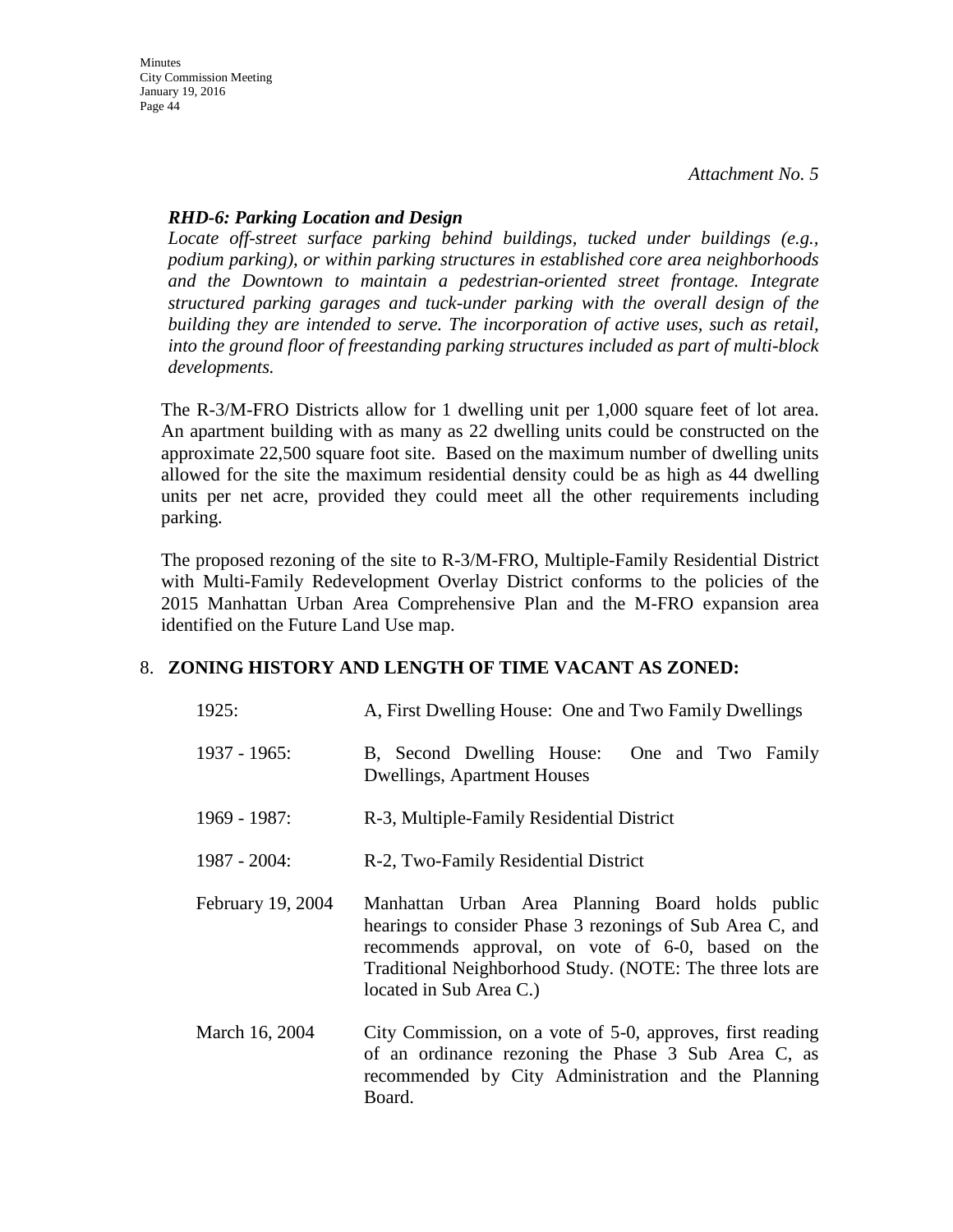April 6, 2004 City Commission approves Ordinance Nos. 6394 rezoning the Phase 3 Sub Area C, as recommended by City Administration and the Planning Board.

The house at 917 Thurston Street was built in 1948, the house at 919 Thurston Street was built in 1930 and the house at 923 Thurston Street was built in 1927.

9. **CONSISTENCY WITH INTENT AND PURPOSE OF THE ZONING ORDINANCE:** The intent and purpose of the Manhattan Zoning Regulations is to protect the public health, safety, and general welfare; regulate the use of land and buildings within zoning districts to assure compatibility; and to protect property values.

The R-3 District is designed to provide for multiple-family dwellings at a density no greater than 1 dwelling unit per 1,000 square feet. The M-FRO District is designed to ensure that multiple-family infill development is functionally integrated into surrounding areas and compatible with the traditional character of the older neighborhoods of Manhattan. The intent is to provide a framework within which higher density housing can be built, while being sensitive to surrounding neighborhoods and the public streetscape with regard to design and site layout.

The site is 22,500 square feet in area and conforms to the minimum R-3 District requirements. The M-FRO District has specific site and building design standards that ensure that redevelopment meets the intent of the overlay district. These standards will be required to be met during the building permit review and construction inspection processes on the site. The proposed rezoning conforms to the intent of the Zoning Regulations.

- 10. **RELATIVE GAIN TO THE PUBLIC HEALTH, SAFETY AND WELFARE THAT DENIAL OF THE REQUEST WOULD ACCOMPLISH, COMPARED WITH THE HARDSHIP IMPOSED UPON THE APPLICANT:** There appears to be no gain to the public that denial of the rezoning would accomplish. No expected adverse impacts on the public health, safety and welfare are anticipated as a result of the rezoning. The M-FRO District requirements will be handled with the building permit and construction processes.
- 11. **ADEQUACY OF PUBLIC FACILITIES AND SERVICES:** Adequate street, sanitary sewer and water services are available to serve the site. An existing sidewalk is located to the north of the site along Thurston Street. The existing mid-block alley south of the site is not currently paved.